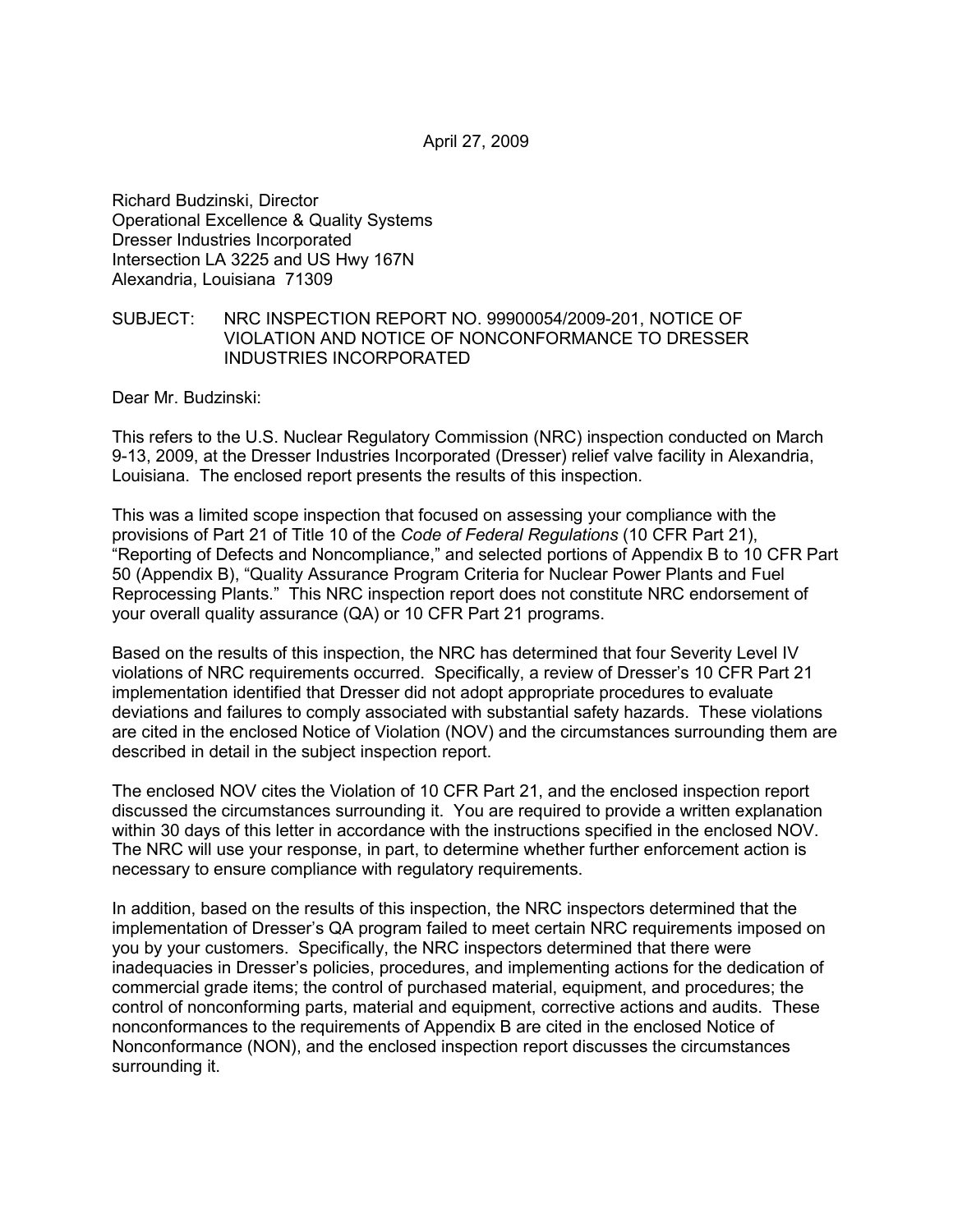Please provide a written explanation or statement within 30 days of this letter in accordance with the instructions specified in the enclosed NON.

In accordance with 10 CFR 2.390, "Public Exemptions, Requests for Withholding," the agency will make a copy of this letter, its enclosures, and your response available electronically for public inspection in the NRC Public Document Room or from the NRC's Agencywide Documents Access and Management System (ADAMS), accessible at http://www.nrc.gov/reading-rm/adams.html. To the extent possible, your response should not include any personal privacy, proprietary, or safeguards information so that it can be made available to the public without redaction. If personal privacy or proprietary information is necessary to provide an acceptable response, then please provide a bracketed copy of your response that identifies the information that should be protected and a redacted copy of your response that deletes such information. If you request that such material be withheld from public disclosure, you must specifically identify the portions of your response that you seek to have withheld and provide in detail the bases for your claim (e.g., explain why the disclosure of information will create an unwarranted invasion of personal privacy or provide the information required by 10 CFR 2.390(b) to support a request for withholding confidential commercial or financial information). If safeguards information is necessary to provide an acceptable response, please provide the level of protection described in 10 CFR 73.21, "Requirements for the Protection of Safeguards Information."

Sincerely,

## */RA/*

 John A. Nakoski, Chief Quality and Vendor Branch 2 Division of Construction Inspection & Operational Programs Office of New Reactors

Docket No: 99900054

Enclosures: 1. Notice of Violation

- 2. Notice of Nonconformance
- 3. Inspection Report No. 99900054/2009-201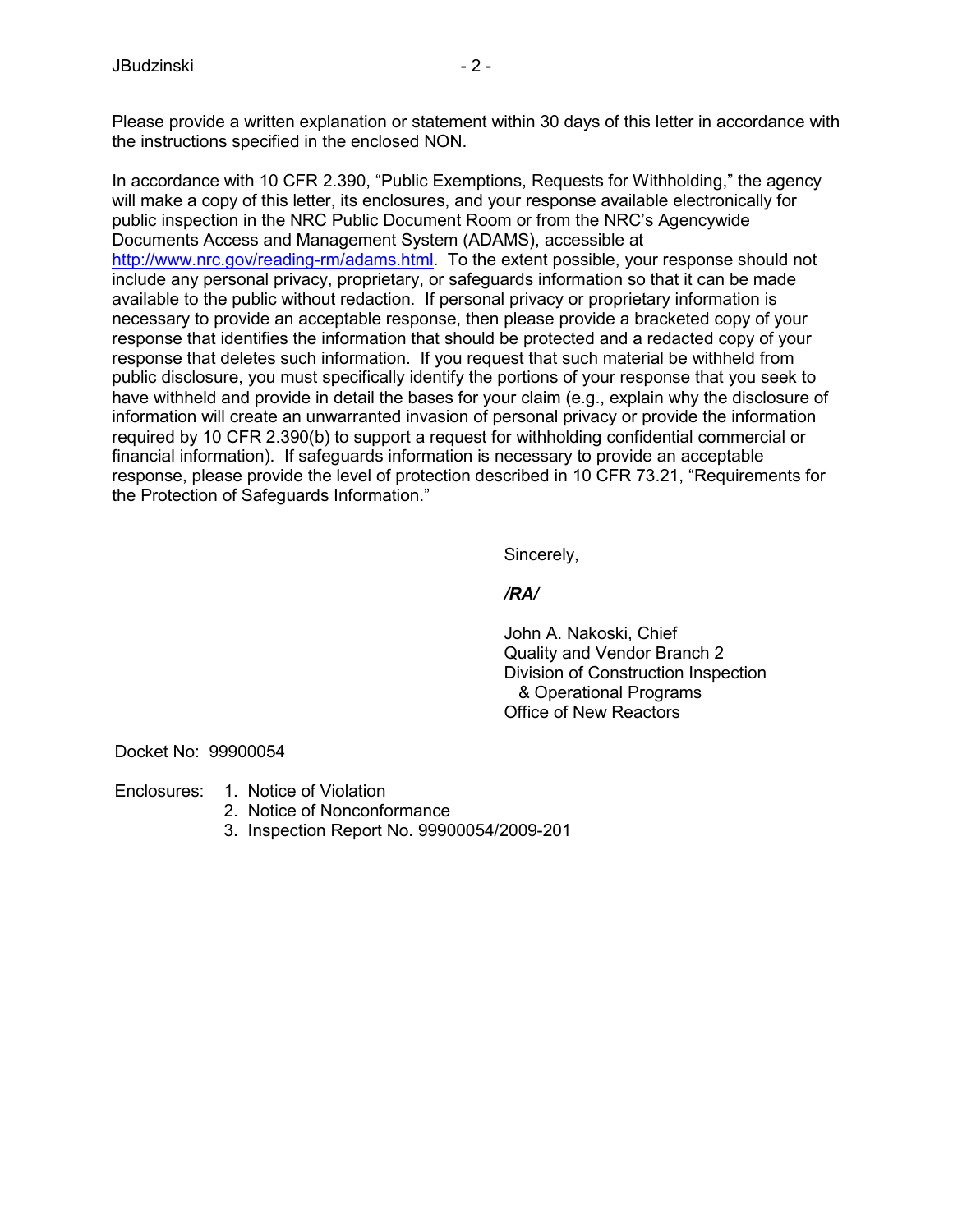Please provide a written explanation or statement within 30 days of this letter in accordance with the instructions specified in the enclosed NON.

In accordance with 10 CFR 2.390, "Public Exemptions, Requests for Withholding," the agency will make a copy of this letter, its enclosures, and your response available electronically for public inspection in the NRC Public Document Room or from the NRC's Agencywide Documents Access and Management System (ADAMS), accessible at http://www.nrc.gov/reading-rm/adams.html. To the extent possible, your response should not include any personal privacy, proprietary, or safeguards information so that it can be made available to the public without redaction. If personal privacy or proprietary information is necessary to provide an acceptable response, then please provide a bracketed copy of your response that identifies the information that should be protected and a redacted copy of your response that deletes such information. If you request that such material be withheld from public disclosure, you must specifically identify the portions of your response that you seek to have withheld and provide in detail the bases for your claim (e.g., explain why the disclosure of information will create an unwarranted invasion of personal privacy or provide the information required by 10 CFR 2.390(b) to support a request for withholding confidential commercial or financial information). If safeguards information is necessary to provide an acceptable response, please provide the level of protection described in 10 CFR 73.21, "Requirements for the Protection of Safeguards Information."

 Sincerely, */RA/* 

> John A. Nakoski, Chief Quality and Vendor Branch 2 Division of Construction Inspection & Operational Programs Office of New Reactors

Docket No: 99900054

- Enclosures: 1. Notice of Violation
	- 2. Notice of Nonconformance
	- 3. Inspection Report No. 99900054/2009-201

#### DISTRIBUTION:

| RidsNroDcipCQVP | RidsNroDcipCQVB               | GTracy | JTappert         | <b>OIP</b> |
|-----------------|-------------------------------|--------|------------------|------------|
| KKavanagh       | richard.budzinski@dresser.com |        | <b>DThatcher</b> |            |

ADAMS Accession No.: **ML091120670**

| NRO/DCIP/CQVB     | NRO/DCIP/CQVB                     | NRO/DE/CIB1/2     |
|-------------------|-----------------------------------|-------------------|
| AKeim             | <b>DSinks</b>                     | CHammer           |
| 4/22/09           | 4/20/09                           | 4/21/09           |
| R-II/DCI/CIB3     | NRO/DCIP/CCIB/CAET                | NRO/DCIP/CQVB     |
| <b>JBartleman</b> | NRivera-Feliciano for RPascarelli | ASakadales        |
| 4/22/09           | 4/21/09                           | 4/22/09           |
| NRO/DCIP/CQVB     | NRO/DCIP/CQVB                     | NRO/DCIP/CQVB: BC |
| <b>FTalbot</b>    | <b>DPasquale</b>                  | JNakoski          |
| 4/22/09           | 4/27/09                           | 4/27/09           |
|                   |                                   |                   |

# **OFFICIAL RECORD COPY**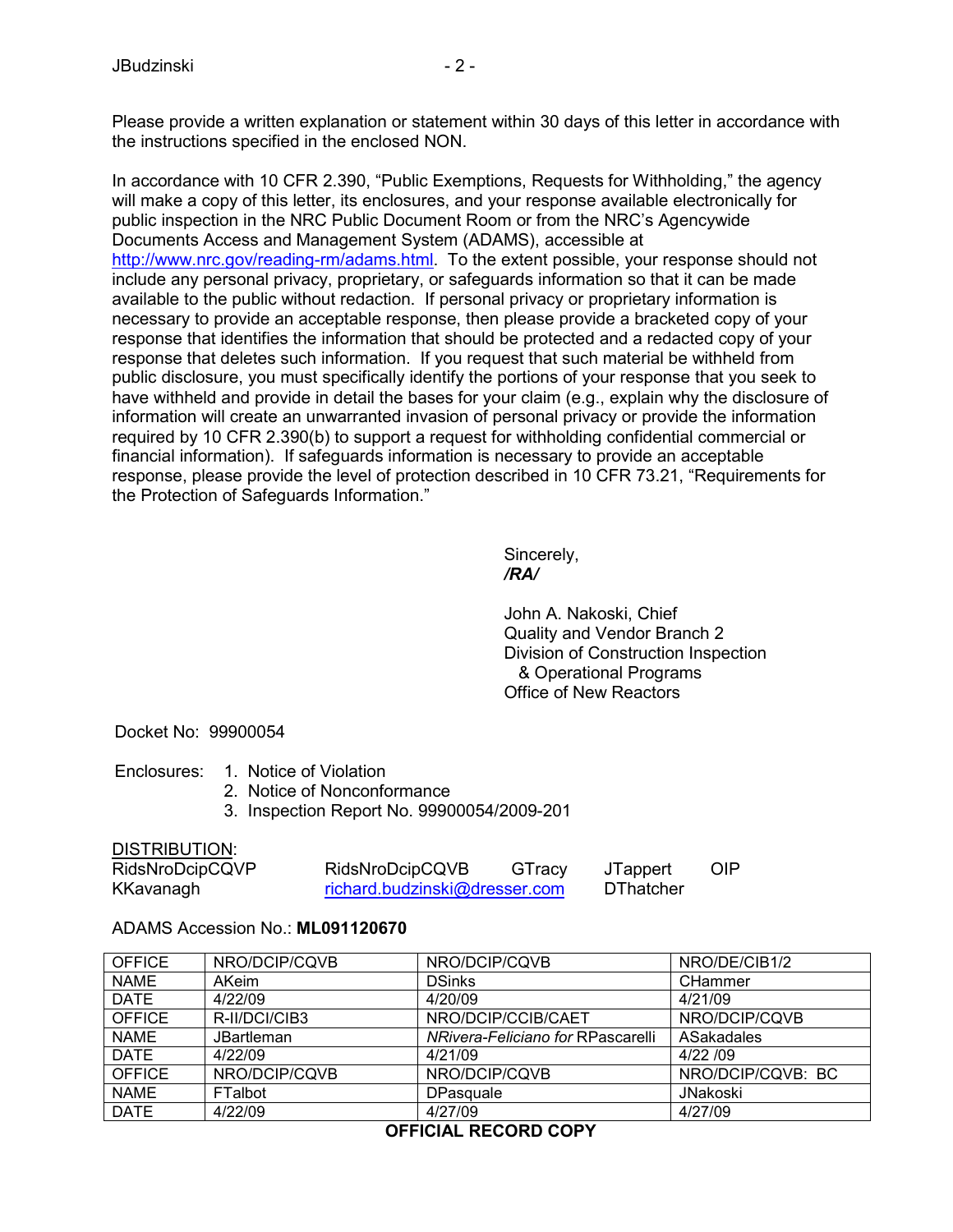### **NOTICE OF VIOLATION**

Dresser Industries Incorporated Docket No: 99900054 Intersection LA 3225 and US Hwy 167N Inspection Report Number: 2009-201 Alexandria, LA 71309

Based on the results of a U.S. Nuclear Regulatory Commission (NRC) inspection conducted March 9-13, 2009, of activities performed at Dresser Industries Incorporated (Dresser) facility at Alexandria, LA, violations of NRC requirements were identified. In accordance with the NRC Enforcement Policy, the violations are listed below:

A. Section 21.21, paragraph (a) of Part 21 of Title 10 of the *Code of Federal Regulations*  (10 CFR 21.21(a)), "Notification of Failure to Comply or Existence of a Defect and Its Evaluation," requires, in part, that each individual, corporation, partnership, dedicating entity, or other entity shall adopt appropriate procedures to address 10 CFR Part 21 requirements.

Section 21.21 paragraph (a)(3) of 10 CFR Part 21 (10 CFR 21.21(a)(3)) states, in part, "Ensure that a director or responsible officer subject to the regulations of this part is informed as soon as practicable, and, in all cases, within the 5 working days after completion of the evaluation described in paragraphs  $(a)(1)$  or  $(a)(2)$  of this section if the manufacture, construction, or operation of a facility or activity, a basic component supplied for such facility or activity or the design certification or design approval under part 52 of this chapter, (i) fails to comply with the AEC of 1954, as amended, or any applicable rule, regulation, order or license of the commission, related to a substantial safety hazard, or (ii) contains a defect."

Section 21.21 paragraph (b) of 10 CFR Part 21 (10 CFR 21.21(b)) states that "If the deviation or failure to comply is discovered by a supplier of basic components, or services associated with basic components, and the supplier determines that it does not have the capability to perform the evaluation to determine if a defect exists, then the supplier must inform the purchasers or affected licensees within five working days of this determination so that the purchasers or affected licensees may evaluate the deviation or failure to comply, pursuant to  $\S$  21.21(a)."

Section 21.21 paragraph (d)(4) of 10 CFR Part 21 (10 CFR 21.21(d)(4)) states, in part, that "The written report required by this paragraph shall include, but need not be limited to, the following information, to the extent known:

- (i) Name and address of the individual or individuals informing the Commission.
- (vi) In the case of a basic component which contains a defect or fails to comply, the number and location of these components in use at, supplied for, being supplied for, or may be supplied for, manufactured, or being manufactured for one or more facilities or activities subject to the regulations in this part."

Dresser Quality System Manual (QSM) for ASME B&PV Code Section III & NR Program, Revision 2, dated December 19, 2008, describes the quality system utilized by Dresser to assure control and compliance with applicable specifications and customer requirements during the design and manufacture of pressure relief valves governed by documents, including Appendix B to 10 CFR Part 50 (Appendix B).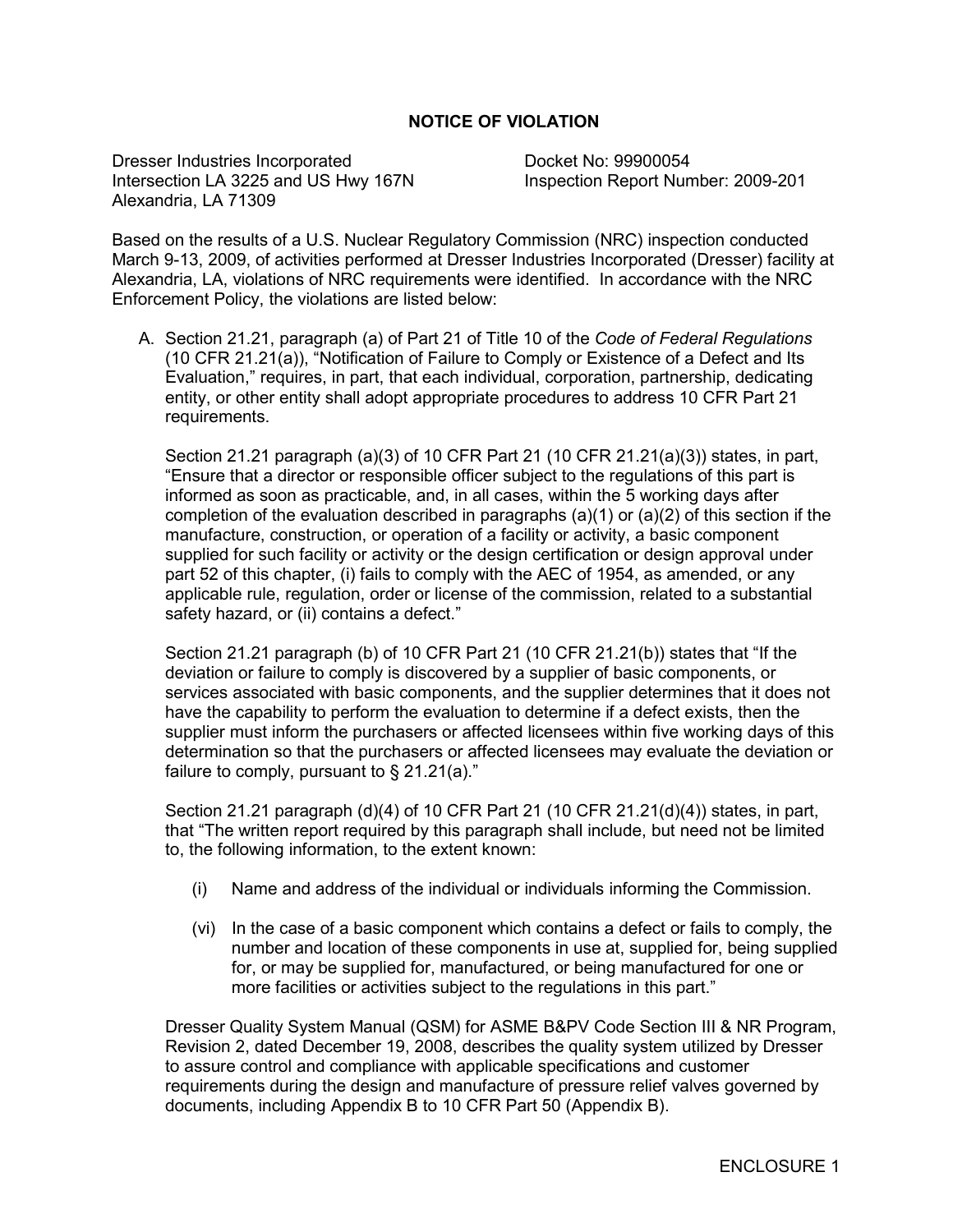Dresser Quality Control Procedure (QCP)-031, "Evaluation and Reporting of Deviations and/or Noncompliance Affecting Safety Related to NRC Regulation 10 CFR Part 21," Revision 0, dated November 13, 1998, establishes the process for evaluating a deviation or noncompliance to determine whether it could create a substantial safety hazard and describes the reporting process.

Contrary to the above, as of March 13, 2009, Dresser failed to adopt appropriate procedures to address 10 CFR Part 21 requirements. Specifically, QCP-031 does not provide for:

- 1. Notification to the director or responsible officer within five working days after completion of evaluation that a basic component fails to comply or contains a defect.
- 2. Measures to inform purchasers or affected licensees within five days of determination that the entity does not have the capability to perform the evaluation.
- 3. Inclusion on the written notification informing the NRC of the reporting entity's name and address, and number and location of all basic components in use at facilities.

These issues are identified as **Violation 99900054/2009-201-01**.

This is a Severity Level IV violation (Supplement VII).

B. Section 21.31 of 10 CFR Part 21 (10 CFR 21.31), "Procurement documents," requires, in part, that each individual, corporation, partnership, dedicating entity, or other entity shall ensure that each procurement document specifies, when applicable, that provisions of 10 CFR Part 21 apply.

Dresser QSM, Section 4.0, "Procurement Document Control," describes, in part, the process for preparation and control of procurement documents, including the selection of the applicable quality system requirements to be included with the purchase document to suppliers.

Dresser Quality System Procedure (QSP)-06, "Purchasing - Supplier Qualification, Evaluation, Selection," Revision 10, dated August 24, 2007, describes the process to prepare purchase documents.

Contrary to the above, as of March 13, 2009, Dresser failed to include appropriate requirements in the QSM and/or QSP-06 that provide instructions for determining when the requirements of 10 CFR Part 21 are applicable and must be included in Dresser's procurement documents to suppliers on its Approved Nuclear Supplier List.

This issue is identified as **Violation 99900054/2009-201-02**.

This is a Severity Level IV violation (Supplement VII).

C. Section 21.51 of 10 CFR Part 21 (10 CFR 21.51), "Maintenance and Inspection of Records," subparagraphs  $21.51(a)(1)$ ,  $(a)(2)$ , and  $(a)(3)$  require that each individual, corporation, partnership, dedicating entity, or other entity shall prepare and maintain records necessary to accomplish the purposes of this part, specifically: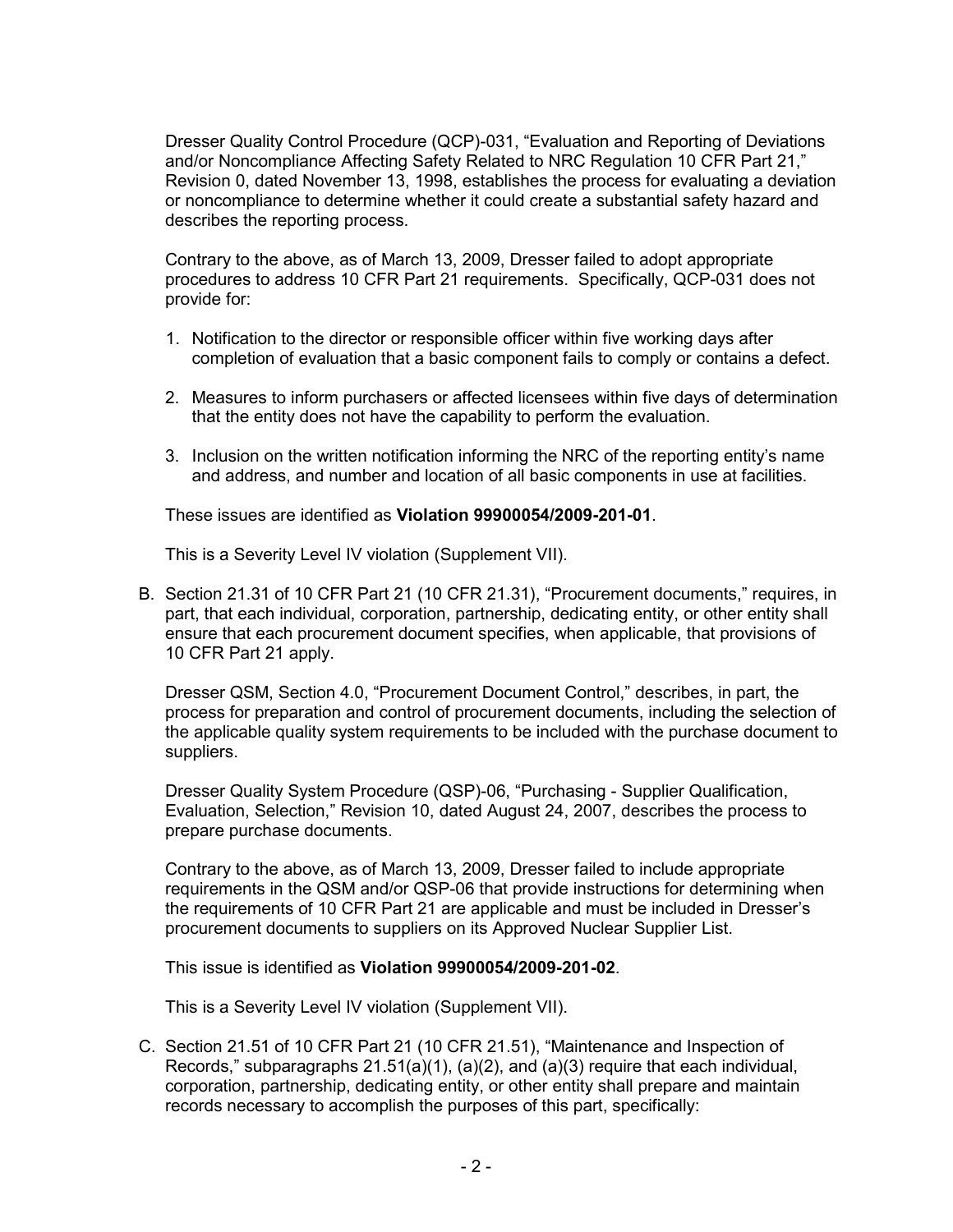- (a) Each individual, corporation, partnership, dedicating entity, or other entity subject to the regulations in this part shall prepare and maintain records necessary to accomplish the purposes of this part, specifically:
	- (1) Retain evaluations of all deviations and failures to comply for a minimum of five years after the date of the evaluation;
	- (2) Suppliers of basic components must retain any notifications sent to purchasers and affected licensees for a minimum of five years after the date of the notification.
	- (3) Suppliers of basic components must retain a record of the purchasers of basic components for 10 years after delivery of the basic component or service associated with a basic component.

Dresser QSM, Section 17.0, "Quality Assurance Records," describes, in part, the retention times for quality records.

Dresser QCP-031 establishes the process for evaluating a deviation or noncompliance to determine whether it could create a substantial safety hazard and describes the reporting process.

Contrary to the above, as of March 13, 2009, Dresser failed to include appropriate requirements in the QSM and/or QSP-06 that provide instructions for determining when the requirements of 10 CFR Part 21 are applicability and must be included in Dresser's procurement documents to suppliers on its Approved Nuclear Supplier List.

This issue is identified as **Violation 99900054/2009-201-03**.

This is a Severity Level IV violation (Supplement VII).

D. Section 21.21 of 10 CFR Part 21 (10 CFR 21.21), "Notification of Failure to Comply or Existence of a Defect and Its Evaluation," paragraph 21.21(d)(3)(i), requires, in part, that notification required by paragraph (d)(1) must be made initially by facsimile (preferred method) to the NRC Operations Center within two days following receipt of information by the director or responsible corporate officer on the identification of a defect or failure to comply.

QCP-031, Section 11.0, states, in part, that "The initial notification to the NRC is required within two days."

Contrary to the above, Dresser failed to complete initial notification to the NRC of Dresser 10 CFR 21 File No. 2007-02 within two days as required by the regulation and the QCP.

This issue is identified as **Violation 99900054/2009-201-04**.

This is a Severity Level IV violation (Supplement VII).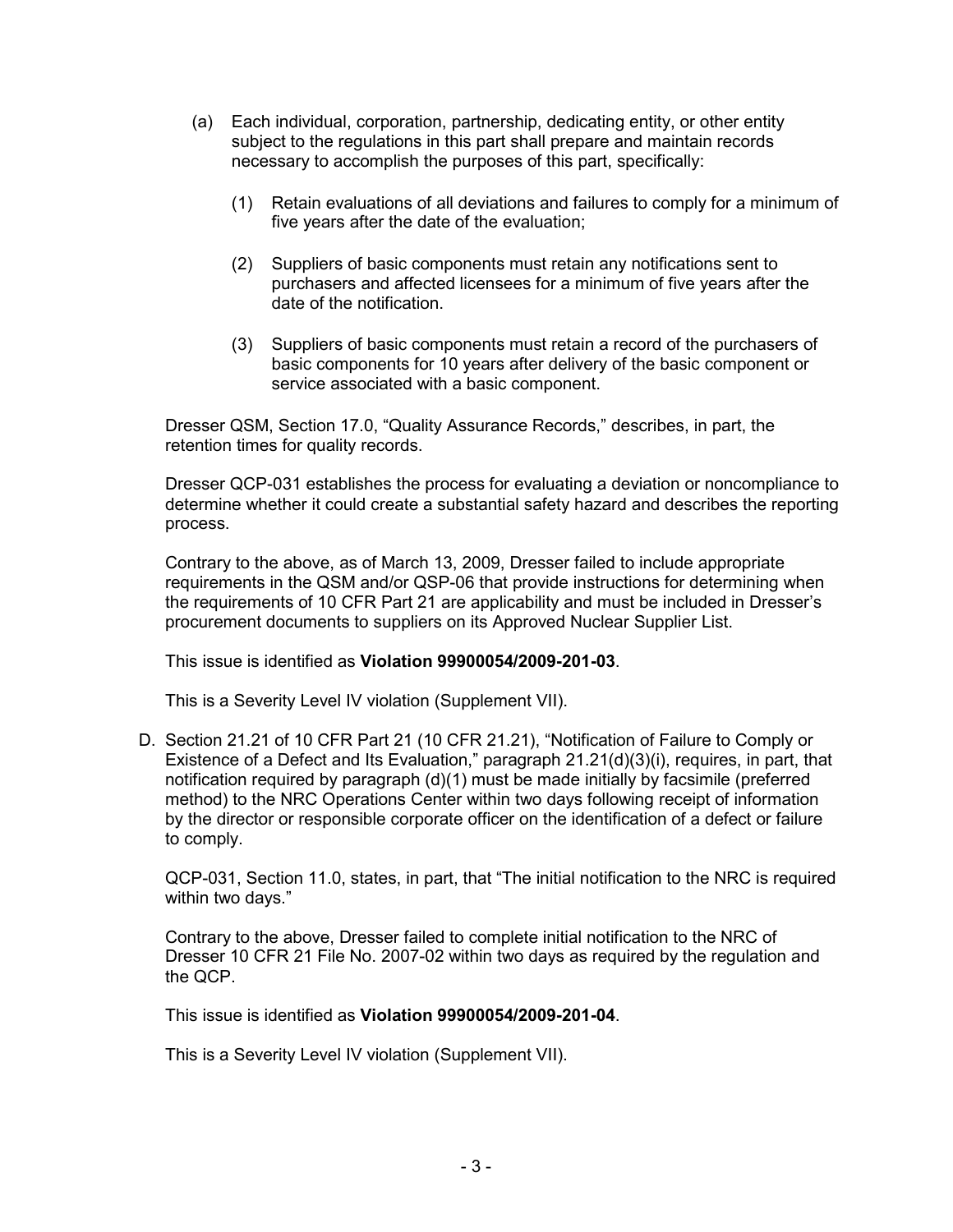Pursuant to the provisions of 10 CFR 2.201, Dresser is hereby required to submit a written statement or explanation to the U.S. Nuclear Regulatory Commission, ATTN: Document Control Desk, Washington, DC 20555-0001 with a copy to John A. Nakoski, Chief, Quality and Vendor Branch 2, Division of Construction Inspection and Operational Programs, Office of New Reactors, within 30 days of the date of the letter transmitting this Notice of Violation. This reply should be clearly marked as a "Reply to a Notice of Violation" and should include: (1) the reason for the violation, or, if contested, the basis for disputing the violation or severity level; (2) the corrective steps that have been taken and the results achieved; (3) the corrective steps that will be taken to avoid further violations; and (4) the date when full compliance will be achieved. Your response may reference or include previous docketed correspondence, if the correspondence adequately addresses the required response. Where good cause is shown, consideration will be given to extending the response time.

If you contest this enforcement action, you should also provide a copy of your response, with the basis for your denial, to the Director, Office of Enforcement, United States Nuclear Regulatory Commission, Washington, DC 20555-0001.

Since your response will be made available electronically for public inspection in the NRC Public Document Room or through the NRC Agencywide Documents Access and Management System (ADAMS), to the extent possible, the response should not include any personal privacy, proprietary, or safeguards information so that it can be made available to the public without redaction. ADAMS is accessible from the NRC Web site at http://www.nrc.gov/reading-rm/adams.html. If personal privacy or proprietary information is necessary to provide an acceptable response, then please provide a bracketed copy of your response that identifies the information that should be protected and a redacted copy of your response that deletes such information. If you request withholding of such material, you must specifically identify the portions of your response that you seek to have withheld and provide in detail the bases for your claim of withholding (e.g., explain why the disclosure of information will create an unwarranted invasion of personal privacy or provide the information required by 10 CFR 2.390(b) to support a request for withholding confidential commercial or financial information). If safeguards information is necessary to provide an acceptable response, please provide the level of protection described in 10 CFR 73.21, "Requirements for the Protection of Safeguards Information."

Dated at Rockville, Maryland, this 27<sup>th</sup> day of April 2009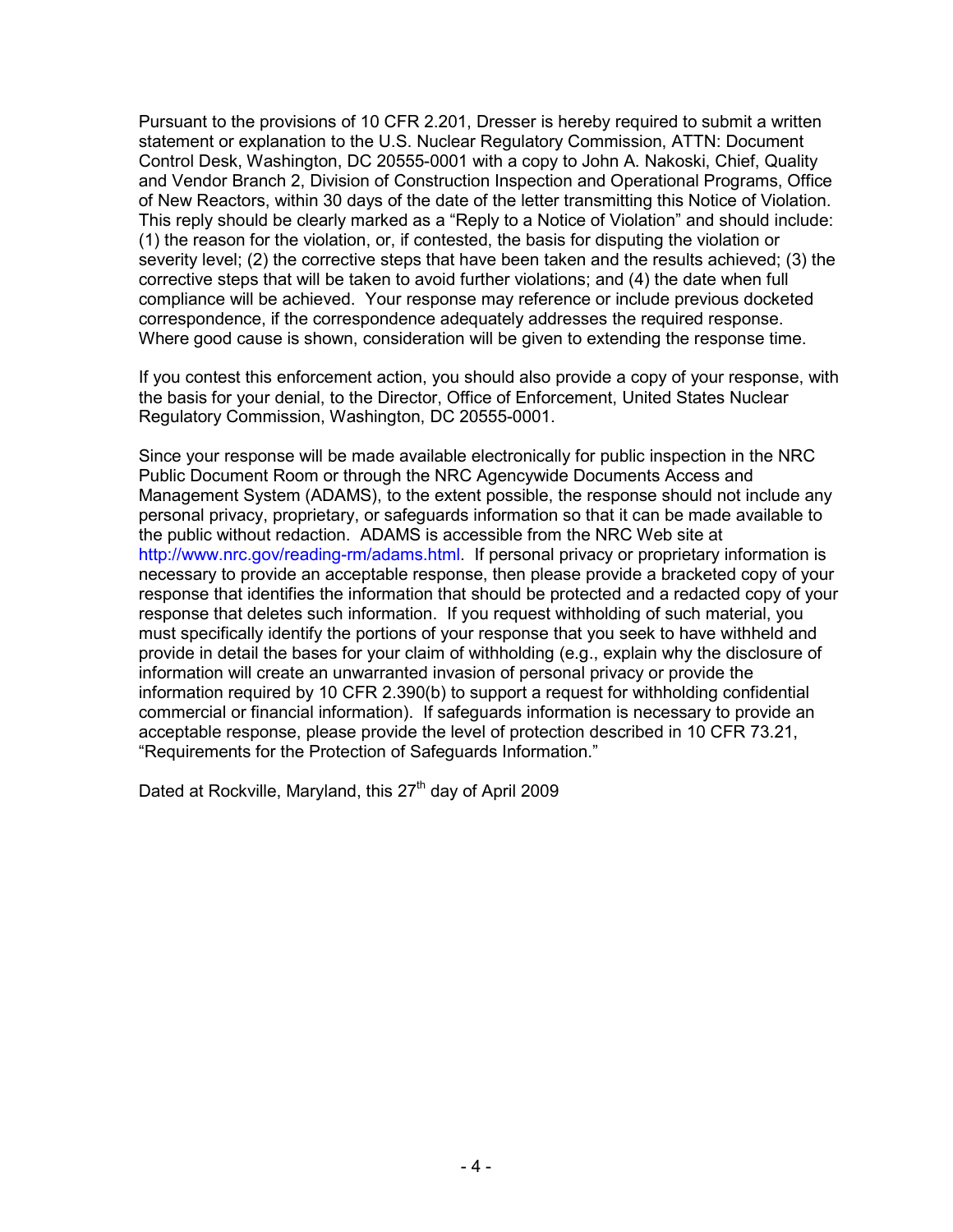#### **NOTICES OF NONCONFORMANCE**

Dresser Industries Incorporated Docket Number 99900054 Intersection LA 3225 and US Hwy 167N Inspection Report No. 2009-201 Alexandria, LA 71309

Based on the results of a Nuclear Regulatory Commission (NRC) inspection conducted March 9-13, 2009 at Dresser Industries Incorporated (Dresser) the NRC staff has found that certain activities were not conducted in accordance with NRC requirements.

A. Part 21 of Title 10 of the *Code of Federal Regulations* (10 CFR Part 21), "Reporting of Defects and Noncompliance," Section 21.3 of 10 CFR Part 21 (10 CFR 21.3), *"Definitions," Dedication*, states, in part, that the dedication process must be conducted in accordance with the applicable provisions of Appendix B to Title 10 of the *Code of Federal Regulations* (10 CFR) Part 50 (Appendix B), "Quality Assurance Criteria for Nuclear Power Plants and Fuel Reprocessing Plants." It also states that dedication is an acceptance process undertaken to provide reasonable assurance that a commercial grade item to be used as a basic component will perform its intended safety function. This assurance is achieved by identifying the critical characteristics of the item and verifying their acceptability through inspections, tests, or analyses performed by the purchaser or third-party dedicating entity after delivery, supplemented as necessary by one or more of the following: commercial grade surveys, product inspections or witness at hold points at the manufacturer's facility, and analysis historical records for acceptable performance.

Criterion III, "Design Control," of Appendix B states, in part, that measures shall be established for the selection and review for suitability of application of materials, parts, equipment, and processes that are essential to the safety-related functions of the structures, systems and components.

Criterion VII, "Control of Purchased Material, Equipment and Services," of Appendix B, states, in part, that "Measures shall be established to assure that purchased material, equipment, and services, whether purchased directly or through contractors and subcontractors, conform to the procurement documents. These measures shall include provisions, as appropriate, for source evaluation and selection, objective evidence of quality furnished by the contractor or subcontractor, inspection at the contractor or subcontractor source, and examination of products upon delivery. Documentary evidence that material and equipment conform to the procurement requirements shall be available at the nuclear power plant or fuel reprocessing plant site prior to installation or use of such material and equipment. This documentary evidence shall be retained at the nuclear power plant or fuel reprocessing plant site and shall be sufficient to identify the specific requirements, such as codes, standards, or specifications, met by the purchased material and equipment. The effectiveness of the control of quality by contractors and subcontractors shall be assessed by the applicant or designee at intervals consistent with the importance, complexity, and quantity of the product or services."

Dresser Quality System Manual (QSM), Revision 2, Section 21.0, "Commercial Grade Dedication of Materials and Parts," Step 21.2.3, states, in part, "The material is dedicated for use in or as a basic component based upon processing in accordance with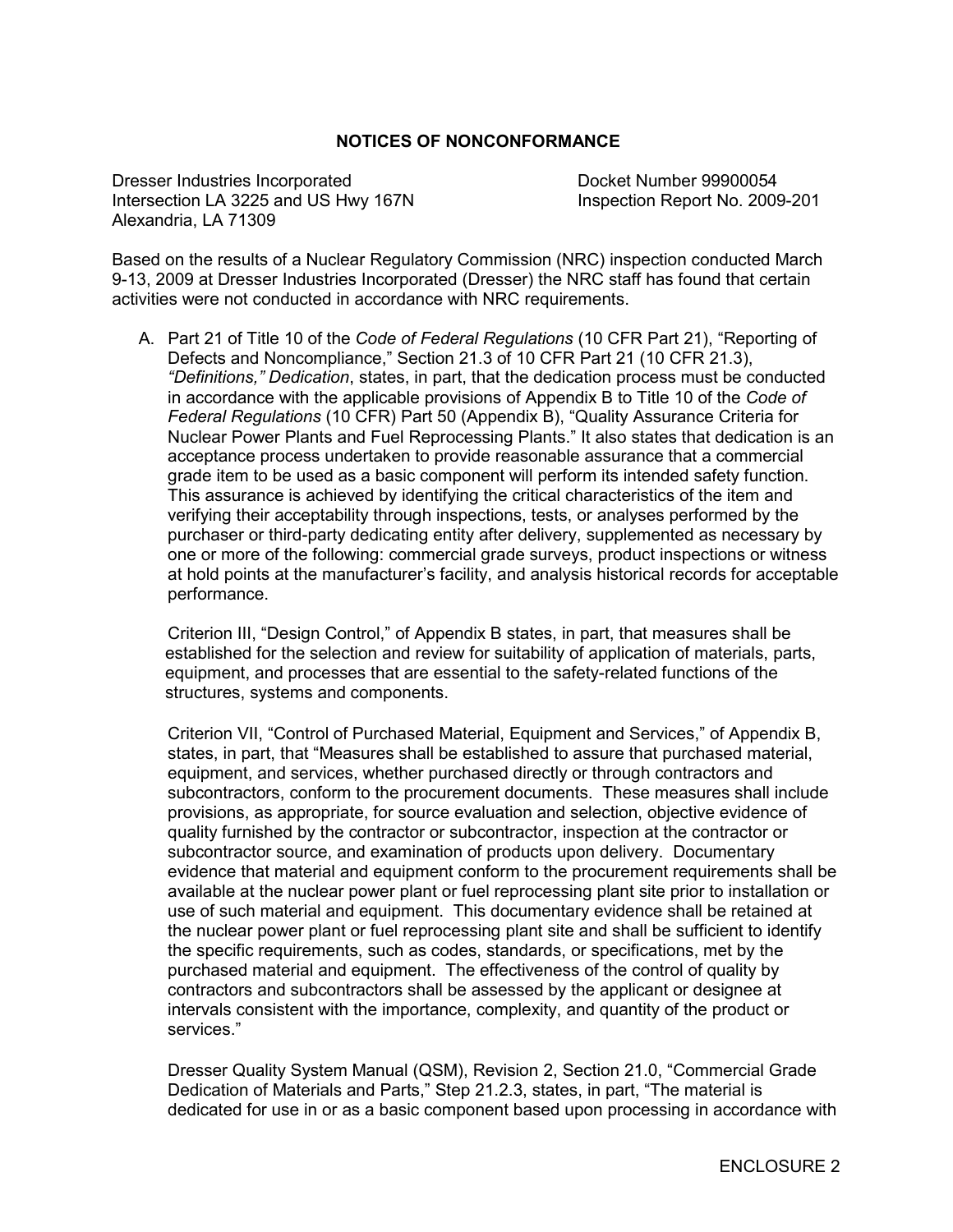written Engineering Instructions which shall outline as a minimum, the critical design characteristics, critical characteristics for acceptance, and the method used to condition the commercial grade item for safety-related use."

Dresser Quality System Manual (QSM), Revision 2, Section 21.0, and Section 22, "Abbreviations, Terms and Nomenclature," also provides details and instructions describing the authority, responsibilities and methods used to be implemented by Dresser to designate, dedicate, and control commercial grade items (CGIs) in safetyrelated applications.

Contrary to the above, as of March 13, 2009, Dresser's dedication procedures and practices for dedicating CGIs did not provide reasonable assurance that all commercial grade items received from its suppliers conformed to the applicable specification requirements noted above. Specifically:

- 1. Dresser's CGI dedication process, as described in QSM, Section 22, is not in conformance with the definitions outlined in Section 21.3 of 10 CFR Part 21. Specifically, Dresser did not include the correct definition for "Commercial Grade item" nor did it include any definition for "Basic Component," "Critical Characteristics," "Dedicating Entity," or "Dedication."
- 2. The Dresser QSM and Engineering Instruction (EG)-037, "Quality Classification of Parts, Nuclear Pressure Relief Valves," defined a Quality Class C component as:

Quality Class C – "Essential items, non pressure boundary that are outside the scope of the Code. These items are essential to the safety-related function of the valve. Items are safety-related. These are commercial grade items."

This Quality Class C definition does not meet the definition of a basic component, as defined in 10 CFR 21.3. Quality Class C CGIs must satisfy the "dedication" process before the items become basic components in safety-related valves.

- 3. In accordance with QSM, Section 21.0, Step 21.2.3 and Tier 2 Engineering Instructions (e.g., EG-037, EG-059, and EG-490) did not provide the technical evaluation process for identifying the critical characteristics of CGIs dedicated as basic components in safety-related valves.
- 4. In accordance with the Dresser QSM, Tier 2 Engineering Instructions (e.g., EG-037, EG-059, and EG-490) did not provide procedural guidance to identify CGIs dedicated as basic components in safety-related valves, CGI critical characteristics, or the list of CGIs and their critical characteristics in Tier 3 Master Control Documents for items dedicated as basic components in safety-related valves.
- 5. The Dresser QSM and EG-368, "Reconciliation for Replacement Parts," did not address like-for-like replacement or equivalency evaluations for CGI replacement parts dedicated as basic components in safety-related valves.
- 6. The Dresser QSM and EG-368, "Reconciliation for Replacement Parts," did not address the seismic critical characteristics (e.g., dimensions, weight of the part, and seismic dynamic loading analysis of replacement parts) for CGIs dedicated as basic component in safety-related valves.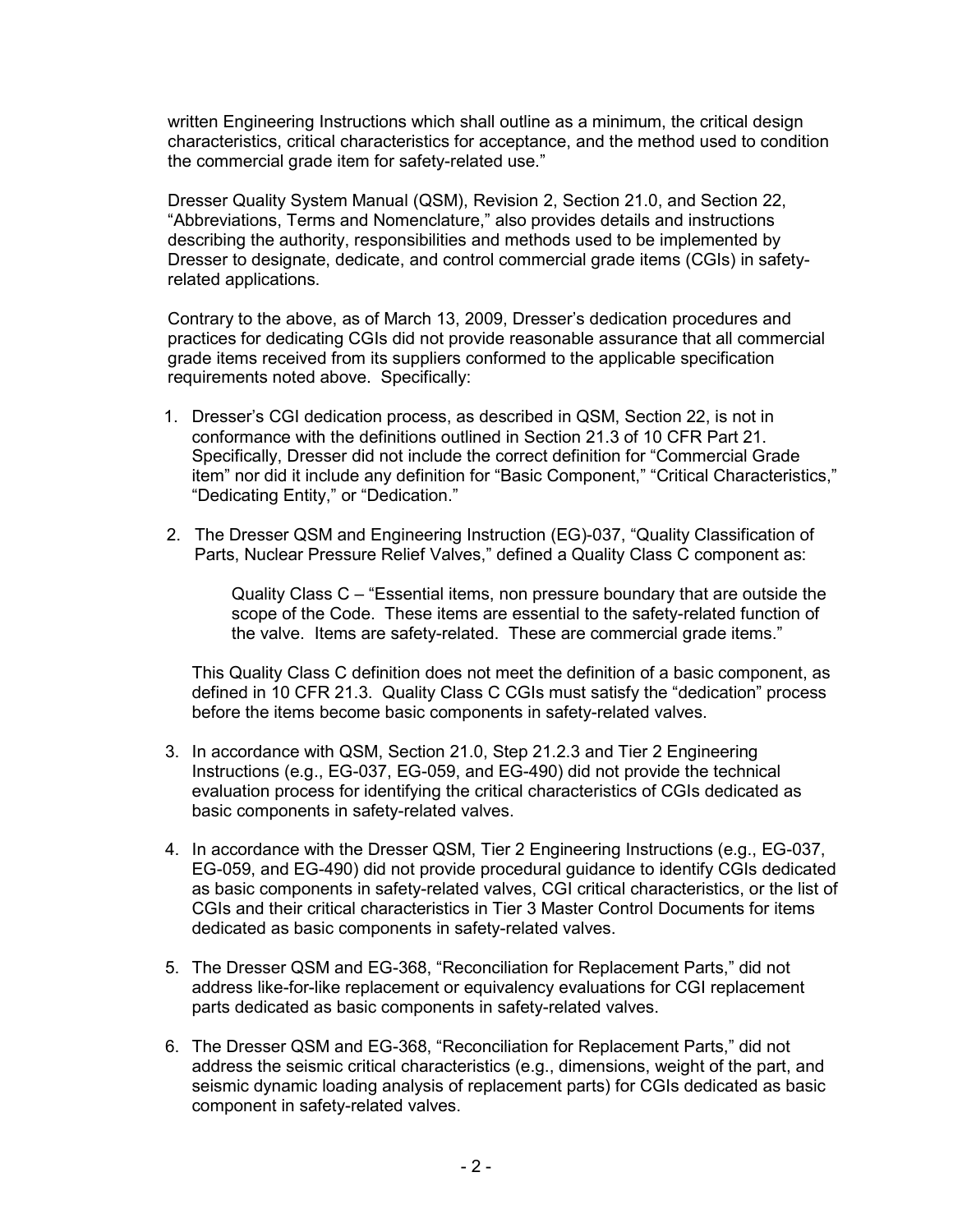These issues are identified as **Nonconformance 99900054/2009-201-05**.

B. Criterion III, "Design Control," of Appendix B, requires, in part, that "These measures shall include provisions to assure that appropriate quality standards are specified and included in design documents and that deviations from such standards are controlled. The design control measures shall provide for verifying or checking the adequacy of design, such as by the performance of design reviews, by the use of alternate or simplified calculational methods, etc… Design control measures shall be applied to items such as the following: stress, thermal, hydraulic, and accident analyses, etc…"

Contrary to the above, as of March 13, 2009, Dresser did not include the dynamic valve discharge actuation load in the Dresser design report as required by design specifications for a North Anna pressurizer safety valve (PSV).

This issue is identified as **Nonconformance 99900054/2009-201-06**.

C. Criterion IV, "Procurement Document Control," of Appendix B, states that "Measures shall be established to assure that applicable regulatory requirements, design bases, and other requirements which are necessary to assure adequate quality are suitably included or referenced in the documents for procurement of material, equipment, and services, whether purchased by the applicant or by its contractors or subcontractors. To the extent necessary, procurement documents shall require contractors or subcontractors to provide a quality assurance program consistent with the pertinent provisions of this appendix."

Dresser Quality System Manual (QSM) for ASME B&PV Code Section III & NR Program, dated December 19, 2008, describes the quality system utilized by Dresser to assure control and compliance with applicable specifications and customer requirements during the design and manufacture of pressure relief valves governed by documents, including Appendix B.

Dresser Quality System Procedure (QSP)-06, "Purchasing Supplier Qualification, Evaluation, Selection and Verification of Purchased Product," Revision 10, dated August 24, 2007, describes the process to prepare purchase documents.

Contrary to the above, as of March 13, 2009, Dresser QSM and QSP-06 do not include adequate instructions to include the appropriate quality assurance (QA) requirements in Dresser's procurement documents to suppliers on its Approved Nuclear Supplier List (ANSL). Neither the QSM nor QSP-06 includes a requirement to include a statement in Dresser's purchase documents to suppliers on the ANSL that it shall have a QA program that meets Appendix B requirements. As a result of Dresser's inadequate QA program documents, Dresser failed to include a requirement in its procurements documents to suppliers on the ANSL to have a program that meets the requirements of Appendix B.

This issue is identified as **Nonconformance 99900054/2009-201-07**.

D. Criterion V, "Instructions, Procedures and Drawings," of Appendix B, requires, in part, that activities affecting quality shall be prescribed by documented instructions, procedures, or drawings of a type appropriate to the circumstances and shall be accomplished in accordance with these instructions, procedures or drawings.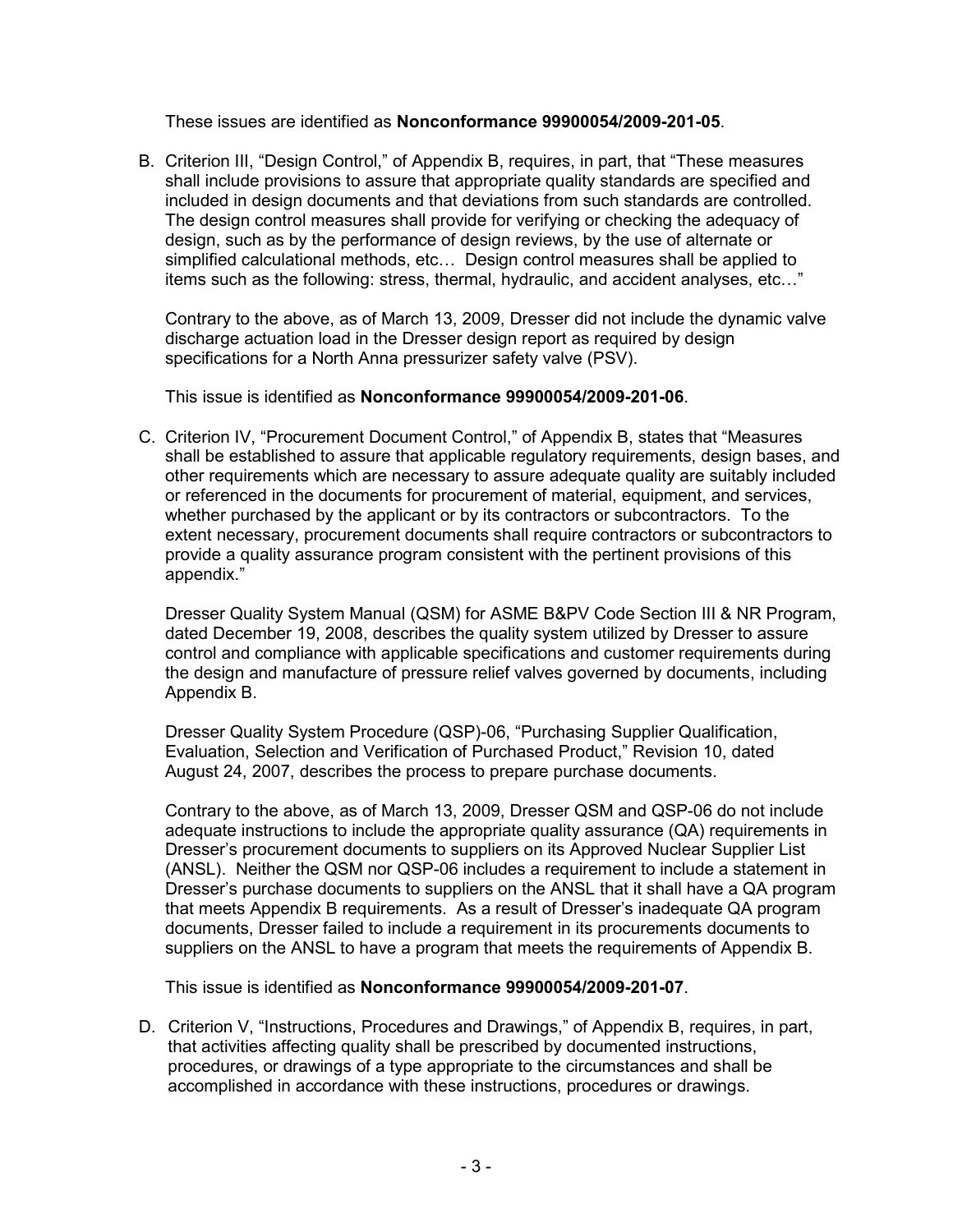Instructions, procedures or drawings shall include appropriate acceptance criteria for determining that important activities have been satisfactorily accomplished.

 Section 5.2 of procedure QSP-17 requires that objective evidence of corrective action is to be recorded in the supplier's file in relation to nonconformances (NCRs) or issues related to Dresser's suppliers.

Contrary to the above:

Three (3) Dresser NCRs,120581, 121238 and 121305 related to the Dresser 2007 supplier audit of American Foundry Group (AFG) were not contained within Dresser's supplier files for AFG. This issue is identified as **Nonconformance 99900054/2009-201- 08**.

E. Criterion XI, "Test Control," of Appendix B requires, in part, that a test program shall be established to assure that all testing required to demonstrate that structures, systems and components (SSCs) will perform satisfactorily in service, and are identified and performed in accordance with written test procedures that incorporate the requirements and acceptance limits contained in applicable design documents.

 Dresser Engineering Instruction (EG)-450, Revision 6, "Hydrostatic Test Pressures for Valve Components," dated January 23, 2009, provides requirements for the test pressures for ASME valves The 2007 edition of ASME Section III, Division 1, NB-6400 requires that the range of indicating pressure gages shall be within a specified range based on the test pressure (for analog type pressure gages) and/or have a restriction defined as having a combined error of less than 1% based on the test pressure (for digital type pressure gages

Contrary to the above:

Dresser's calibration procedure CAL-009, Section 5.0 states that working test gages (digital & dial type) used for hydrostatic testing will be accurate to  $+/-$  0.1% of range with a Dead Weight Tester or accurate to +/- 0.5% of range with a Test Gauge. For a 0- 20,000 psi test gauge the resultant accuracy would be +/- 20 psi when using a Dead Weight Tester and +/- 100 psi when using a Test Gauge. Per the 2007 ASME Code Section III, Division 1 – NB-6400 the maximum combined error allowed would be +/- 7.5 psi for a hydrostatic test being conducted at 750 psi, and +/- 37.5 psi for a hydrostatic test being conducted at 3750 psi. Therefore, during the hydrostatic test conducted at 750 psi when using a 0-20,000 psi pressure gauge the lowest (best) possible combined error per the ASME Code would be +/- 20 psi, which is in excess of that allowed by the ASME Code. With a hydrostatic test conducted at 3750 psi while using the 0-20,000 psi pressure gauge the highest possible combined error would be +/- 100 psi, which would be in excess allowed by the ASME Code if a Test Gauge were used for instrument calibration. This issue is identified as an example of Dresser failing to perform testing in accordance with the requirements defined in ASME Section III. This issue is identified as **Nonconformance 99900054/2009-201-09**.

F. Criterion XIII, "Handling, Storage, and Shipping," of Appendix B, requires that measures shall be established to control the handling, storage, shipping, cleaning and preservation of material and equipment in accordance with work and inspection instructions in order to prevent damage or deterioration. QSM Section 13, "Handling, Storage and Shipping",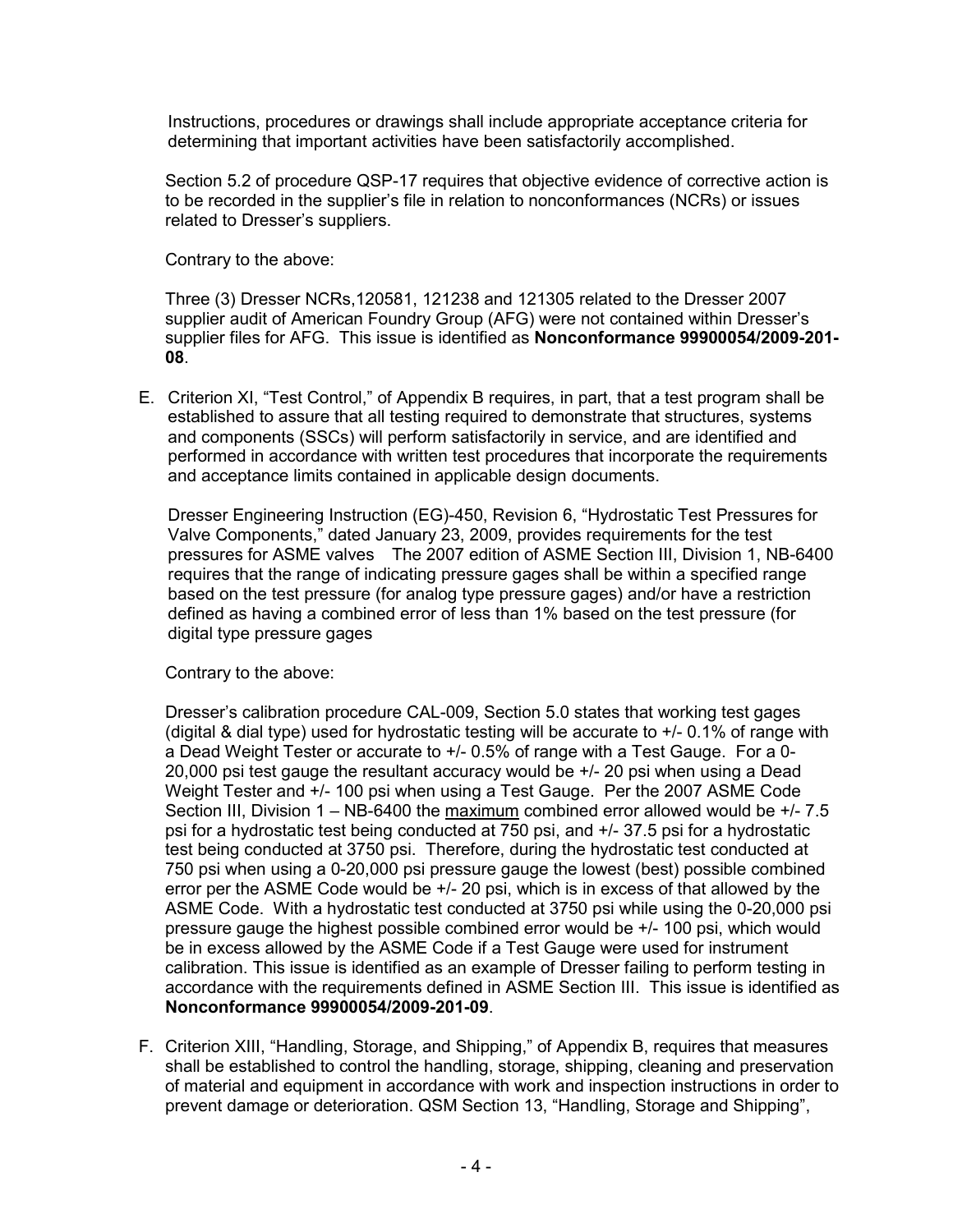Issue 3, Revision 2, dated December 19, 2008, and QSP-15, "Handling, Storage, Packaging, Preservation and Delivery," Revision 5, provide the Dresser requirements for handling, shipping, and storing safety-related items.

 ASME NQA-1-1994, Subpart 2.1 states the following: 1) that the possibility of contaminants (introduced during fabrication, storage, installation, repairs or service) contributing to or causing such malfunction or failure shall be considered; 2) for Class A criteria a very high level of cleanness as evidenced by the freedom from all types of surface contamination; and 3) other materials and compounds to be used on surfaces of items made from austenitic stainless steel or corrosion-resistant alloy shall be evaluated for potential harmful contaminants.

ASME NQA-1, Subpart 2.2.states the following: 1) Level A items which are not immediately packaged shall be protected from contamination; 2) Level C items require protection from exposure to contaminants; 3) Level D items subject to detrimental contamination or corrosion, either internal or external, shall be suitably protected; 4) tapes or adhesives that could have damaging effects on the item or system shall not be used. For austenitic stainless steel and nickel alloys surfaces paperbacked masking tape shall not be used; 5) Barrier and wrap materials shall not readily support combustion; 6) carbon steel rigging equipment shall not come in direct contact with stainless steel; 7) austenitic stainless steel and nickel-base alloy materials shall be handled in such a manner that they are not in contact with lead, zinc, copper, mercury, or other low melting point elements, alloys, or halogenated material; and 8) levels and methods of storage are defined to minimize the possibility of damage or lowering the quality due to corrosion, contamination, deterioration, or physical damage from the time an item is stored upon receipt until the time the item is removed from storage.

Contrary to the above:

- 1. The NRC inspectors witnessed numerous examples of where austenitic stainless steel and nickel-base alloy materials (i.e. bar stock) were in direct contact with carbon steel racks and tables while this corrosion resistant material was being maintained in storage. Also, there was corrosion resistant material bar stock in direct contact with carbon steel and other low alloy steel bar stock. Dresser does not have a procedure defining how to properly store corrosion resistant steel materials to prevent them from deterioration due to contamination by contact with carbon steel or other low alloy steel materials. This issue is identified as **Nonconformance 99900054/2009-201- 10a**.
- 2. The NRC inspectors also noted that masking tape was widely used on austenitic stainless steel and nickel-base alloy materials while it was in storage. Also, Dresser separates stored materials by using cardboard material as an isolating material between the stainless steel stored material and carbon steel storage racks/tables. This issue is identified as **Nonconformance 99900054/2009-201-10b**.
- G. Criterion XVIII, "Audits," of Appendix B requires, in part, that periodic audits shall be carried out to verify compliance with all aspects of the QA program and to determine the effectiveness of the program. The audits shall be performed in accordance with the written procedures or check lists by appropriately trained personnel that do not have direct responsibilities in the areas being audited. The results of these audits shall be documented and reviewed by management having responsibility in the area audited.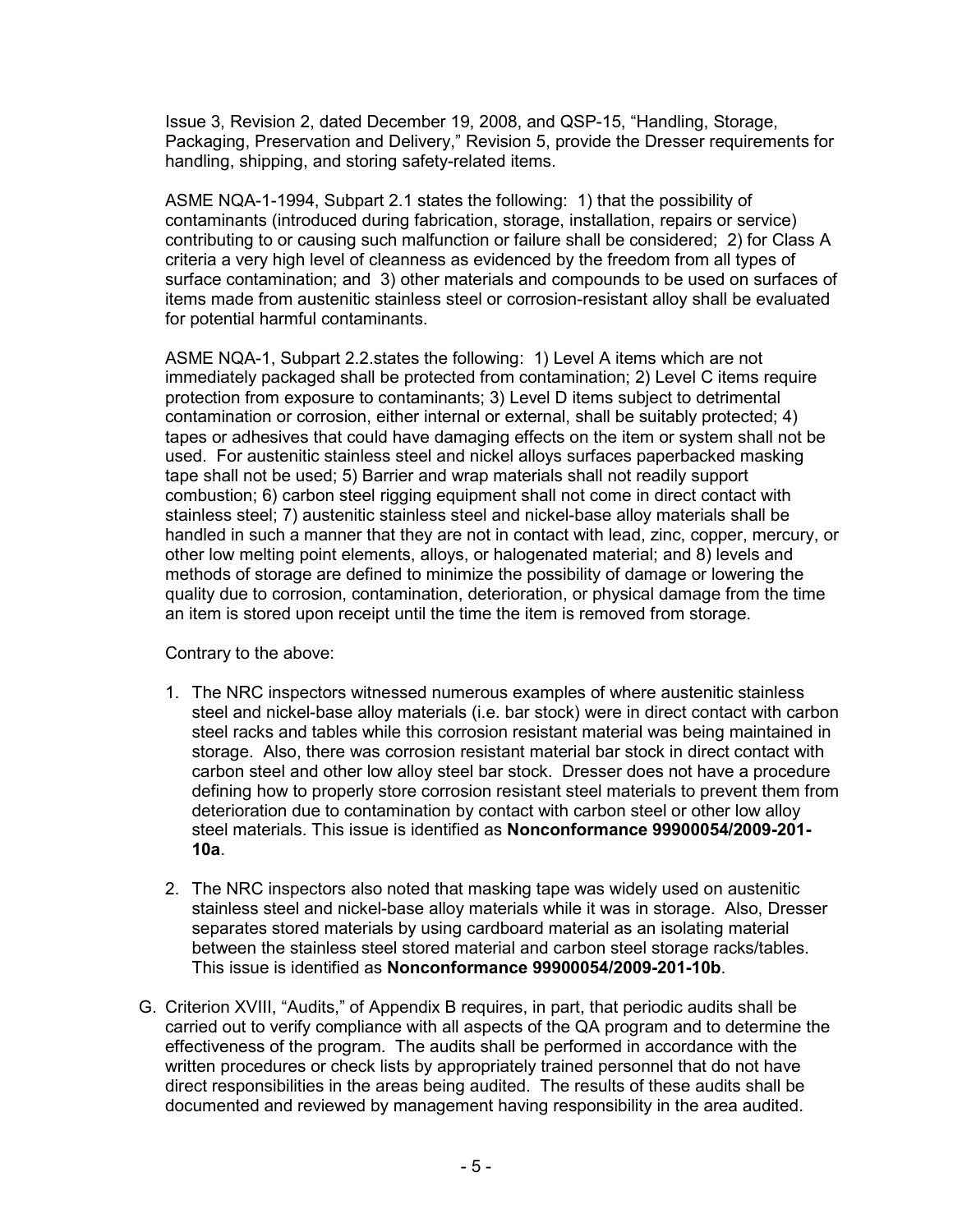Contrary to the above:

The NRC inspectors noted multiple examples where Supplier Audit Assessment Checklists, completed by Dresser Lead Auditors, were improperly and inconsistently filled out. Dresser procedure QSP-17 was missing guidance on how to complete the Supplier Audit Assessment Checklist form correctly and specifically what information needed to be provided. This issue is identified as **Nonconformance 99900054/2009- 201-11**.

H. Criterion V, "Instructions, Procedures and Drawings," of Appendix B requires, in part, that activities affecting quality shall be prescribed by documented instructions, procedures, or drawings of a type appropriate to the circumstances and shall be accomplished in accordance with these instructions, procedures or drawings. Instructions, procedures or drawings shall include appropriate acceptance criteria for determining that important activities have been satisfactorily accomplished.

Dresser QSM for ASME B&PV Code Section III & NR Program, Revision 2, dated December 19, 2008, Section 23, "Exhibits," includes 52 exhibits of forms, document templates, etc. to be used when conducting quality affecting work in support of the activities described in the QSM. Specifically:

- Exhibit 19 Form AE901-05, "Rework/Repair Routing, ASME Section III & Section XI," and
- Exhibit 24 Form 250-2101, "Nonconformance Report."

Dresser QSM, Section 5.0, "Instructions, Procedures, and Drawings," describes the use and control of instructions, procedures and drawings for activities affecting quality.

Dresser QSM, Section 19.0, "Repair/Replacement Activities (NR Program Controls)," subsection 19.20, "Nonconforming Materials or Items," describes the processing of nonconforming materials and items that are handled during repair/replacement activities.

Quality Control Procedure (QCP)-031, "Evaluation and Reporting of Deviations and/or Noncompliance Affecting Safety Related to NRC Regulation 10 CFR Part 21," Revision 0, dated November 13, 1998, Section 10.0, "Corrective Action," describes the process for requesting corrective actions, if the 10 CFR Part 21 investigation reveals the need for these actions.

Quality System Procedure (QSP)-13, "Control of Nonconforming Products – Processing of Internal Nonconformance Reporting and Customer Complaints," Revision 6, dated September 20, 2007, provides for controlling nonconformities detected prior to shipment.

QSP-14, "Corrective and Preventive Action," Revision 4, dated October 9, 2007, addresses corrective and preventive action processes.

Contrary to the above, as of March 13, 2009, Dresser failed to provide adequate and consistent procedural guidance for interfaces among Dresser's 10 CFR Part 21 evaluation process, corrective and preventive action program, control of nonconforming items process, and repair/replacement activities processes. Specifically: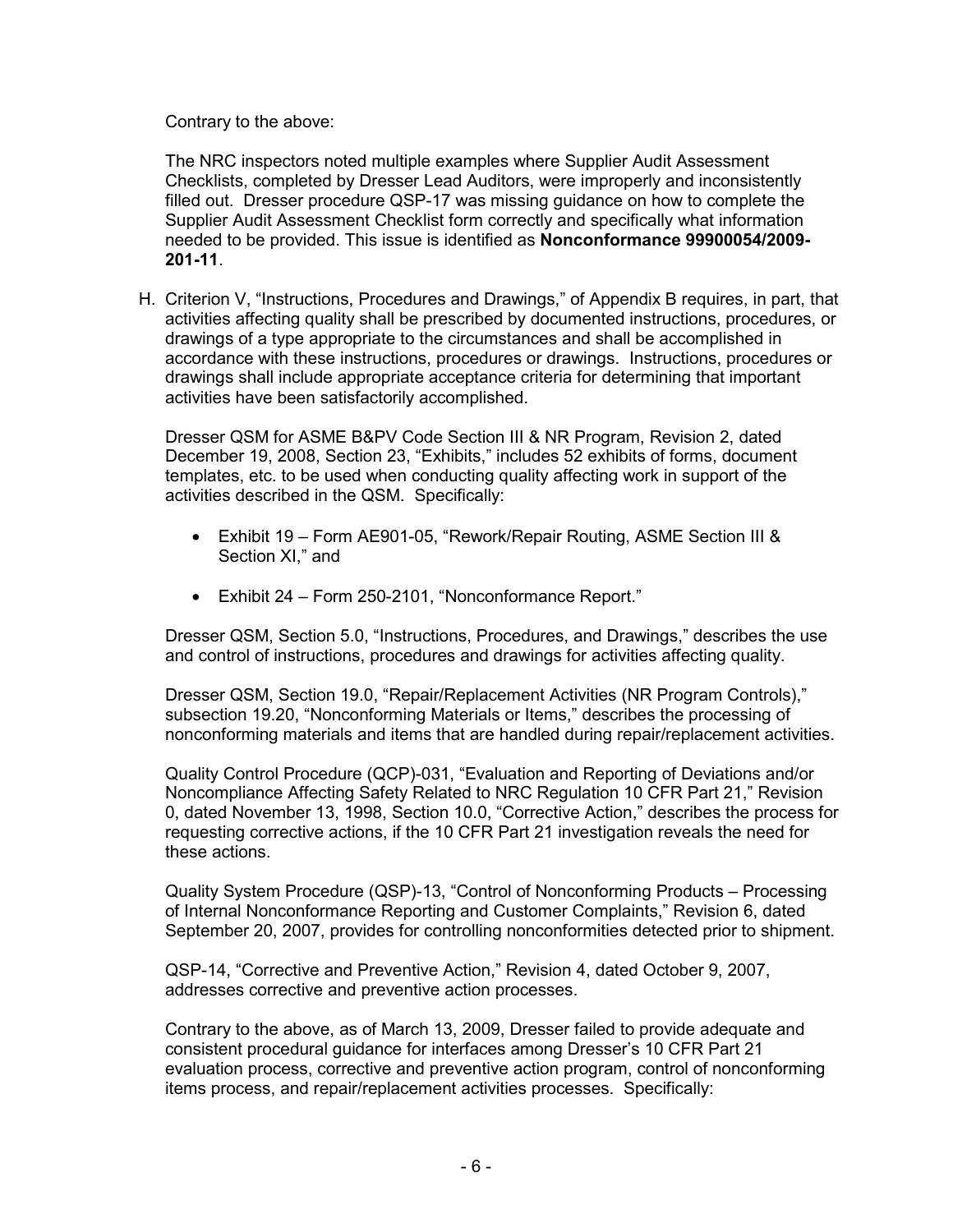- 1. QSP-14 does not include an interface with Dresser's 10 CFR Part 21 reporting process that is described in QCP-031.
- 2. QSP-14 does not reflect Dresser's current process for corrective action reporting, nor is the process integrated adequately with the control of nonconforming items process described in QSP-13 and the repair/replacement activities process described in QSM Section 19.0, as necessary.
- 3. QSP-13, Form AE901-05 and Form 250-2101 address nonconformance reporting, but the processes are not integrated, do not provide consistent guidance, and do not provide adequate interface with Dresser's 10 CFR Part 21 reporting process that is described in QCP-031.

#### These issues are identified as **Nonconformance 99900054/2009-201-12**.

Please provide a written statement or explanation to the U.S. Nuclear Regulatory Commission, ATTN: Document Control Desk, Washington, DC 20555-0001 with a copy to the Chief, John A. Nakoski, Chief, Quality and Vendor Branch 2, Division of Construction Inspection and Operational Programs, Office of New Reactors, within 30 days of the date of the letter transmitting this Notice of Nonconformance. This reply should be clearly marked as a "Reply to a Notice of Nonconformance" and should include for each noncompliance: (1) the reason for the noncompliance, or if contested, the basis for disputing the noncompliance; (2) the corrective steps that have been taken and the results achieved; (3) the corrective steps that will be taken to avoid noncompliances; and (4) the date when your corrective action will be completed. Where good cause is shown, consideration will be given to extending the response time.

Because your response will be made available electronically for public inspection in the NRC Public Document Room or from the NRC's document system (ADAMS), to the extent possible, it should not include any personal privacy, proprietary, or safeguards information so that it can be made available to the public without redaction. ADAMS is accessible from the NRC Website at http://www.nrc.gov/reading-rm/adams.html. If personal privacy or proprietary information is necessary to provide an acceptable response, then please provide a bracketed copy of your response that identifies the information that should be protected and a redacted copy of your response that deletes such information. If you request withholding of such material, you must specifically identify the portions of your response that you seek to have withheld and provide in detail the bases for your claim of withholding (e.g., explain why the disclosure of information will create an unwarranted invasion of personal privacy or provide the information required by 10 CFR 2.390(b) to support a request for withholding confidential commercial or financial information). If safeguards information is necessary to provide an acceptable response, please provide the level of protection, described in 10 CFR 73.21.

Dated at Rockville, Maryland, this 27<sup>th</sup> day of April 2009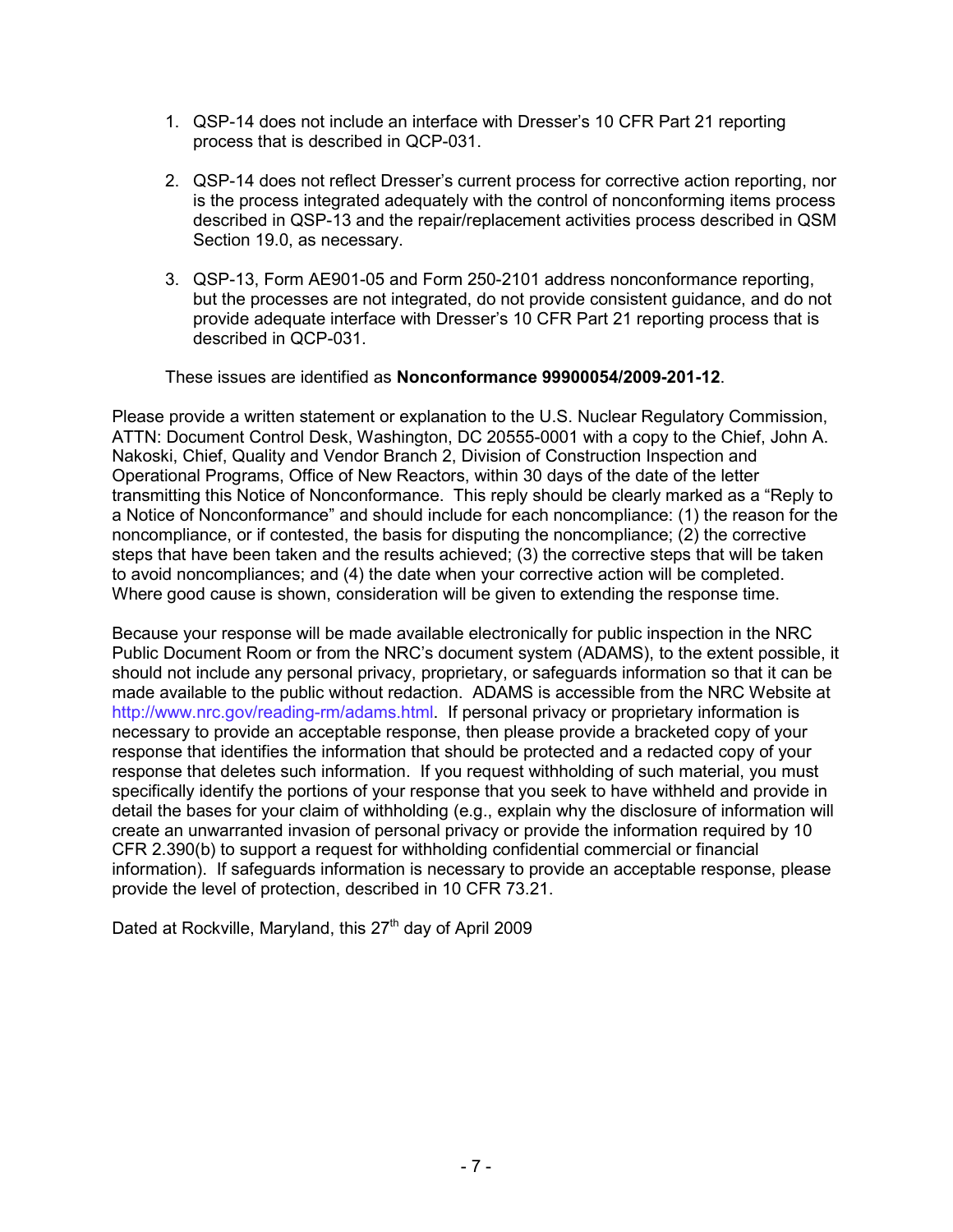#### U.S. NUCLEAR REGULATORY COMMISSION OFFICE OF NEW REACTORS DIVISION OF CONSTRUCTION INSPECTION AND OPERATIONAL PROGRAMS VENDOR INSPECTION REPORT

| Docket No.:              | 99900054                                                                                                                                                                                                                                         |  |  |  |  |
|--------------------------|--------------------------------------------------------------------------------------------------------------------------------------------------------------------------------------------------------------------------------------------------|--|--|--|--|
| Report No.:              | 99900054/2009-201                                                                                                                                                                                                                                |  |  |  |  |
| Vendor:                  | Dresser Industries Incorporated<br>Intersection LA 3225 and US Hwy 167N<br>Alexandria, Louisiana 71309<br>Phone: +1-318-640-6232<br>Fax: +1-318-880-1717                                                                                         |  |  |  |  |
| Vendor Contact:          | Mr. Richard Budzinski, Director<br><b>Operational Excellence &amp; Quality Systems</b><br>Tel: +1-318-640-6232<br>richard.budzinski@dresser.com                                                                                                  |  |  |  |  |
| Nuclear Industry:        | Dresser is a safety-related relief valve manufacturer for the<br>nuclear industry worldwide. Dresser manufactures safety-related<br>and American Society of Mechanical Engineers (ASME) Boiler<br>and Pressure Vessel Code items and components. |  |  |  |  |
| <b>Inspection Dates:</b> | March 9-13, 2009                                                                                                                                                                                                                                 |  |  |  |  |
| Inspectors:              | Daniel Pasquale, NRO/DCIP/CQVB, Team Leader-in-training<br>Francis X. Talbot, NRO/DCIP/CQVB<br>Andrea Keim, NRO/DCIP/CQVB<br>Donna Sinks, NRO/DCIP/CQVB<br>Charles G. Hammer, NRO/DE/CIB1<br>John Bartleman, NRC Region II                       |  |  |  |  |
| Approved by:             | /RA/<br>4/27/2009<br>John A. Nakoski, Chief<br>Date<br>Quality and Vendor Branch 2                                                                                                                                                               |  |  |  |  |

Division of Construction Inspection

 & Operational Programs Office of New Reactors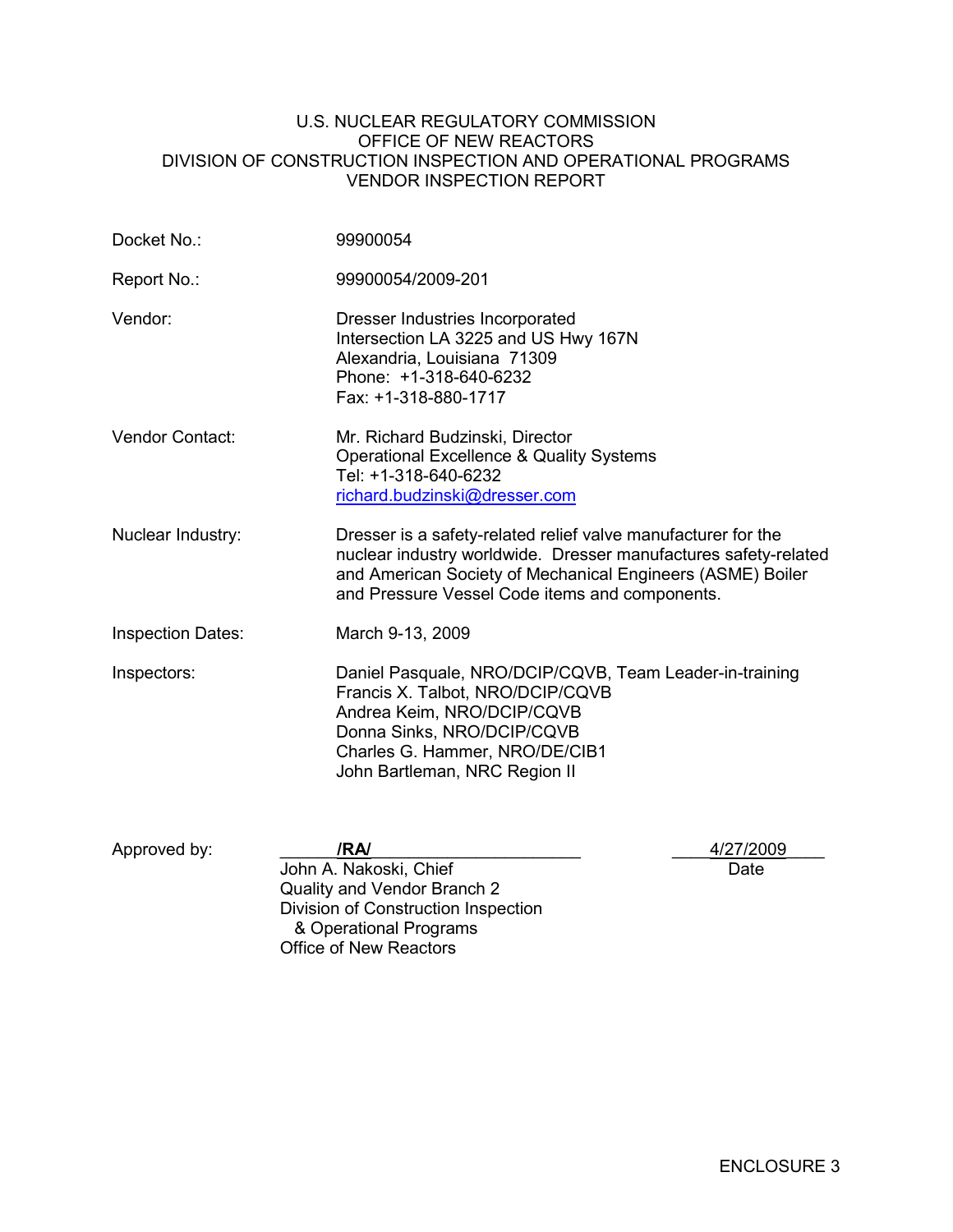## **EXECUTIVE SUMMARY**

Dresser Industries Incorporated 99900054/2009-201

The purpose of this inspection was to verify that Dresser Industries Incorporated (Dresser) implemented an adequate quality assurance (QA) program that complies with the requirements of Appendix B to Title 10 of the *Code of Federal Regulations* (10 CFR) Part 50 (Appendix B), "Quality Assurance Criteria for Nuclear Power Plants and Fuel Reprocessing Plants." The inspection also verified that Dresser implemented a 10 CFR Part 21, "Reporting of Defects and Noncompliance," program that met U.S. Nuclear Regulatory Commission (NRC) regulatory requirements. The inspection was conducted at Dresser's facility in Alexandria, Louisiana.

The NRC inspection bases were the following:

- 10 CFR Part 21
- Appendix B

The NRC staff implemented Inspection Procedure 43002, "Routine Inspections of Nuclear Vendors" Inspection Procedure 43004, "Inspection of Commercial Grade Dedication Programs," and Inspection Procedure 36100, "Inspection of 10 CFR Part 21 and 50.55(e) Programs for Reporting Defects and Nonconformance" during the conduct of this inspection.

During the NRC inspection at Dresser daily meetings were conducted between the NRC inspectors and Dresser staff to discuss observations and/or findings. The NRC inspectors also discussed ongoing inspection activities daily during the inspection to share issues with the Dresser staff.

The last NRC inspection conducted at Dresser's facility in Alexandria, Louisiana, occurred in March 1995. The NRC inspectors reviewed Dresser's QA program and implementation procedures governing key fabrication activities. The inspection team also evaluated Dresser's implementation of 10 CFR Part 21 for evaluating deviations and reporting of defects that could cause a substantial safety hazard. The results of the inspection are summarized below.

With the exception of the areas described below, the NRC inspectors concluded that Dresser's QA policies and procedures were in compliance with the applicable requirements of 10 CFR Part 21 and Appendix B and that Dresser personnel were implementing these policies and procedures effectively.

### 10 CFR Part 21 Program

The NRC inspectors identified **Violations 99900054/2009-201-01, 99900054/2009-201-02 and 99900054/2009-201-03** for Dresser's failure to adopt QA procedures that ensure compliance with 10 CFR Part 21 evaluation and reporting requirements. The NRC inspectors also identified **Violation 99900054/2009-201-04** for Dresser's failure to complete initial notification to the NRC within the required time frame required by 10 CFR Part 21.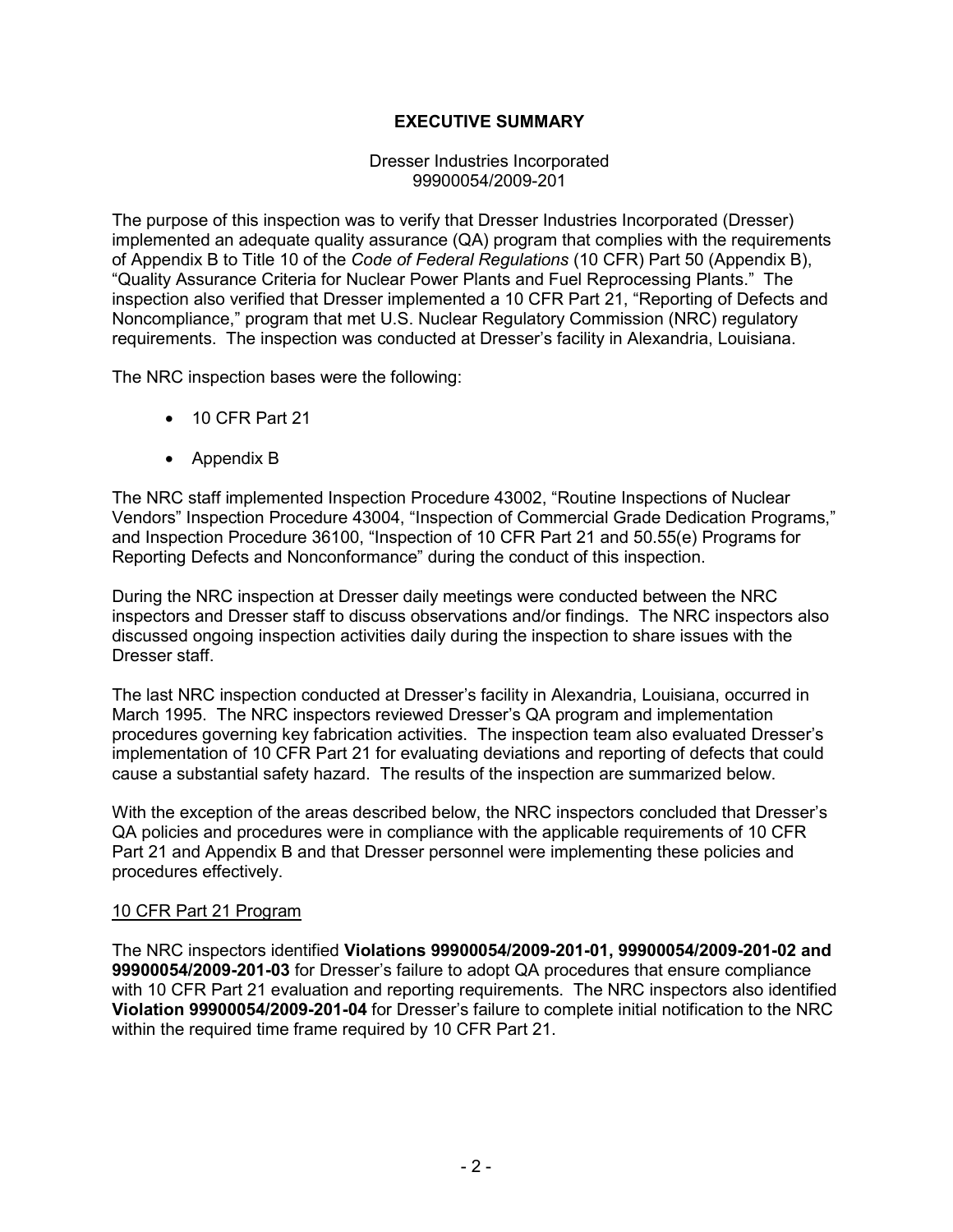## Commercial Grade Dedication Program

The NRC inspectors identified **Nonconformance 99900054/2009-201-05** for Dresser's failure to adopt effective commercial grade dedication procedures. Specifically, Dresser's procedures for commercial grade dedication (CGD) did not include the following guidance: (1) appropriate definitions from 10 CFR 21.3 applicable to the dedication of commercial grade items (CGIs); (2) incorrect classification of Quality Class C components as CGIs; and (3) no technical evaluation process for dedicating CGIs as basic components. Further, Dresser's Tier 2 procedures for CGD also did not include guidance to provide (1) the list of CGIs and their critical characteristics in dedication packages; (2) seismic critical characteristics for CGIs dedicated as basic components; and (3) like-for-like replacement or equivalency evaluations for CGI replacement parts dedicated as basic component.

## Design Control

The NRC inspectors identified **Nonconformance 99900054/2009-201-06** for Dresser's failure to include the dynamic valve discharge actuation load in the Dresser design report as required by design specification for a North Anna pressurizer safety valve (PSV).

### Procurement Document Control

The NRC inspectors identified **Nonconformance 99900054/2009-201-07** for Dresser's failure to control procurement documents sent to suppliers on the Dresser Approved Nuclear Supplier List (ANSL). Specifically, the NRC inspectors found that Dresser's Quality System Manual (QSM) and procedures do not include adequate instructions to include the appropriate QA requirements in Dresser's procurement documents to suppliers on its ANSL.

### Instructions, Procedures, and Drawings

The NRC inspectors identified **Nonconformance 99900054/2009-201-12** for Dresser's failure to provide adequate and consistent procedural guidance for interfaces among Dresser's 10 CFR Part 21 reporting process, the corrective and preventive action program, the control of nonconforming items process, and the repair/replacement activities processes.

### Test Control

The NRC inspectors identified **Nonconformance 99900054/2009-201-09** related to Dresser's inadequate control of measuring and test equipment that may have resulted in hydrostatic test pressures outside of the required pressure ranges under ASME Section III.

### Handling, Shipping and Storage

The NRC inspectors identified **Nonconformance 99900054/2009-201-10a and 10b** for Dresser's failure to properly handle and store safety related basic components. Specifically, the NRC inspectors found that Dresser did not have procedure guidance to define how to store corrosion resistant steel materials to prevent them from deterioration due to contamination by contact with carbon steel or other low alloy steel materials. The inspectors found numerous examples where austenitic stainless steel and nickel-base alloy materials (i.e., bar stock) were in direct contact with carbon steel racks and tables while this corrosion resistant material was in storage at Dresser. The NRC inspectors also found masking tape and combustible material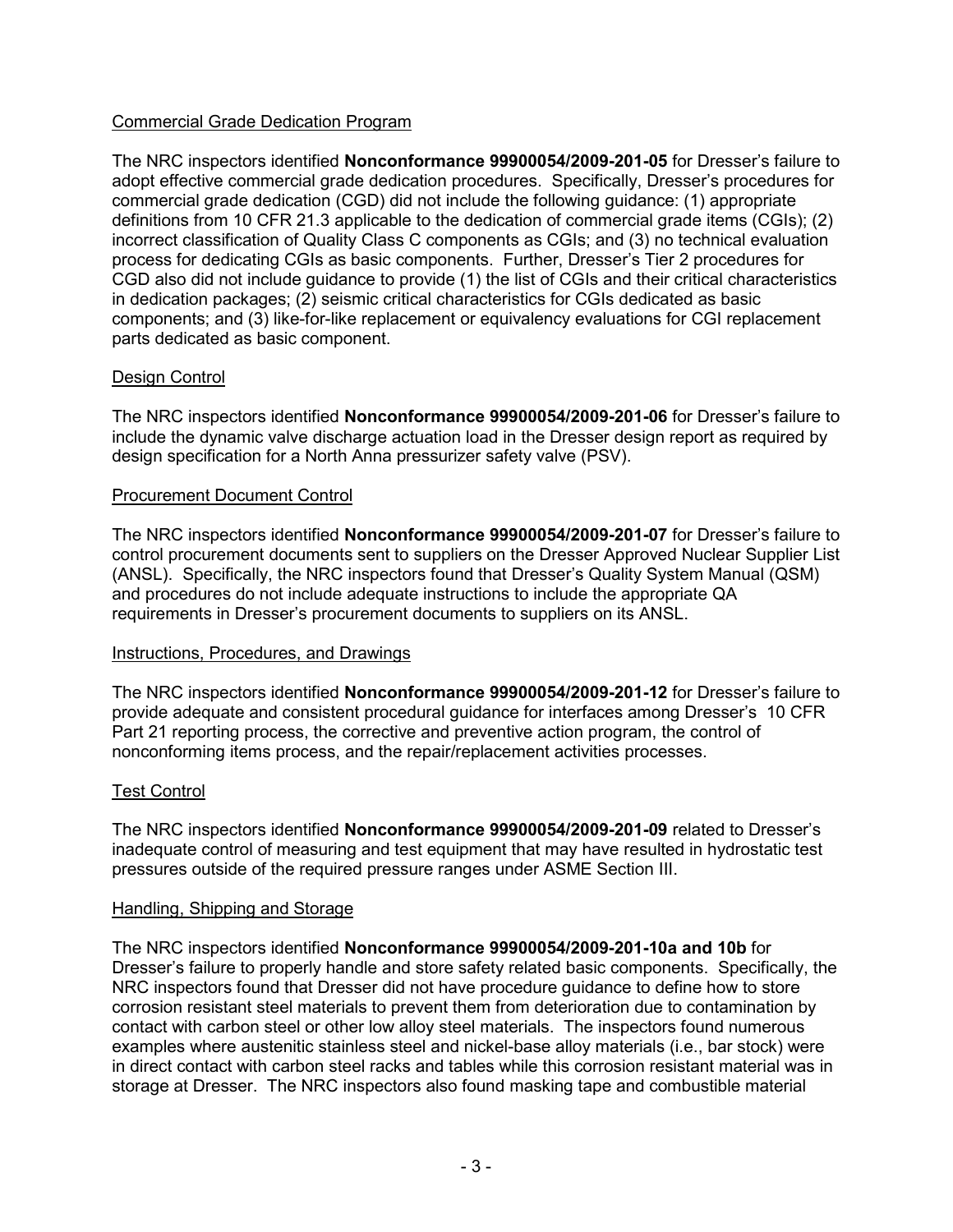was in direct contact with austenitic stainless steel and nickel-base alloy materials while it was in storage at Dresser.

#### Corrective Action

The NRC inspectors identified **Nonconformance 99900054/2009-201-08** for Dresser's failure to follow QA procedures to document objective evidence of corrective actions for three nonconformance reports and for failure to follow procedure steps taken to ensure that criteria within a quality procedure are satisfactorily accomplished.

#### Audits

The NRC inspectors identified **Nonconformance 99900054/2009-201-11** for Dresser's failure to maintain accurate audit documents (e.g., multiple examples Supplier Audit Assessment Checklists not filled out correctly). In addition, the QA procedure was missing guidance on how to complete the checklists forms correctly.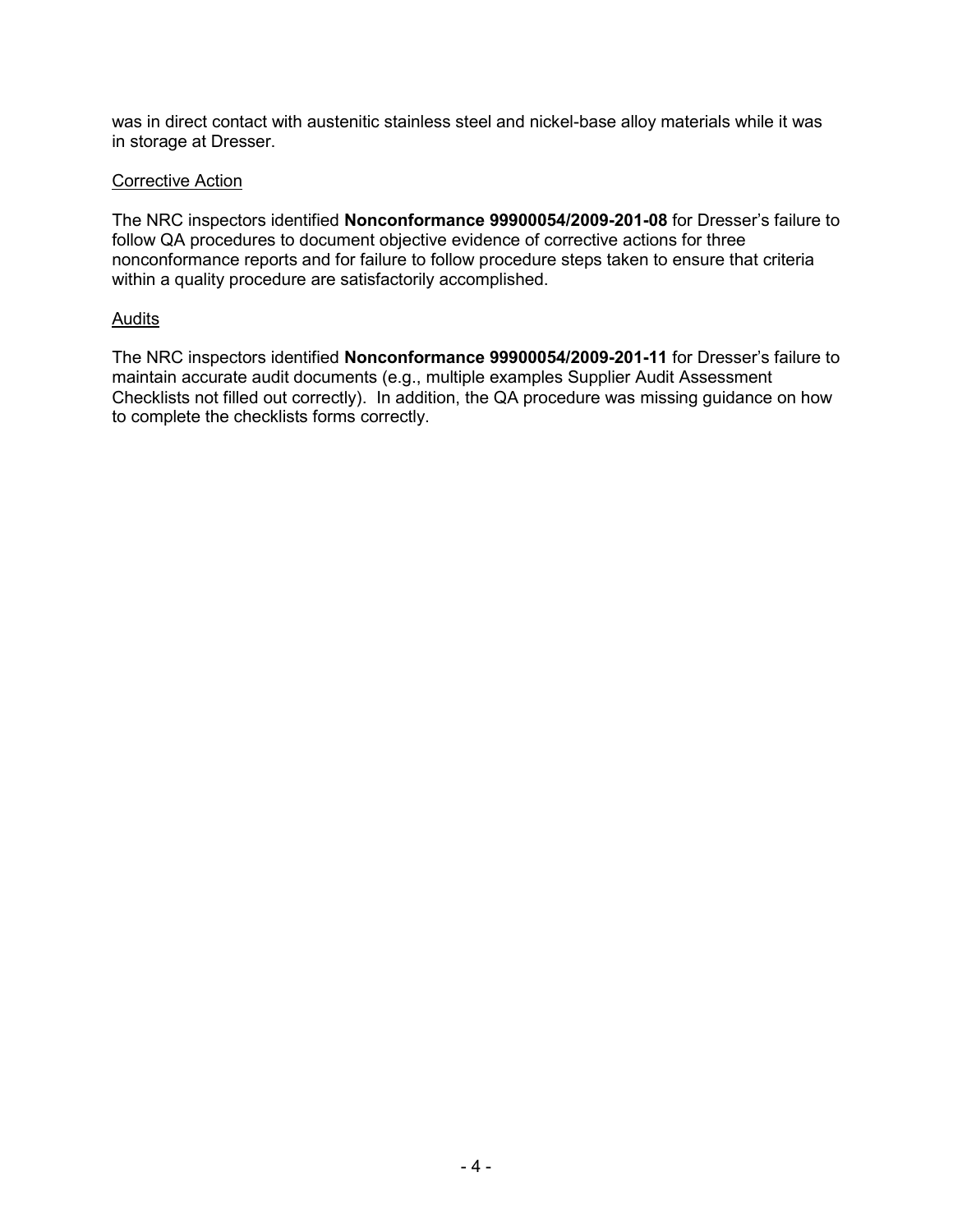## **REPORT DETAILS**

#### 1. 10 CFR Part 21 Program

#### a. Inspection Scope

The NRC inspectors reviewed Dresser's policies and implementing procedures that govern the 10 CFR Part 21 program to verify compliance with the requirements of 10 CFR Part 21, "Reporting of Defects and Noncompliance." The NRC inspectors evaluated the 10 CFR Part 21 postings for compliance with the requirements of 10 CFR 21.6, "Posting Requirements." The NRC inspectors also examined samples of Dresser's purchase orders (POs) for compliance with the requirements of 10 CFR 21.31, "Procurement Documents." 10 CFR Part 21 records were also examined for compliance with preparation and maintenance of records requirements of 10 CFR 21.51, "Maintenance and Inspection of Records." Specifically, the NRC inspectors reviewed the following Dresser policies and procedures:

- Dresser Quality System Manual (QSM), Section A, "Quality System Introduction and Approval," Issue 3, Revision 2, dated December 19, 2008.
- Dresser QSM, Section 4.0, "Procurement Document Control."
- Dresser QSM, Section 17.0, "Quality Assurance Records."
- Dresser Quality Control Procedure (QCP)-031, "Evaluation and Reporting of Deviations and/or Noncompliance Affecting Safety Related to NRC Regulation 10 CFR Part 21," Revision 0, dated November 13, 1998.
- Dresser Quality System Procedure (QSP)-06, "Purchasing Supplier Qualification, Evaluation & Selection," Revision 10, dated August 24, 2007.
- Dresser 10 CFR 21 File No. 2007-01, closed May 10, 2007.
- Dresser 10 CFR 21 File No. 2007-02, three Consolidated $^{\circledR}$  31533VX Electromatic $^{\circledR}$ relief valves with deformation of cages.
- Dresser 10 CFR 21 File No. 2008-01, closed August 8, 2008.
- Dresser 10 CFR 21 File No. 2008-02, open.
- Dresser 10 CFR 21 File No. 2008-03, open.
- Dresser purchase orders (POs) 81292-5, 82962-5, 83453-8, 83458-8, 83612-8, and 79207-1.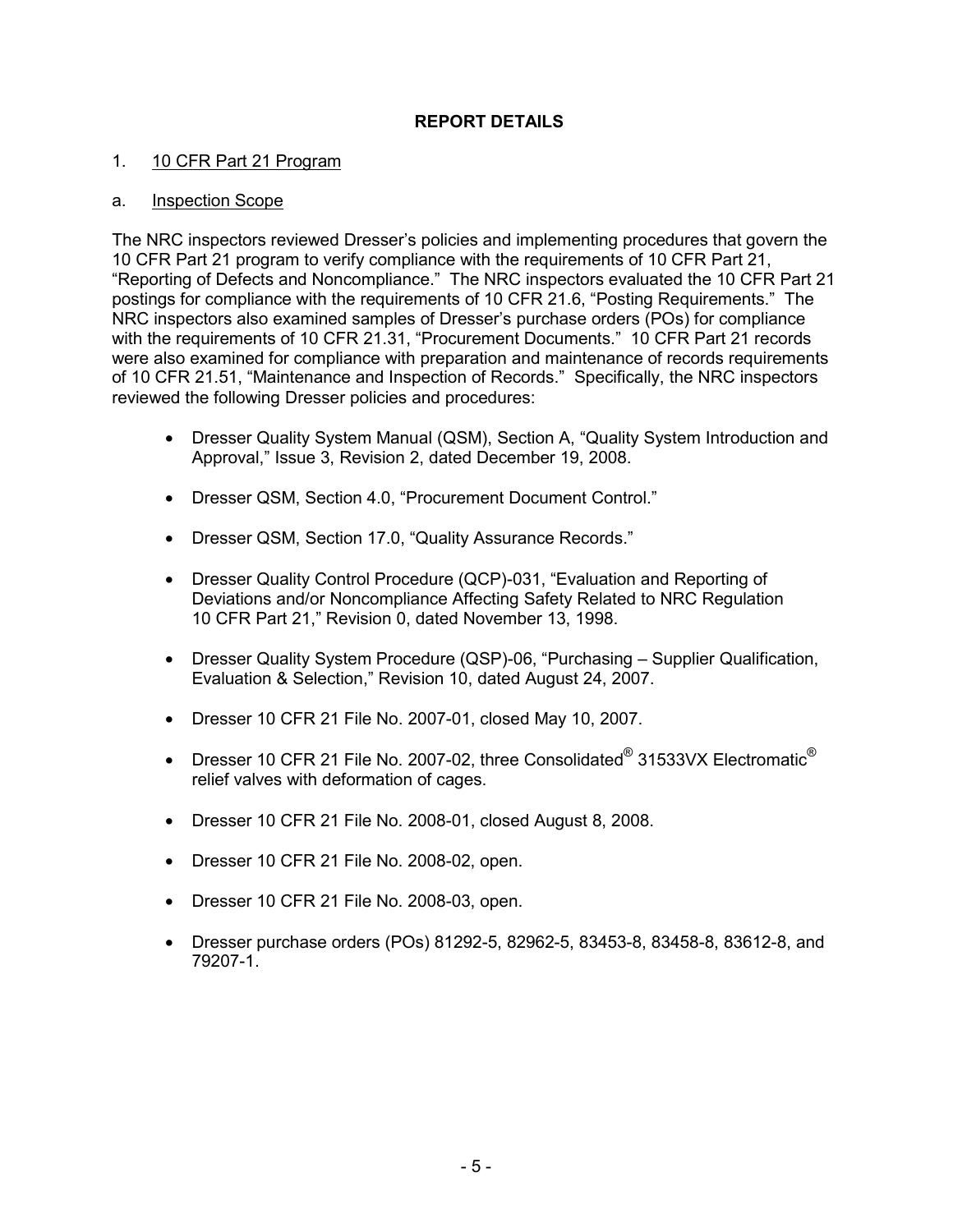## b. Observations and Findings

## b.1 Postings

The NRC inspectors evaluated Dresser's compliance with the posting requirements of 10 CFR 21.6. The NRC inspectors found that Dresser had posted notices in four locations within the facility, two in the office area and two on the shop floor. Each location included a copy of Section 206 of the Energy Reorganization Act of 1974, a current copy of 10 CFR Part 21, and a current revision of QCP-031. The NRC inspectors did not identify any findings in this area.

## b.2 10 CFR Part 21 Procedure

The NRC inspectors evaluated several Dresser documents to determine if 10 CFR Part 21 requirements were included. QCP-031 outlines the procedure and responsibilities to initiate, investigate, evaluate and report deviations and noncompliances that could affect safety. The NRC inspectors also examined Section A of the QSM, QCP-031, QSP-06, five 10 CFR Part 21 files, and six purchase documents.

The NRC inspectors noted that Section 7.0 of QCP-031 provide instructions for the initiation of a report that describes a known or suspected deviation or noncompliance and requires notification to the QA Manager, Applications Engineering (or designees) within 24 hours of identification. A Quality Engineer is assigned the action to enter the file number in the Nuclear Deviation and Noncompliance Log. The procedure requires that investigative actions and the evaluation process described in sections 8.0 and 9.0 are to be completed within 60 days of discovery. The NRC inspectors discussed Dresser's 10 CFR Part 21 program with Dresser's Director, Operational Excellence & Quality Systems; two Quality Engineers; and an Auditor.

During the review of the procedures, the NRC inspectors noted that QCP-031 did not contain adequate guidance to meet the regulatory requirements of 10 CFR Part 21, nor did the other documents examined. Specifically, QCP-031 did not contain a requirement for notification to the director or responsible officer within 5 working days after completion of the evaluation that a basic component fails to comply or contains a defect associated with a substantial safety hazard. Additionally, QCP-031 did not provide for measures to inform purchasers or affected licensees within 5 days of determination that Dresser does not have the capability to perform the evaluation. Lastly, QCP-031 did not include the reporting entity's name and address, and number and location of all basic components in use at facilities in the list of items for inclusion on the written notification informing the NRC**.** This issue is identified as **Violation 99900054/2009-201-01**.

The NRC inspectors noted that maintenance of records is addressed in QSM, Section 17, and QCP-031, Section 12.0, but retention times for 10 CFR Part 21 required records are not included. Dresser's QSM and procedures do not provide for the following maintenance of 10 CFR Part 21 records: 1) evaluations of deviations and failures - five years after date of notification; 2) notification sent to purchasers and affected licensees - five years after delivery of basic component or service associated with basic component; and 3) record of purchasers of basic components 10 years after delivery. This issue is identified as **Violation 99900054/2009- 201-03**.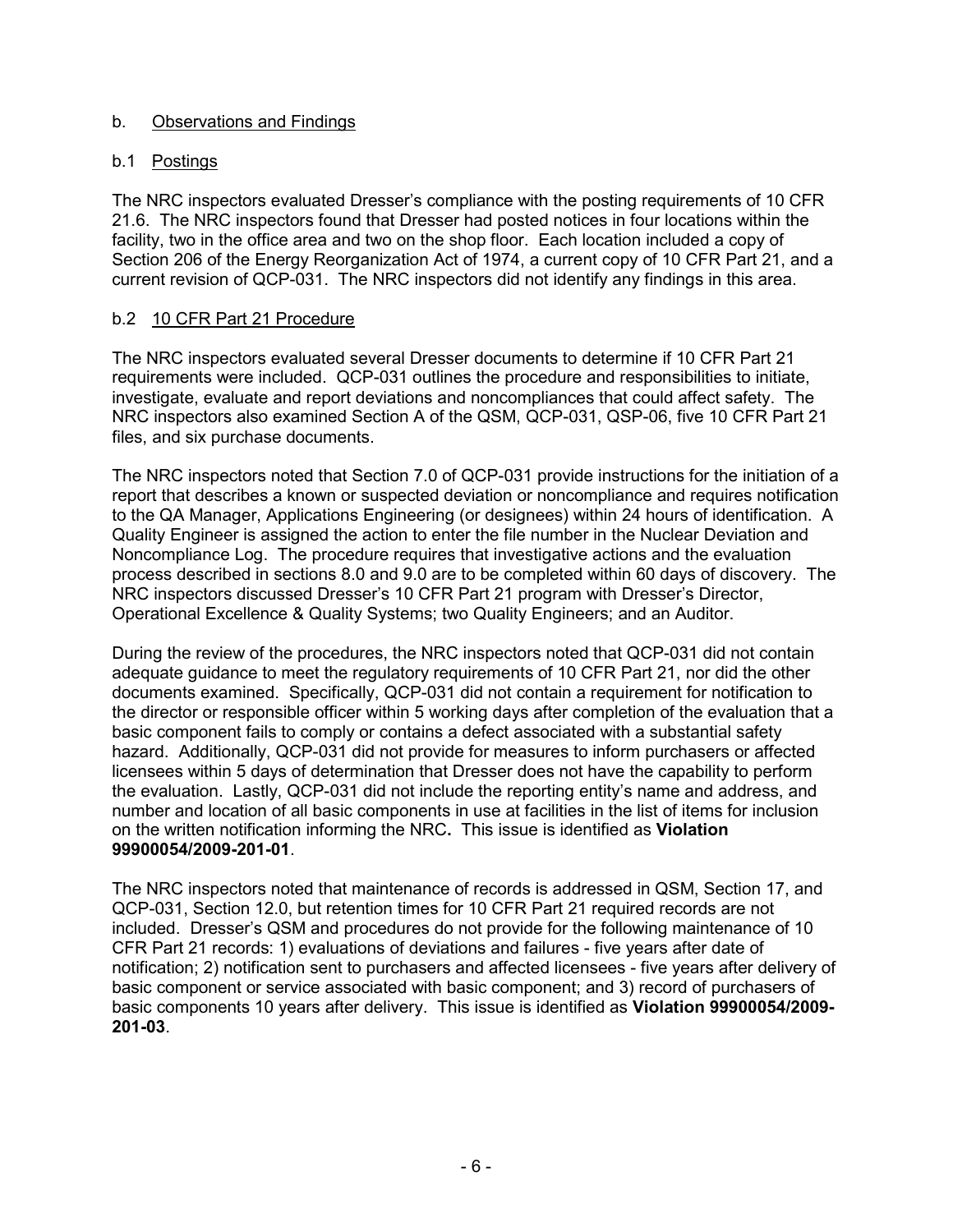# b.3 10 CFR Part 21 Implementation

The NRC inspectors requested copies of records of 10 CFR Part 21 evaluations that Dresser had completed since January 2007. The inspectors found that Dresser management had performed five potential 10 CFR Part 21 evaluations, and four of the five evaluations were determined and documented by Dresser to not be reportable. For 10 CFR 21 File No. 2007-02, Dresser notified the NRC of a potential defect in a letter dated April 27, 2007. However, notification to the NRC under 10 CFR Part 21 was made beyond the two-day requirement of 10 CFR 21.21(d)(3)(i) and QCP-031. Further evaluation by Dresser determined the potential defect was reportable, and it was reported to the NRC in a letter dated July 13, 2007. Dresser failed to notify the NRC within the two day requirement of 10 CFR 21.21(d)(3)(i) and QCP-031. This issue is identified as **Violation 99900054-2009-201-04**.

# b.4 Purchase Orders (POs)

The NRC inspectors reviewed six Dresser POs to suppliers on the Dresser's Approved Nuclear Suppliers List (ANSL) with the expiration date of June 12, 2009, and verified that Dresser implemented a program consistent with the requirements described in 10 CFR 21.31 regarding specifying the applicability of 10 CFR Part 21 in its POs for basic components. Section A of the QSM includes the following as Note #2: "The requirement of 10 CFR Part 21 shall be applicable to orders when invoked by mutual agreement between the company and its customer." All reviewed POs contained the 10 CFR Part 21 provision. Although the 10 CFR Part 21 requirement is included in the POs, the NRC inspectors noted that QSM, Section 4.0, and QSP-06 do not provide for determining inclusion of 10 CFR Part 21 applicability in Dresser's procurement documents to suppliers on its ANSL. This issue is identified as **Violation 99900054/2009-201-02.** 

# c. Conclusions

The NRC inspectors concluded that Dresser's program requirements for 10 CFR Part 21 were not consistent with the regulatory requirements of 10 CFR Part 21. Dresser's policies and procedures are not developed adequately nor integrated effectively to ensure compliance with regulations. This issue is identified as **Violation 99900054-2009-201-01.** The NRC inspectors determined that Dresser failed to provide adequate direction in the QSM or in a procedure to include 10 CFR Part 21 applicability in its procurements to suppliers on its ANSL. This issue is identified as **Violation 99900054-2009-201-02**. Dresser procedures do not specify retention times for 10 CFR Part 21 required records. This issue is identified as **Violation 99900054- 2009-201-03**. The NRC inspectors noted that Dresser failed to notify the NRC within the two day requirement of 10 CFR 21.21(d)(3)(i). This is identified as **Violation 99900054-2009-201- 04.** 

# 2. Commercial Grade Item Dedication

# a. Inspection Scope

The NRC inspectors reviewed the Dresser Quality System Manual (QSM) and implementing procedures that govern the dedication of commercial grade items (CGIs) provided by Dresser for use in safety-related applications to verify compliance with applicable regulatory requirements. To verify implementation of the Dresser CGI dedication process, the NRC inspectors reviewed the following Dresser documents: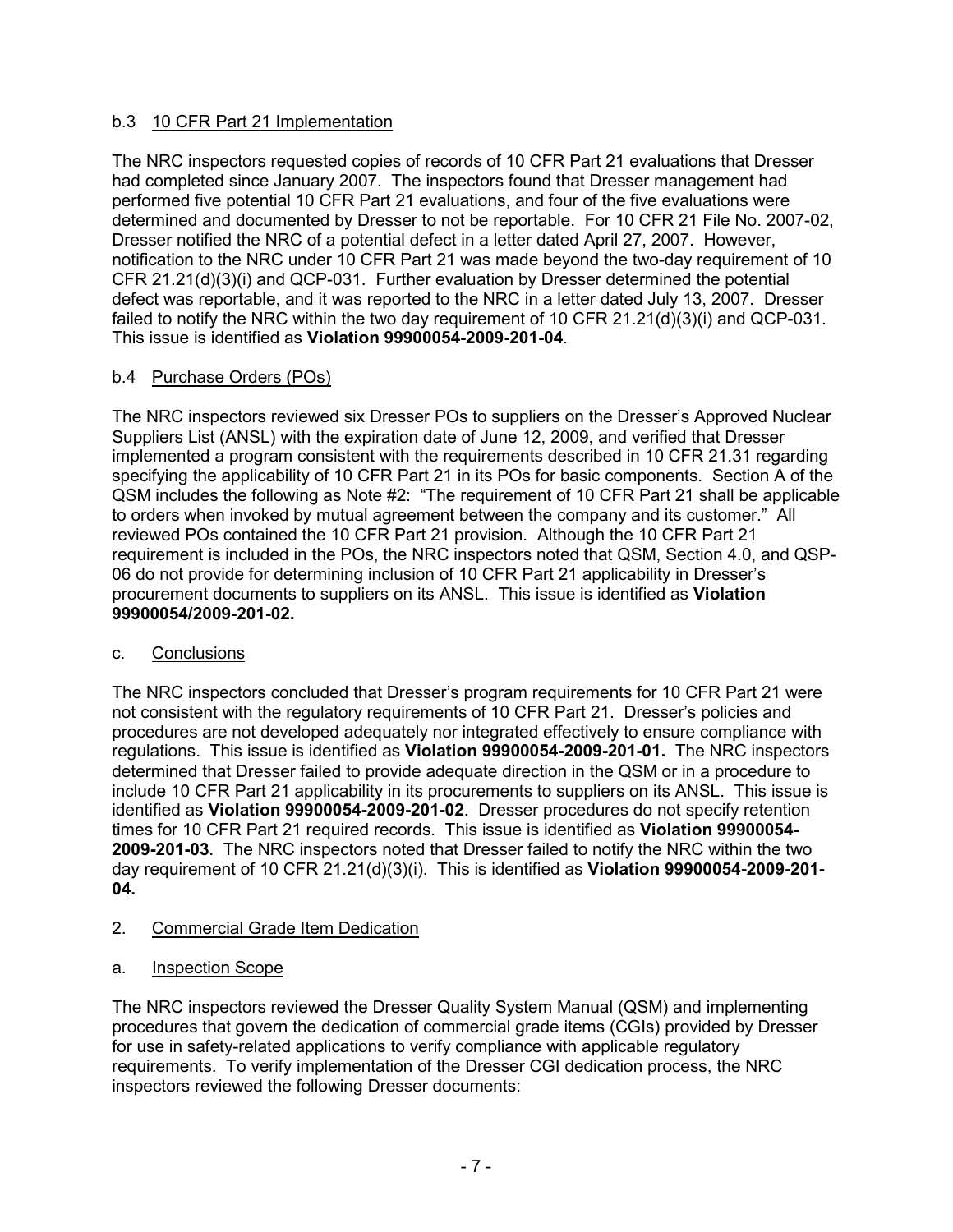- Dresser Quality System Manual (QSM), Revision 2, dated December 19, 2008.
- Dresser QSP-04, Design Control, Revision 2, dated August 24, 2007**.**
- Dresser QSP-08, Material/Product Identification and Traceability, Revision 6, dated 08/24/2007.
- Dresser Engineering Instruction (EG)-002, Nuclear Applications Manual, Revision 15, dated May 20, 2008.
- Dresser EG-034, Nuclear Installation/Pressure Relief Valves, Revision 11**,** dated May 20, 2008.
- Dresser EG-037, Quality Classification of Parts, Nuclear Pressure Relief Valves, Revision 1, dated May 20, 2008.
- Dresser EG-059, Preparation of NC Master Control Document, Revision 2, dated March 13, 1998.
- Dresser EG-368, Reconciliation for Replacement Parts, dated August 2, 1994.
- Dresser EG-490, Final Inspection of Nuclear Products, Revision 0, dated February 8, 2007.
- QCP-005, Positive Material Identification, Revision 2, dated March 5, 2007.
- Master Control Document (MCD), Nuclear Component (NC) Log List, Safety Relief Valves, Application Engineering.
- MCD 3NC3287, Revision 1, dated February 21, 2008.
- MCD 3NC3295, Revision 1, dated June 23, 2008.
- MCD 3NC3305, Revision 0, dated November 12, 2008.
- MCD 3NC3307, Revision 0, dated November 11, 2008.

For safety-related valves manufactured by Dresser for nuclear power plants, the NRC inspectors sampled a number of MCDs to verify if Dresser identified basic components and CGIs and their critical characteristics for items dedicated as basic components. The inspectors also conducted a limited review of Purchase Order Specifications for valve sub-components (e.g., base, bonnet, spring assembly, disc holder, guide, cap, gasket, screws, locknuts, plugs, etc) that Dresser procured as CGIs dedicated for safety-related valves in nuclear power plants.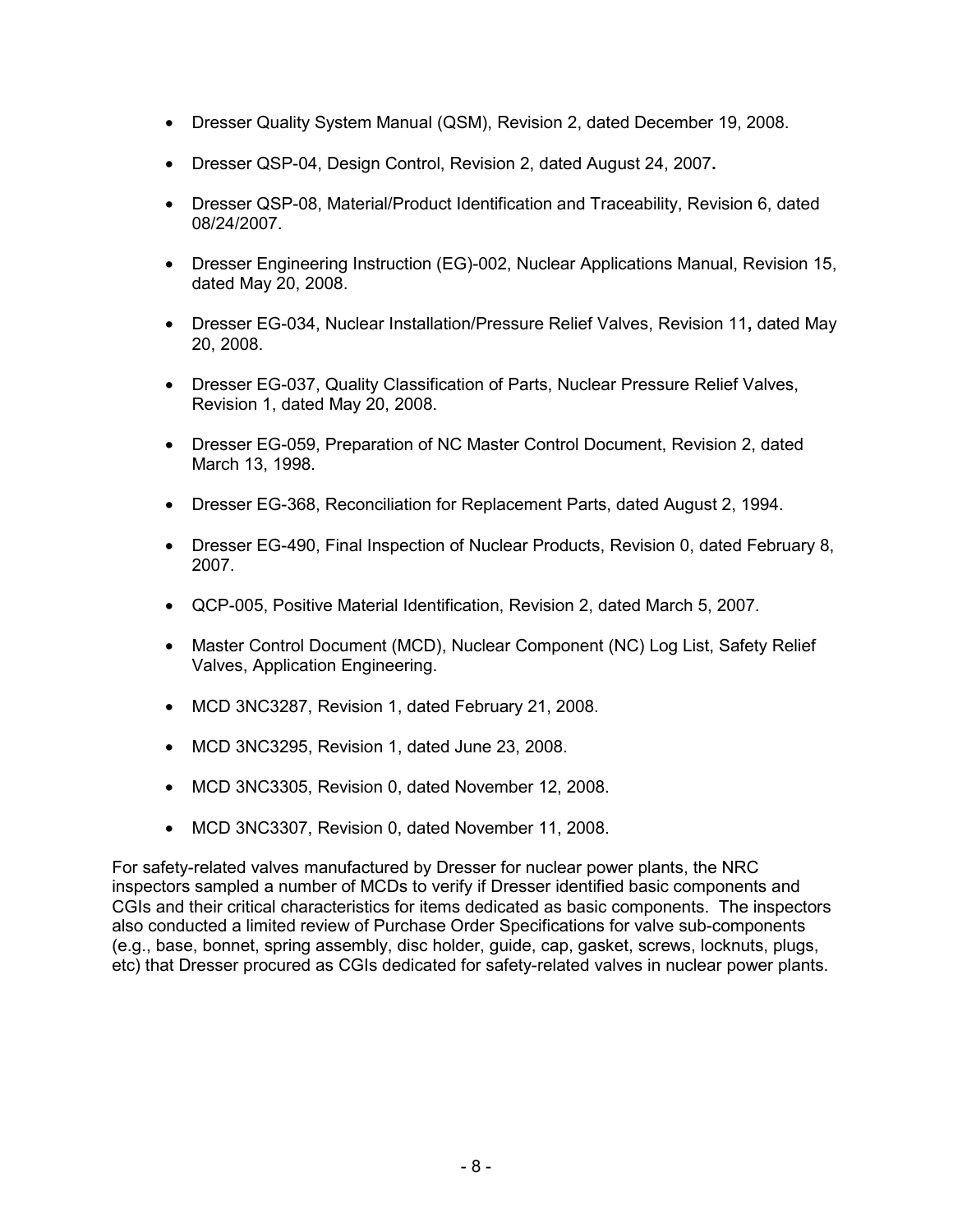## b.1 Observations and Findings - Review of the Dresser Quality System Manual (QSM)

The Dresser QSM Section 21, "Commercial Grade Dedication of Material and Parts," QSM Section 22, "Abbreviations, Terms and Nomenclature," and Engineering Instructions provide the details and instructions describing the authority, responsibilities, and methods to be implemented by Dresser or its supplier to designate, dedicate, and control CGIs in safetyrelated valves.

During the review of these Dresser procedures, the NRC inspectors found that the QSM Sections 21 and 22 did not include the correct definition for "Commercial Grade Item" nor did the procedures include any definition for "Basic Component," "Critical Characteristics," "Dedicating Entity" or "Dedication," as defined in 10 CFR 21.3. This omission is significant since these terms embody the regulatory process that, once effectively implemented, culminates in a successful CGI dedication program. This issue is identified as an example of a failure to adopt effective dedication procedures and is being identified as part of **Nonconformance 99900054/2009-201-05.**

In QSM Subsection 3.4.14, "Quality classes for various parts are as follows:" (page 29 of 155), states:

Quality Class C - Essential items, non pressure boundary that are outside the scope of the Code. These items are essential to the safety-related function of the valve. Items are safety-related. These are commercial grade items.

This Quality Class C definition does not meet the definition of a basic component used in a safety-related application, such as a valve, defined in 10 CFR 21.3. Quality Class C CGIs must satisfy the "dedication" process before the items become basic components in safety-related valves. As such, this issue is identified as the second example of a failure to adopt effective dedication procedures and is being identified as part of **Nonconformance 99900054/2008-201- 05.** 

### b.2 Observations and Findings - Review of the Dresser Tier 2 Engineering Instructions

QSM Section 21, "Commercial Grade Dedication of Materials and Parts," Step 21.2.3, states, "The material is dedicated for use in or as a basic component based upon processing in accordance with written Engineering Instructions which shall outline as a minimum, the critical design characteristics, critical characteristics for acceptance, and the method used to condition the commercial grade item for safety-related use."

Generic Letters 89-02 and 91-05 conditionally endorses the guidance in EPRI NP-5652, "Guidelines for the Utilization of commercial Grade Items in Nuclear Safety Related Applications," dated June 1988. EPRI NP-5652, Section 2, "Generic Process," provides guidance on the technical evaluation process used to verify CGI critical characteristics. The technical evaluation process uses four methods in combination (i.e. inspections and tests, source verification, commercial grade survey of suppliers, and item performance records) to meet Criteria III and VII of Appendix B. Based on this guidance, dedicating entities should perform technical evaluations to identify CGIs and their critical characteristics for items being upgraded as basic components used in safety-related valves.

Contrary to the above, a number of Tier 2 Engineering Instructions (e.g., EG-002, EG-037, EG-059, EG-368, and EG-490) reviewed by the NRC inspectors did not provide the technical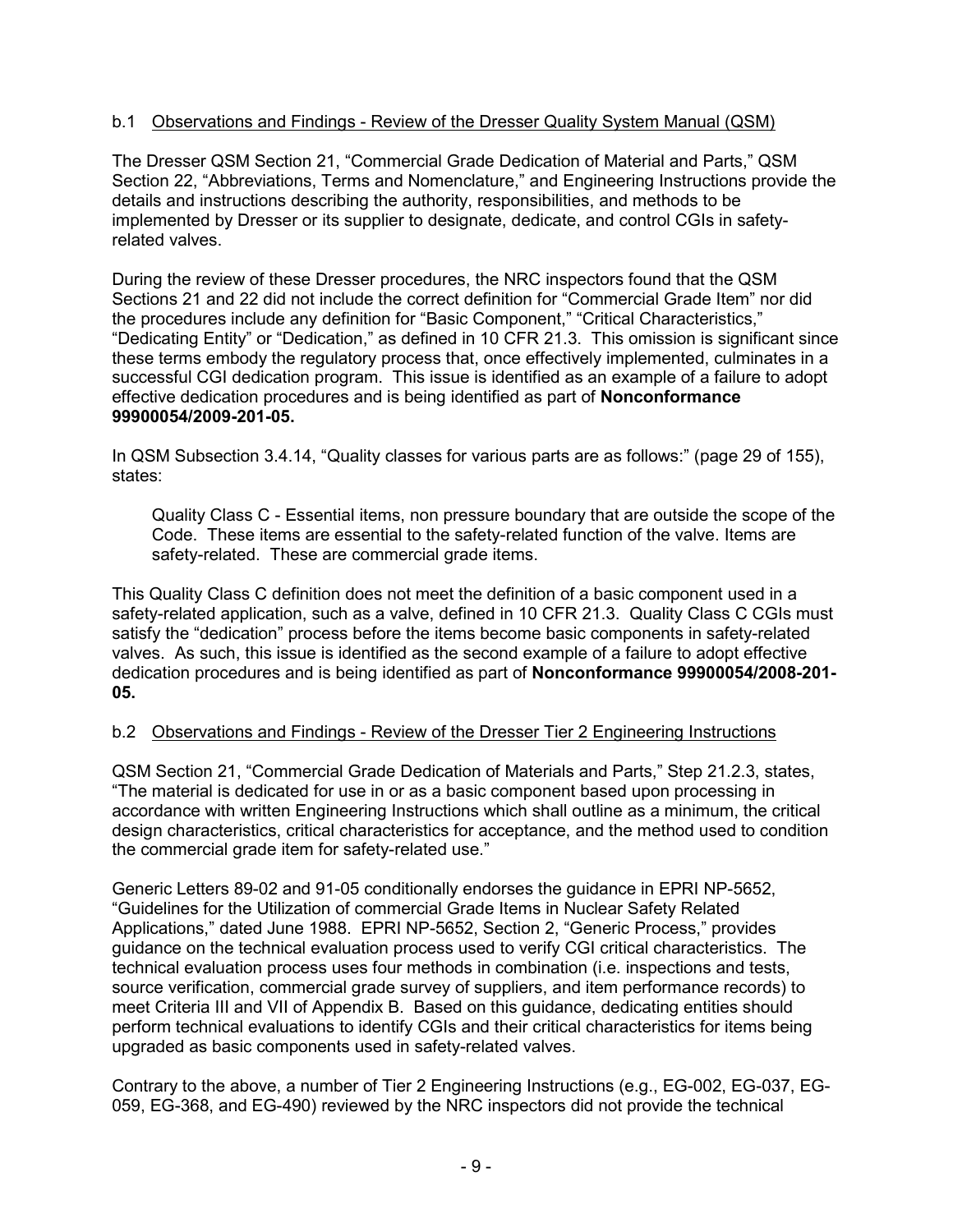evaluation process for identifying CGIs and their critical characteristics for items being dedicated as basic components in safety-related valves. This issue is identified as the third example of a failure to adopt effective dedication procedures and is being identified as part of **Nonconformance 99900054/2009-201-05.**

The inspectors also found that none of the Tier 2 Engineering Instructions provided guidance to identify in Tier 3 Master Control Document (MCD) dedication packages; (1) CGIs dedicated as basic components for safety-related use, (2) CGI critical characteristics, or (3) the list of CGIs and their critical characteristics for items dedicated as basic components in safety-related valves. This issue is identified as the fourth example of a failure to adopt effective dedication procedures and is being identified as part of **Nonconformance 99900054/2009-201-05.** For additional details, see section 2.b.3 of this report below.

EPRI NP-5652, Appendix F, "Maintaining Seismic and Environmental Qualification," provides guidance on seismic qualification of replacement items and their critical characteristics for items used as basic components. Once the items complete the "dedication" process, the items may be used as basic components in safety-related applications.

Contrary to the above, the NRC inspectors found that EG-368, "Reconciliation for Replacement Parts," discussed seismic reports for replacement parts but it does not discuss seismic critical characteristics (e.g., dimensions, weight of the part, and seismic dynamic loading analysis of spare part) for CGIs being dedicated as basic component in safety-related valves. Because of the need for certain safety related components to operate during and after a seismic event, the characteristics of the component that demonstrate it is capable of performing its safety-related functions during and after a seismic event are required to be verified for a CGI being dedicated. As such, this issue is identified as the fifth example of a failure to adopt effective dedication procedures and is being identified as part of **Nonconformance 99900054/2009-201-05**.

Dresser Engineering Instruction EG-368 identifies the process for replacement parts in safetyrelated pressure relief valves. Dresser provides replacement parts in accordance with ASME Section III and XI code requirements. The replacement parts must meet the code requirements for NB, NC, ND, and NX prefixes for valves parts that need to meet various subsections of Section III for "construction code" and Section XI for "service code."

EG-368 also states, in part, that "Reconciliation for replacement parts shall be prepared for each "spare part (MCD) listed in Engineering Instructions EG034." EG-368, further states, in part that "Reconciliation shall provide, at least, the following information."

- 4.4.1 Identify the parent valve(s) including serial number, valve code and drawings.
- 4.4.2 Identify original construction history including construction code, design report, seismic reports, environmental reports and design specifications.
- 4.4.3 Any Field Modifications.
- 4.4.4 For each Part:

Original Part Number Replacement Part Number Original Material Replacement Material Reason for change in Part Number or Material Configuration Changes on Design, Performance, ETC Effects of Change of Design, Performance, ETC Dresser Quality Class or Equal Statement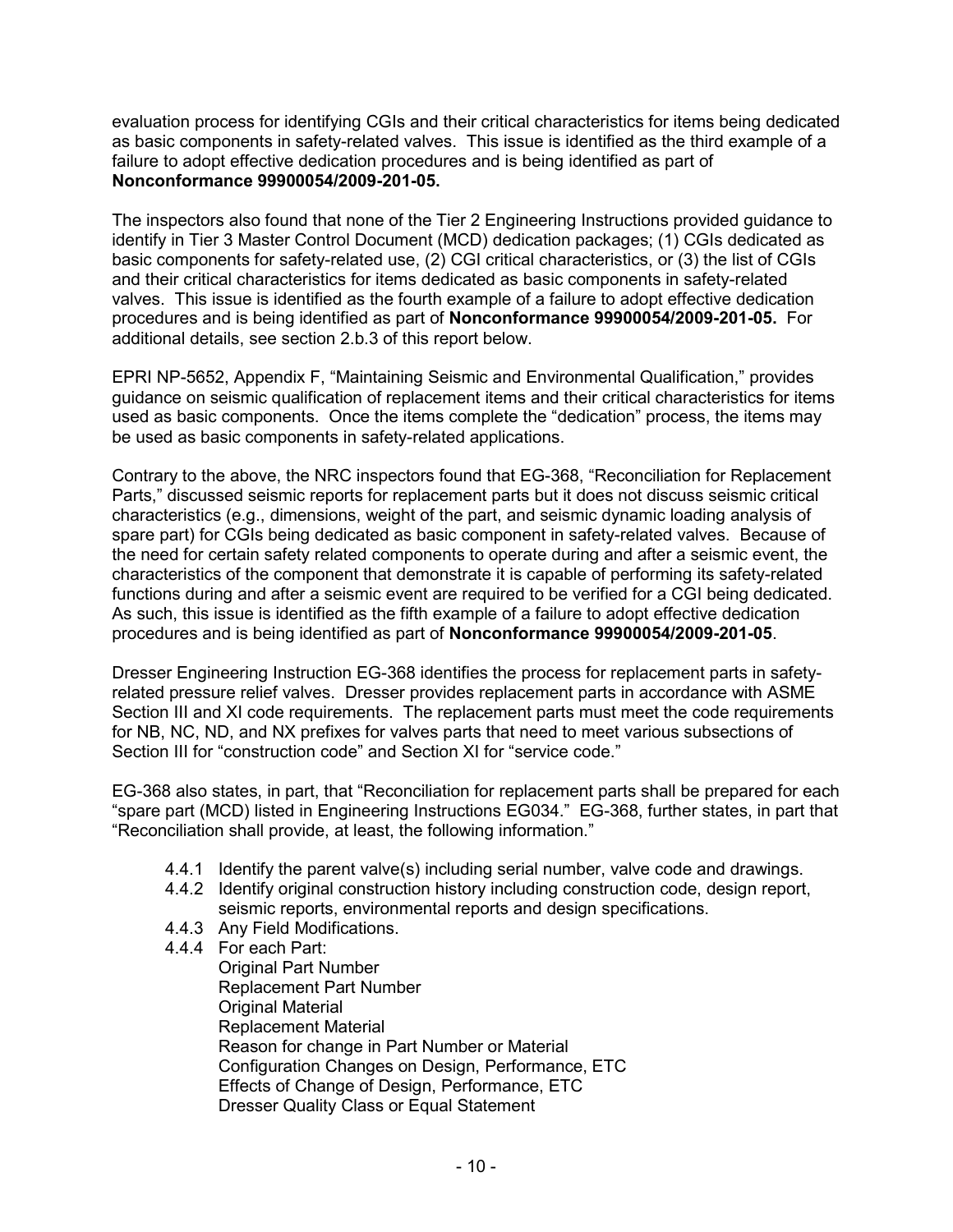Statement of Form, Fit and Function Statement that 10 CFR Part 21 is or is not dedicated.

Based on the guidance in EPRI NP-5652, dedicating entities should perform technical evaluations to identify CGIs and their critical characteristics for items being upgraded as basic components used in safety-related applications. EPRI NP-5652, Appendix A, "Technical Evaluations," Subsection A.1, "Like-for–Like Replacement" provides guidance on like-for-like replacement items and their critical characteristics for items being upgraded as basic components. EPRI NP-5652, Subsection A.2, "Alternate Replacement," provides guidance on equivalency evaluations for replacement items and their critical characteristics for items being upgraded as basic components. Once the items complete the dedication process, the items may be used as basic components in safety-related applications.

Contrary to the above, the inspectors found that EG-368 did not address like-for-like replacement or equivalency evaluations for CGI replacement parts being dedicated as basic components in safety-related applications. Because the nuclear industry needs to replace safety-related valves from valve manufacturers that no longer exist, current valve manufacturers need to evaluate like-for-like replacement valves or equivalency evaluations to dedicate these new CGI valves as basic components. This issue is identified as the sixth example of a failure to adopt effective dedication procedures and is being identified as part of **Nonconformance 99900054/2009-201-05.**

#### b.3 Review of Tier 3 Master Control Documents (MCD) 3NC3287, 3NC3295, 3NC3305 and 3NC3307

The NRC inspector reviewed the MCD, Nuclear Component (NC) Log List, Safety Relief Valves, Application Engineering. From this list, the inspectors sampled four MCDs.

In accordance with EPRI NP-5652, the Dresser QSM and Dresser Engineering Instructions, the inspectors found that MCDs 3NC3287, 3NC3295, 3NC3305 and 3NC3307 did not contain technical evaluations that identify CGIs and their critical characteristics. These MCDs identify inspections and tests that can be used to determine if a CGI or basic component can meet applicable ASME Section III code requirement or safety related design functions that meets Appendix B. The following types of inspections or tests are provided in the MCDs:

- Radiographic Testing (RT) or Ultrasonic Testing (UT)
- Magnetic Particle Testing (MT) or PT (Penetrant Testing)
- Visual
- Hydrostatic
- Hardness Checks
- Product Material Inspection
- Heat Treatment
- Minimum Wall Thickness
- Raw Material Certification Codes
- Traceability

The Raw Material Certification Code included:

- Code I Chemical & Mechanical & Heat Treat Certificates
- Code II Chemical & Mechanical & Heat Treatment Charts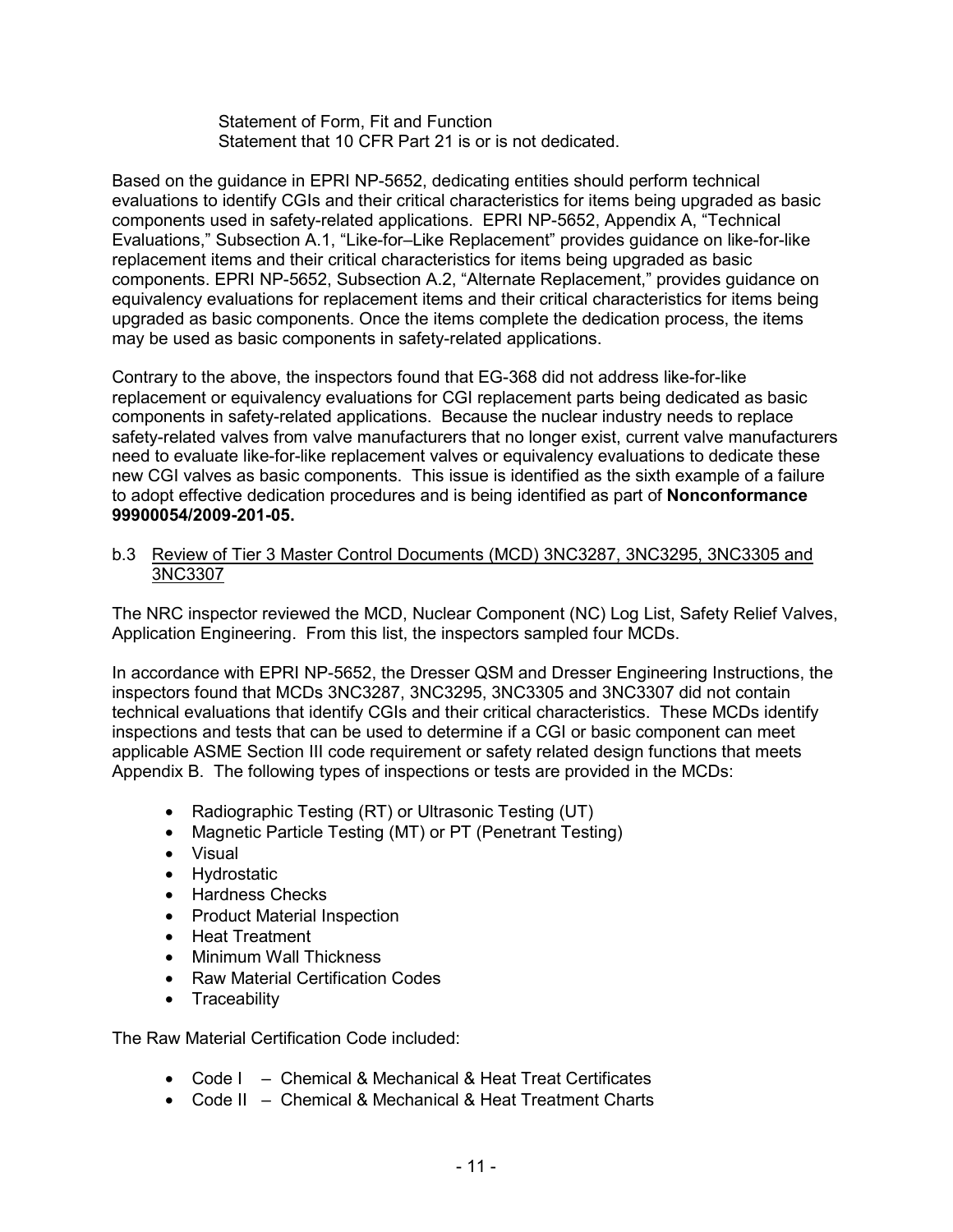- Code III Heat Treat Certification (Fabricate Part)
- Code IV Weld Rod Certificate
- Code V Hardfacing Rod Certificate

These MCDs also had traceability check offs for a CGI or basic component serial number, heat number and/or lot number; however, this particular MCD did not have a check off for lot number traceability. Dresser performs 100% inspections and tests for basic components; thus, sample inspections and tests of lots are not necessary.

The inspectors reviewed these MCDs to verify that Dresser performs functional testing of Dresser relief valves. The MCDs reference a functional test report and PT-145, Revision 3, "Functional Testing for 1900 Safety Relief Valves, Nuclear Grade," for testing the functions of each safety related valves. These tests confirm that Quality Class C items dedicated as basic components will perform their intended safety-function.

However, the inspectors found that MCDs did not identify all of the items in the valve that are CGIs that should be dedicated as basic components and as a result it does not identify their critical characteristics. The MCDs do identify all inspection and tests that are used to verify that the valve as a whole is a basic component that will perform its intended safety function. Dresser needs to revise MCDs to identify CGIs dedicated as basic components and their critical characteristics to provide reasonable assurance that the dedicated items will perform their safety-related function.

The inspectors sampled four MCDs and found the same issues in each MCD. The inspectors discussed these issues with Dresser staff. Dresser staff stated that Class A and B valve items are identified as basic components. Dresser Class C and D items are commercial grade items. Dresser staff also stated that they eithier dedicate some of the items in their relief valves or they dedicate all of the items in their relief valves.

The inspectors also found that none of the Dresser Tier 2 Engineering Instructions provided guidance to Dresser staff to identify in Tier 3 MCD dedication packages; (1) CGIs dedicated as basic components for safety-related use, (2) CGI critical characteristics, or (3) the list of CGIs and their critical characteristics for items dedicated as basic components in safety-related valves. The inspectors sampled four Tier 3 MCDs and could not identify a listing of the CGIs dedicated as basic components or their critical characteristics. This issue is identified as another example of a failure to implement an effective CGI dedication process and is being identified as part of **Nonconformance 99900054/2009-201-05.** 

### c. Conclusions

The inspectors found a number of examples where Dresser did not have adequate commercial grade dedication procedures and implementing practices associated with the dedication of CGIs as basic components in safety related valves. These six examples are identified as a failure to adopt and implement adequate dedication procedures and are identified as **Nonconformance 99900054/2009-201-05**.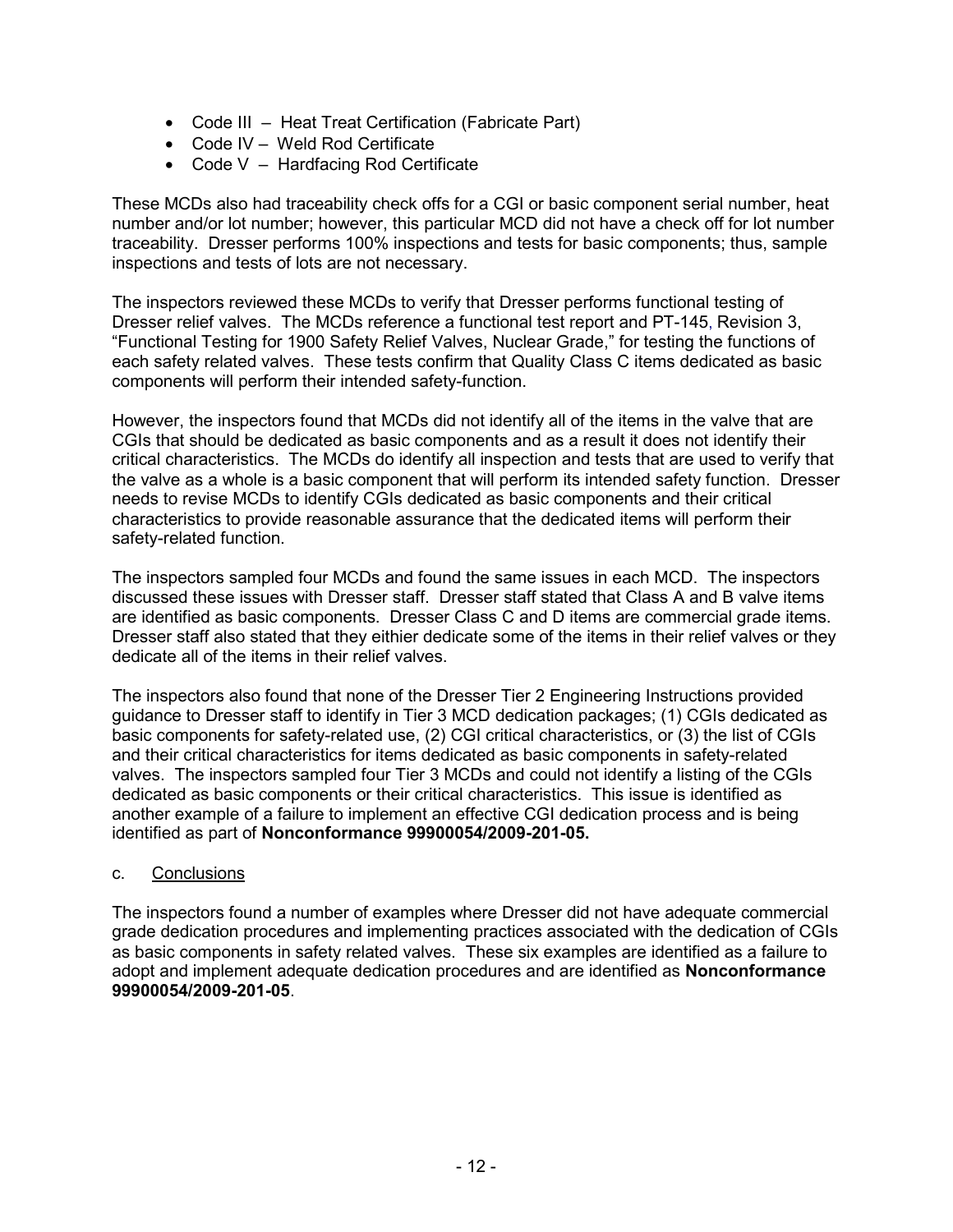# 3 Design Control

## a. Inspection Scope

The NRC inspectors reviewed Dresser policies and procedures governing the implementation of Dresser's design control program to verify compliance with the QA requirements of Criterion III, "Design Control," of Appendix B. The NRC inspection team reviewed an example of a completed design package for components originally designed, fabricated, and supplied by Dresser, an Original Equipment Manufacturer (OEM) certified as an ASME N stamp supplier and in accordance with a nuclear QA program meeting the requirements of Appendix B.

Within the scope of this area of the inspection, the NRC inspectors reviewed the following procedures, records, and other documents:

- Dresser Quality System Manual, Revision 2, dated December 19, 2008.
- Dresser Engineering Instruction EG076, "Guidelines for Writing Design Specifications for Pressure Relief Valves, 4-Inches and Less," Revision 1, dated March 16, 1995.
- NAP-0142 ASME III, "Class 1 Valve Design Specification for Pressurizer Safety Valve (PSV) - North Anna Power Station," Units 1 and 2, Revision 2.
- DR05-007, "6-Inch 31759A-2-XFA1-NC2026 Design Report for Safety Valve for Dominion North Anna Nuclear Power Plant, Units 1 & 2," Revision 6, dated December 12, 2008.
- Drawing 3NC2026, "Revision 2 for North Anna 1&2 Pressurizer Safety Valve Valve Code 31759A-2-XFA1-NC2026."
- Design Report for a 3-inch 31759A PSV for TMI-2 (Dresser Document No. 73S-317- 7, Revision 1).
- Letter from L.B. Engle, USNRC, to Mr. W.R. Cartwright, Virginia Electric Power Company, transmitting Safety Evaluation Report for North Anna Power Station, Units 1 and 2 - NUREG-0737, Item II.D.1, Performance Testing of Relief and Safety Valves, dated March 21, 1989 (ADAMS accession no. 8903300118).
- Dresser Instruction No. PT069, "Production Testing of 31759 Pressurizer Safety Valve," Revision 10, dated May 6, 2008.

# b. Observations and Findings

The Dresser QSM section for design control prescribes the design process for the construction of pressure relief valves, including parts, under the rules of the ASME Code Section III. It states that measures are established to ensure that the applicable requirements of the Design Specification and the Code are correctly translated into specifications, drawings, procedures, and instructions. It also states that design output documents shall be verified for adequacy and compliance with the Code and the Design Specification.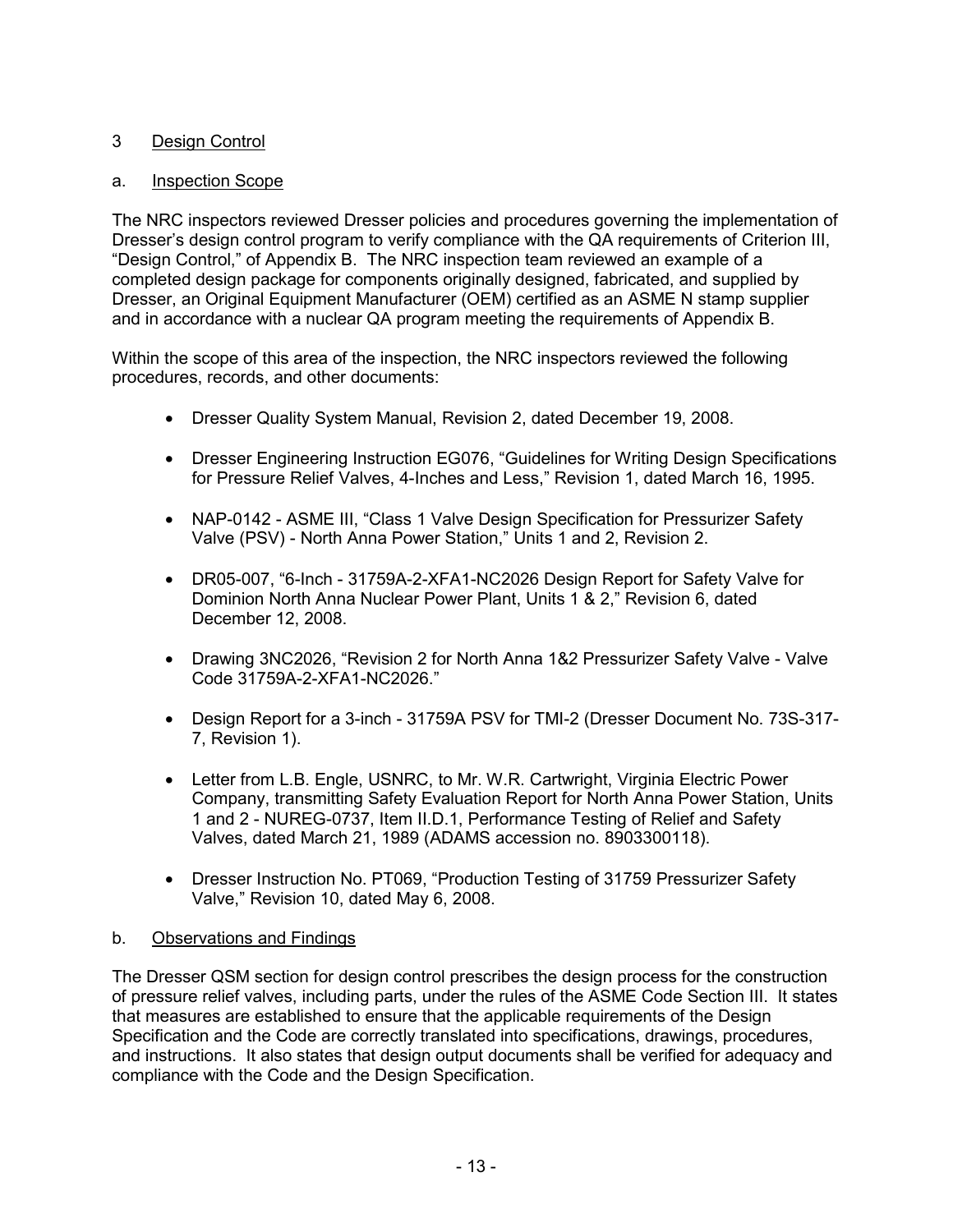To review how effectively the design control process is being implemented, the NRC inspectors reviewed a completed design specification and the associated design report for an ASME Code Section III component recently supplied to a nuclear power plant. The reviewed documents were for a North Anna 1&2 pressurizer safety valve (PSV) replacement (NAP-0142 - ASME III, Class 1 Valve Design Specification and DR05-007, 6-Inch - 31759A-2-XFA1-NC2026 Design Report). The inspectors reviewed these documents regarding analysis of various loads in meeting ASME design requirements and compared the documents with each other for consistency of transferred information. Dresser document EG076, provides specific detailed guidance regarding consideration of various loads, including any design mechanical loads. Dresser indicated that this guidance is for use by Dresser (in-house) for generating design specifications. They indicated that there are a few cases (including the above North Anna Pressurizer Safety Valve (PSV) example) where the design specification is first generated by the owner/purchaser. When generated by Dresser, the design specification has to be approved by the owner, who has ultimate responsibility for the design specification.

In satisfying the design specification, several analyses of various parts of the North Anna PSV were performed and documented in the design report, including a detailed thermal fatigue analysis and an evaluation of seismic loading of extended mass portions of the safety valve (i.e., the bonnet and parts inside the bonnet) as required by ASME Section III NB-3592.3. For the seismic loading of the bonnet parts, Dresser used a model composed of three springs and masses and applied dynamic loads equal to 6 g (i.e., 6 times the weight of the masses) in each of three normal directions. Also, a comparison of cross-sectional areas and section moduli of the valve body and the attached pipe was also documented. This verified that the valve body portion of the valve is stiffer in resisting forces and moments than the attached piping, such that, if the attached piping is loaded to the maximum allowable Code stress values, the valve body stresses will be within those values.

The reaction force resulting from the discharge of steam through the valve outlet is provided on the valve drawing (3NC2026 Sheet 5, Revision 2), indicated by FR = 6700 pounds. A note on the drawing indicates that this discharge load is for a valve inlet pressure of 103% of the set pressure value, which is the inlet pressure at which the Code states the valve must be designed to be fully open (ASME Section III NB-7512.1). This infers that the load is based on the fully developed steady state flow condition. In attempting to determine if this force takes into consideration the dynamic valve actuation load (i.e., a load changing with time during valve opening), the inspectors noted that in Appendix A of the design specification, there is an asterisk (\*) with no numeric value in the table for the dynamic discharge load. A note states that the asterisk value was to be determined by Dresser. However, the Dresser design report contains the same Appendix A table and did not replace the asterisk with a numeric value for the dynamic discharge load. The inspectors also noted that the Dresser file contained six revisions to the design report that incorporated various comments from the owner, but no comments were made regarding the missing "asterisk" information.

On further inquiry by the inspectors regarding the basis for the 6700 pound load provided on the drawing, Dresser was unable to immediately provide further information regarding this value for this particular valve. However, after further investigation, Dresser found a comparison of the dynamic and steady state loads for a Three Mile Island, Unit 2 (TMI-2) PSV, a valve of similar design and vintage. (It is noted that this information was found in a file for the Arkansas Nuclear One (ANO) facility, because this valve was transferred from TMI-2 to ANO.) This evaluation indicates that the steady state load would be bounding for the TMI-2 PSV, based on the natural frequency of the valve structure and the valve opening time, and Dresser indicated its position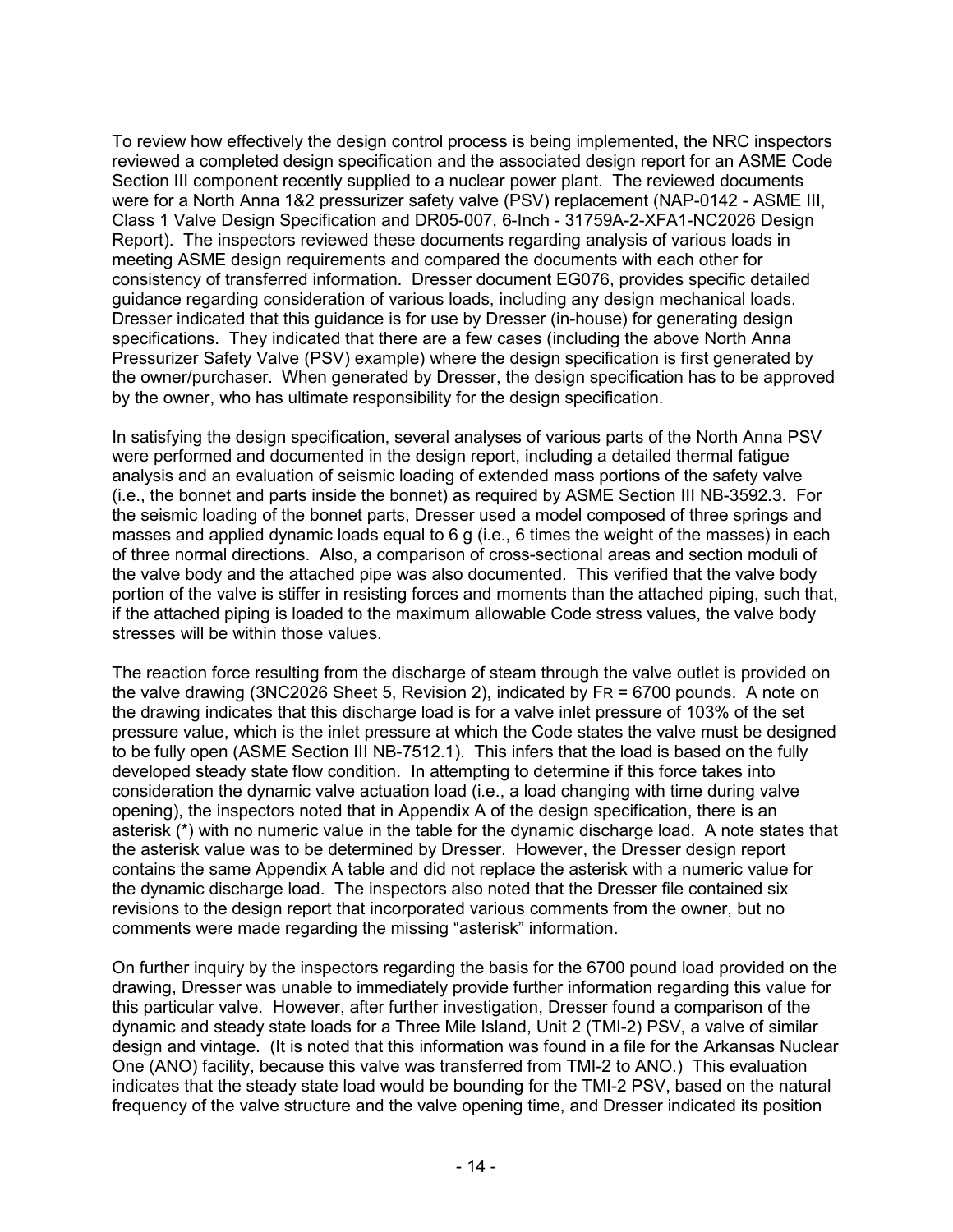that this conclusion would also apply to the North Anna PSV for a steam discharge condition. The lack of valve dynamic actuation load information in the Dresser valve design documentation is identified as a nonconformance against Criterion III of Appendix B. This issue is identified as **Nonconformance 99900054/2009-201-06.**

As a separate dynamic valve discharge issue, the specific fluid inlet condition at North Anna is a liquid loop seal condition, which represents a dynamic discharge condition very different from a steam discharge condition. This is important information that the owner should have provided to Dresser so that the unique nature of the loop seal discharge loads could have been specifically addressed in the design report. The inspectors found no mention of the loop seal condition in either the design specification by the owner or in the design report by Dresser. While this information should have been provided by the customer this may point to a lack of necessary questioning on the part of Dresser regarding needed information for valve design, such as operating fluid conditions for which the valve will be required to function.

The Dresser design specification and design report indicate that the PSV supplied to North Anna by Dresser is a replacement valve having the same design configuration and materials of construction as the originally installed PSVs at North Anna 1&2 (with the exception that the replacements meet both the 1974 Edition and 2001 Edition through 2003 Addenda of the ASME Code vs. the 1974 Edition for the original valves). In this specific case, the inspectors are aware that valves representing the originally installed PSVs were tested with the loop seal condition during an Electric Power Research Institute (EPRI) full scale, full flow test program for satisfying the post-TMI NUREG-0737, Item II.D.1 requirement. This included a requirement to evaluate the pressurizer safety and relief valves and the inlet and outlet piping for the plant-specific loading conditions, and the North Anna 1&2 licensee satisfied this requirement as documented in a safety evaluation report dated March 21, 1989 (ADAMS accession no. 8903300118). Since the replacement PSV has the same design configuration and materials of construction as the originally installed valves at North Anna 1&2, the conclusions of the safety evaluation report would also apply to the replacement valve. If this had been a different circumstance where an original valve, not a replacement, was to be supplied, the inspectors believe that the lack of fluid inlet condition information in the valve design specification could result in significantly underestimating the loads on the valve that are supposed to be addressed in the vendor's design report.

After discussing the above findings regarding the North Anna PSV, Dresser stated that they would initiate an evaluation to determine if there are needed corrective actions in accordance with 10 CFR Part 21 requirements.

The inspectors also noted that the operating ambient environment (i.e., temperature) was not provided in the design specification for the North Anna 1&2 PSV. The ambient temperature environment affects the specific temperature profile of the valve and can affect the valve set pressure. This has been discussed in NRC Information Notice 96-03, and the ASME Operations and Maintenance (OM) Code Appendix I requires that ambient temperature of the operating environment be simulated during set pressure testing. Dresser stated that the ambient temperature was not accurately controlled for the as-shipped set pressure for this order, because the owner wished to perform their own set pressure test (at Wyle Laboratory) that addressed the operating environmental temperature. However, Dresser stated that if they are requested to perform this type of set pressure testing before a valve is supplied to the owner, the Dresser facility has the necessary testing capability and a test procedure (Dresser Instruction No. PT069, Revision 10) for simulating the operating environmental temperature specified by the owner. The inspectors did not identify an issue in this regard.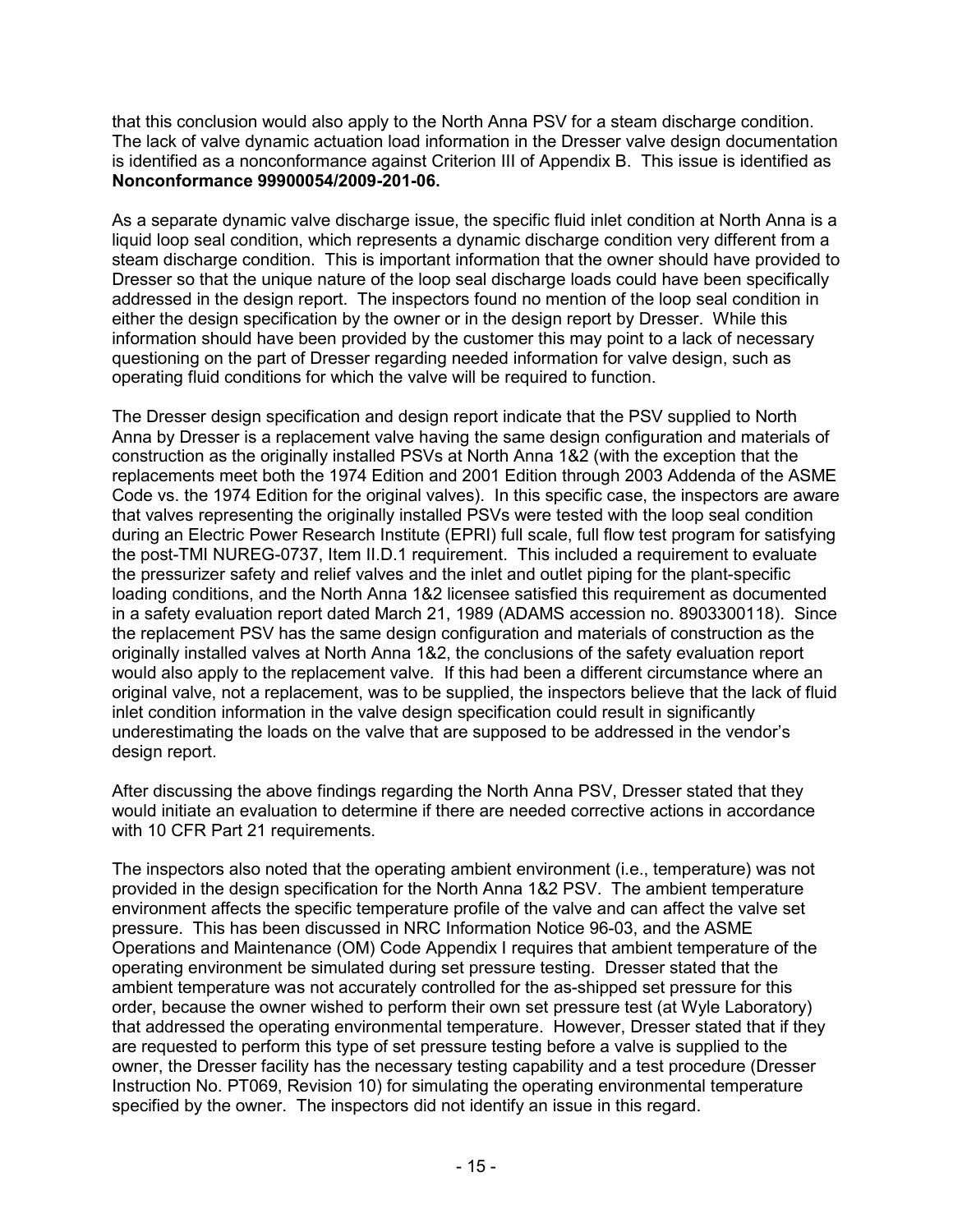The inspectors also noted that there is no documentation of reconciliation of differences between ASME Code editions (i.e., between the 1974 Edition used for the originally supplied valve and 2001 Edition through 2003 Addenda referenced in the documents for the new replacement). Dresser stated that a reconciliation is not necessary in this case because the component was constructed to the more limiting of either of the Code versions. However, they also stated that if a reconciliation was to be required, it would be documented in a Coderequired Certificate of Compliance (COC) document, which would become part of the Dresser records. A separate example was provided wherein a reconciliation of differing allowable material properties was made. The inspectors did not identify an issue in this regard.

The inspectors also asked for documentation of the Code required capacity certification for the above North Anna model PSV. Dresser stated that this information is not maintained in the Dresser records, but is documented in the National Board of Boiler and Pressure Vessel Inspectors document NB-18 (also known as the "red book"). The inspectors verified that the NB-18 document, available at http://www.nationalboard.org, contains the capacity certification for this model valve and was established by the Coefficient of Discharge method. The inspectors did not identify an issue in this regard.

## c. Conclusion

The NRC inspectors concluded that the Dresser design control program requirements are consistent with the regulatory requirements of Criterion III of Appendix B. However, the NRC inspectors found that Dresser failed to adequately implement all of the program requirements. Specifically, Dresser failed to describe the evaluation of the dynamic valve actuation load in the design documentation for a pressurizer safety valve. This issue is identified as a nonconformance against Criterion III of Appendix B. This issue is identified as **Nonconformance 99900054/2009-201-06.**

4. Procurement Document Control

# a. Inspection Scope

The NRC inspectors reviewed procedural requirements and the implementation of Dresser's QA program for adherence to the requirements of Criterion IV, "Procurement Document Control," of Appendix B; and to Basic Requirement 4, "Procurement Document Control," of ASME NQA-1- 1994.

The NRC inspectors reviewed the following Dresser QA procedures used to implement policies and procedures that govern the control of Dresser's procurement document control program:

- QSM, "ASME B&PV Code Section III & NR Program," Issue 3, Revision 2, dated December 19, 2008.
- QSM, Section 4.0, "Procurement Document Control," Issue 3, Revision 2, dated December 19, 2008.
- QSP-02, "Quality System," Revision 4.
- Dresser Quality System Procedure (QSP)-06, "Purchasing Supplier Qualification, Evaluation & Selection," Revision 10, dated August 24, 2007.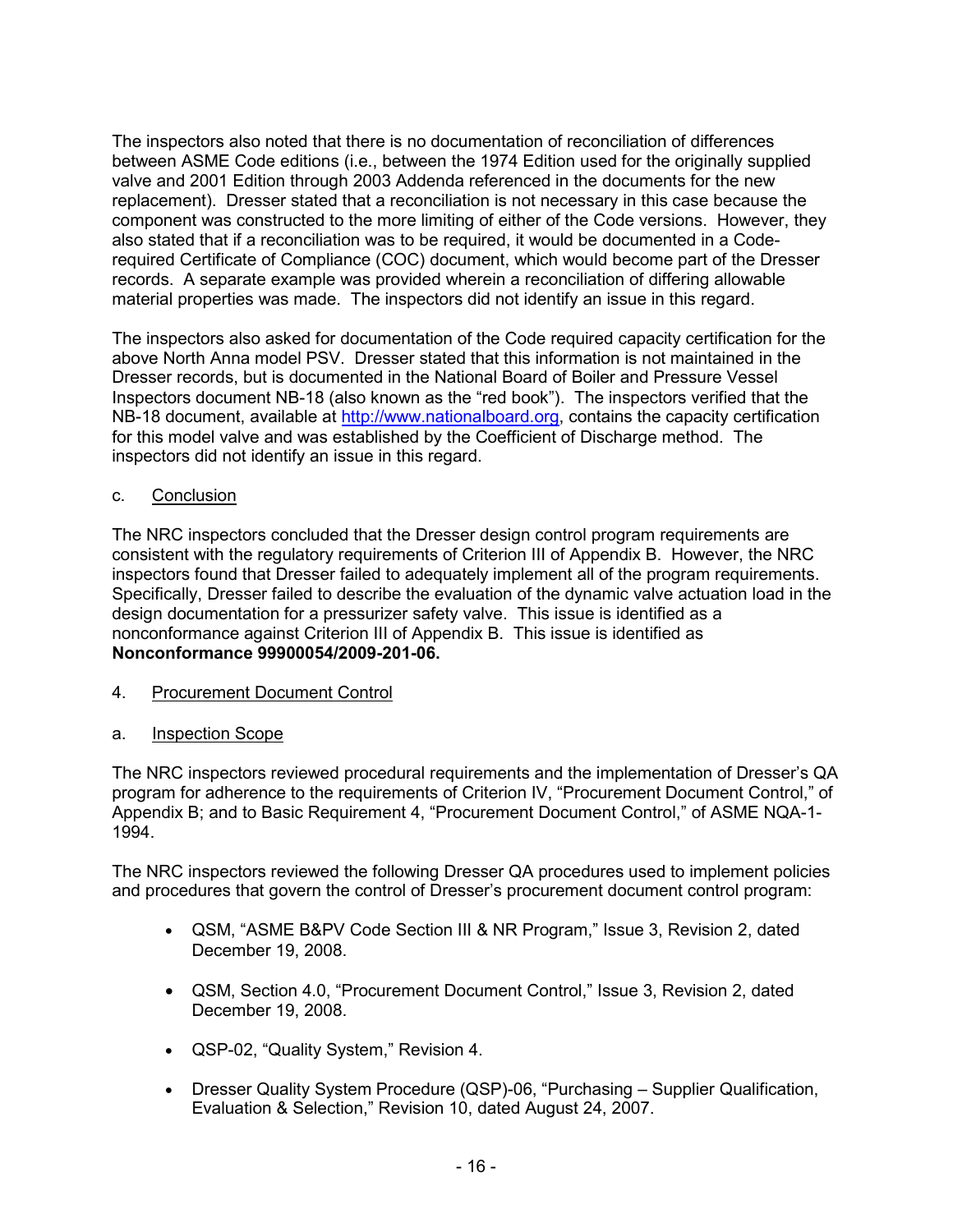- QSP-08, "Material / Product Identification and Traceability," Revision 6.
- QSP-15, "Handling, Storage, Packaging, Preservation and Delivery," Revision 5.
- QSP-17, "Quality System Audits," Revision 5.
- Purchase order (PO) 79207-1.
- PO 81292.
- SNT-TC-1A Audit Assessment Checklist Form, Revision 0, dated November 7, 2007.
- Supplier Audit Assessment Checklist Form, Revision 4, dated August 28, 2008.
- Supplier Quality Control Program Requirements (QCPR)-1, Quality Class "A" parts, materials and services.
- Supplier QCPR-6, Class "B" and "C" parts, materials, and services.
- Supplier QCPR-7, calibration services.

The NRC inspectors also evaluated the following sample of Customer Purchase Orders (PO) for safety-related relief valves. This evaluation was performed in order to verify compliance with and adequate implementation of Dresser's procurement document control program:

- Duke Power PO # 00085177, Revision 2; per Enertech PO # 619052-1.
- American Electric Power (AEP) PO # 01527136, dated February 28, 2008; per Enertech PO # 620825, dated March 3, 2008.
- Amergen Energy PO # 80 023729; per Enertech PO # 619725.
- Exelon PO # 00415847, Revision 3, dated January 26, 2007; per Enertech PO # 618629, dated February 7, 2007.
- AEP PO  $\#$  01528181, dated April 11, 2008; per Enertech PO  $\#$  621057, dated April 15, 2008.
- TVA PO  $\#$  00001682, dated May 1, 2006; per Enertech PO  $\#$  616986, dated April 21, 2006.
- Dominion PO # 45383781, dated September 16, 2005; per Enertech PO # 615553, dated September 8, 2005.
- b. Observations and Findings
- b.1 Procurement Document Control Process Items Reviewed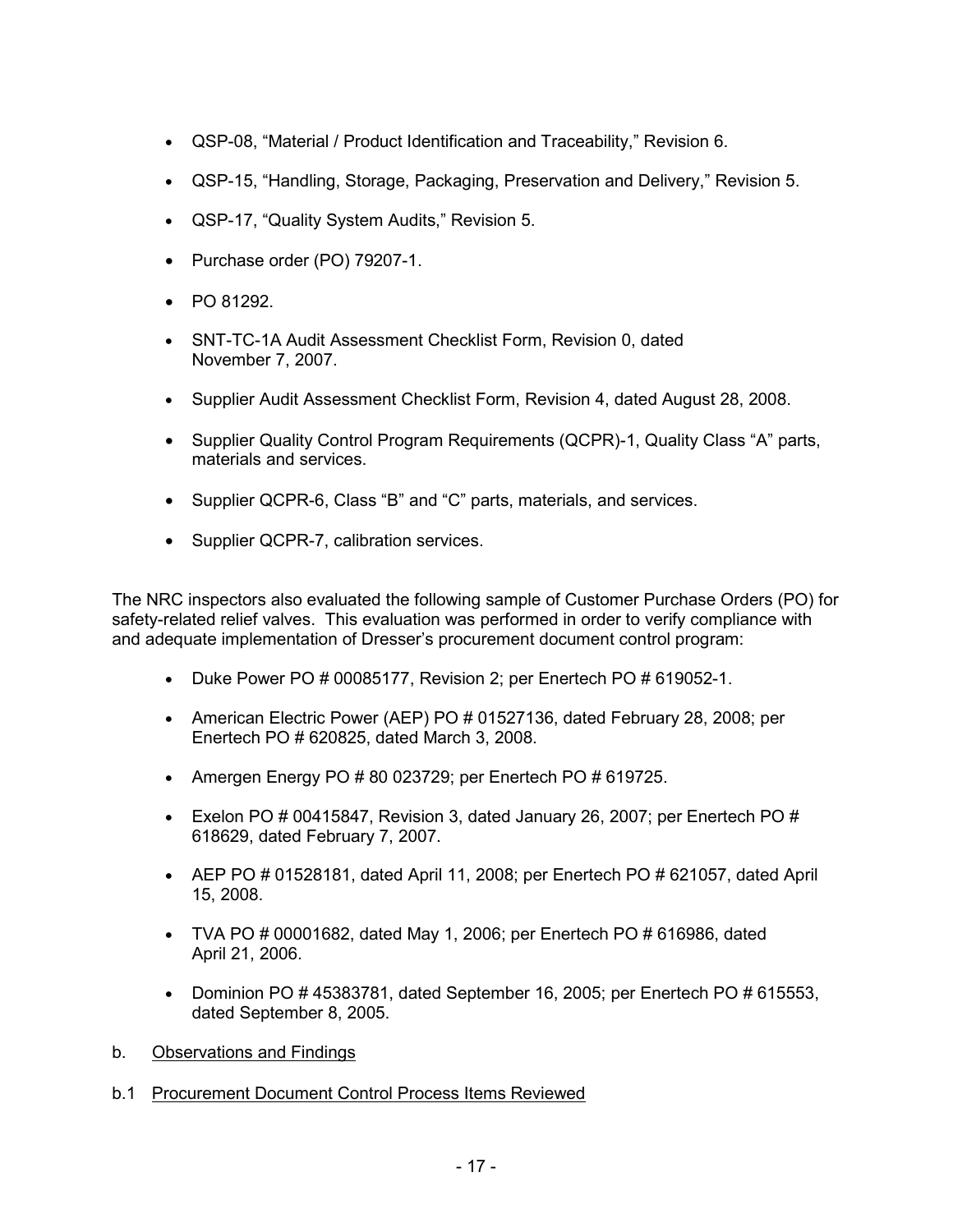On the basis of the review completed by the NRC inspectors, the inspectors found that QSP-06: 1) provides requirements that assure that Dresser POs are only issued to vendors that are on Dresser's ANSL; 2) that the applicable requirements from its customer's POs are passed on to Dresser's suppliers and sub-suppliers; 3) provides appropriate requirements for Certified Material Test Reports (CMTRs); and 4) Dresser's QA staff reviews the POs to assure they meet the necessary requirements.

The NRC inspectors reviewed QSM Section 4.0, which provides a reference to three Supplier Quality Control Program Requirements (QCPR) documents: QCPR-1, QCPR-6, and QCPR-7. Section 4.0 also states that QCPR-1 supports ASME Code Section III, NCA3800 requirements and requires that the supplier use the Quality Program accepted by ASME. The NRC inspectors observed that QSM Section 4.0 and procedure QSP-06 do not include a requirement to include a statement in Dresser's purchase documents to suppliers on the ANSL that it has a QA program that meets Appendix B requirements, including having a corrective action program. The NRC inspectors noted that the two POs reviewed do not include the requirement to have a QA program that complies with Appendix B. Subsequent discussions among the NRC inspectors and Dresser staff revealed that Dresser does not include the requirement to comply with Appendix B in its nuclear POs. Additionally, Section 7.3.2 of the QSM states that "Suppliers whose performance consistently fails to meet Code or the company requirements will be required to furnish corrective action for the deficiency." Dresser purchase documents do not satisfy the requirement to have a QA program that meets Appendix B passed on to its ANSL suppliers. This issue is identified as **Nonconformance 99900054/2009-201-07.** 

# c. Conclusions

The NRC inspectors concluded that Dresser's procurement control program is generally consistent with the regulatory requirements in Criterion IV of Appendix B. Based upon the limited sample reviewed, the NRC inspectors also determined that Dresser's QSM and associated procurement control procedures were being effectively implemented, with the following exception: The NRC inspectors found that Dresser failed to include a requirement in its procurements documents to suppliers on the ANSL to have a program that meets the requirements of Appendix B. This issue is identified as **Nonconformance 99900054/2009-201- 07**.

5. Instructions, Procedures, and Drawings

# a. Inspection Scope

The NRC inspectors reviewed Dresser's QSM and implementing policies and procedures that govern instructions, procedures, and drawings to assess compliance with Criterion V, "Instructions, Procedures, and Drawings," of Appendix B; and to Basic Requirement 5, "Instructions, Procedures, and Drawings," of ASME NQA-1-1994. The NRC inspectors reviewed the following sample of instructions, procedures, and drawings related to safetyrelated activities to verify compliance with program requirements and adequate implementation of those requirements:

- QSM Section 5.0, "Instructions, Procedures, and Drawings," Issue 3, Revision 2, dated December 19, 2008.
- QSM Section 7.0, "Control of Purchased Materials, Items and Services," Issue 3,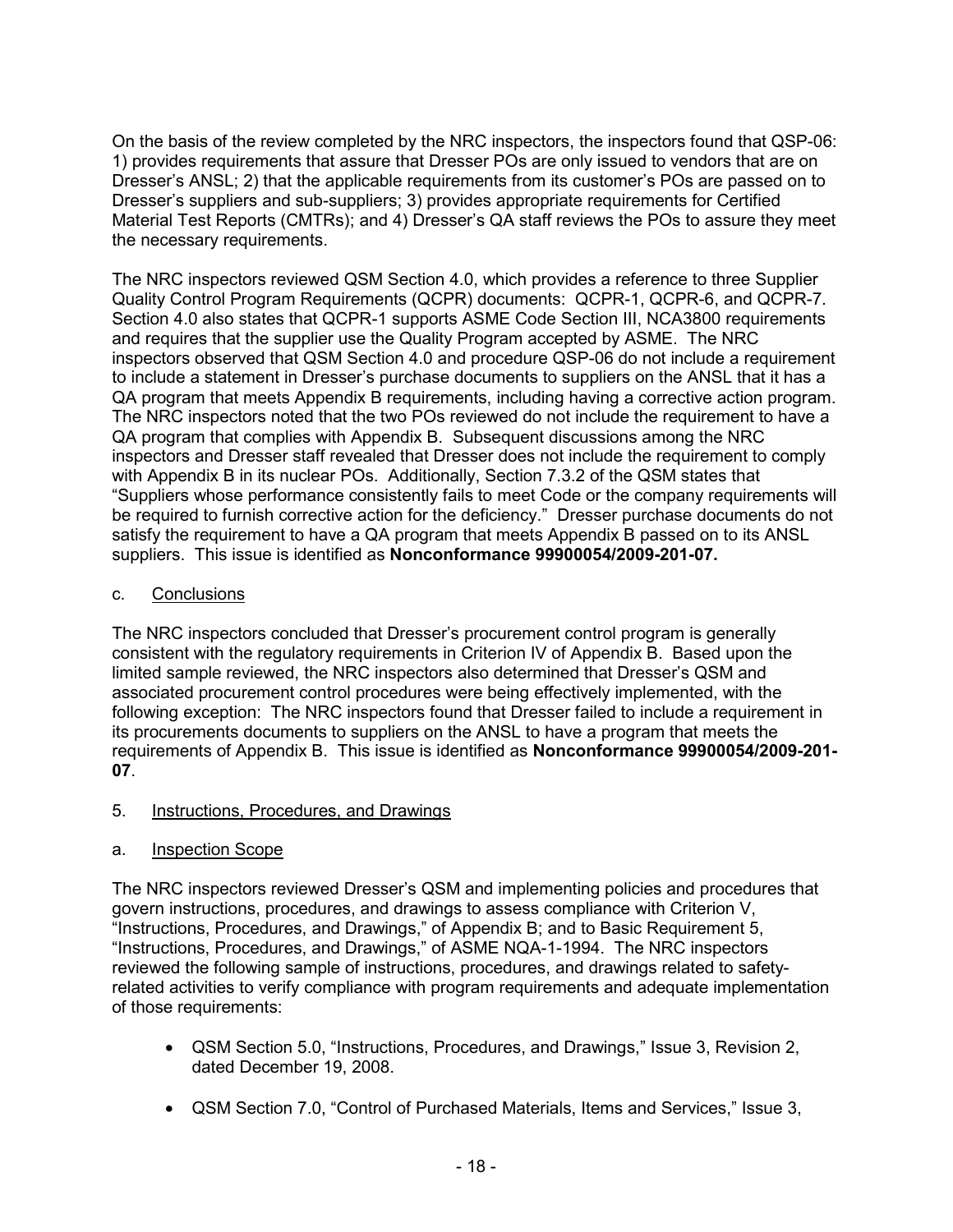Revision 2, dated December 19, 2008.

- QSM Section 15.0, "Control of Nonconforming Items," Issue 3, Revision 2, dated December 19, 2008.
- QSM, Section 19.0, "Repair/Replacement Activities (NR Program Controls)," Issue 3, Revision 2, dated December 19, 2008.
- Quality Control Procedure (QCP)-031, "Evaluation and Reporting of Deviations and/or Noncompliance Affecting Safety Related to NRC Regulation 10 CFR Part 21," Revision 0, dated November 13, 1998.
- Dresser Quality System Procedure (QSP)-06, "Purchasing Supplier Qualification, Evaluation & Selection," Revision 10, dated August 24, 2007.
- QSP-08, "Material / Product Identification and Traceability," Revision 6.
- QSP-13, "Control of Nonconforming Products Processing of Internal Nonconformance Reporting and Customer Complaints," Revision 6, dated September 20, 2007.
- QSP-14, "Corrective and Preventive Action," Revision 4, dated October 9, 2007.
- QSP-15, "Handling, Storage, Packaging, Preservation and Delivery," Revision 5.
- QSP-17, "Quality System Audits," Revision 5.
- QSP-19, "Servicing and Repair of Products," Revision 3.
- Procedure CAL-009, "Calibration of Pressure Gauges (Digital and Dial Type)," Revision 1.
- Form 250-2101, "Nonconformance Report," Revision 02-80.
- Form AE901-05, "Rework/Repair Routing, ASME Section III & Section XI."

### b. Observations and Findings

### b.1 Instructions, Procedures and Drawings Items Reviewed

The NRC inspectors reviewed these procedures and documents associated with activities being conducted by Dresser staff. The NRC inspectors observed that guidance was missing within QSP-17 on how the Lead Auditor should fill out the Supplier Audit Assessment Checklist form, especially in the area of completing the section related to identifying what Codes, Standards or other industry requirements that the supplier's program is intended to cover. In some cases the ASME Section III, Code Year was left blank, filled-in incorrectly or marked with a checkmark rather than listing a year number and then the associated Addenda was left blank or incorrectly filled-in. In addition, the fill-in area labeled "Other (Describe)" was filled in, but no description of what the other item listed meant. There was inconsistency between how the lead auditors completed this checklist and interpreted the form, and how they were expect to complete the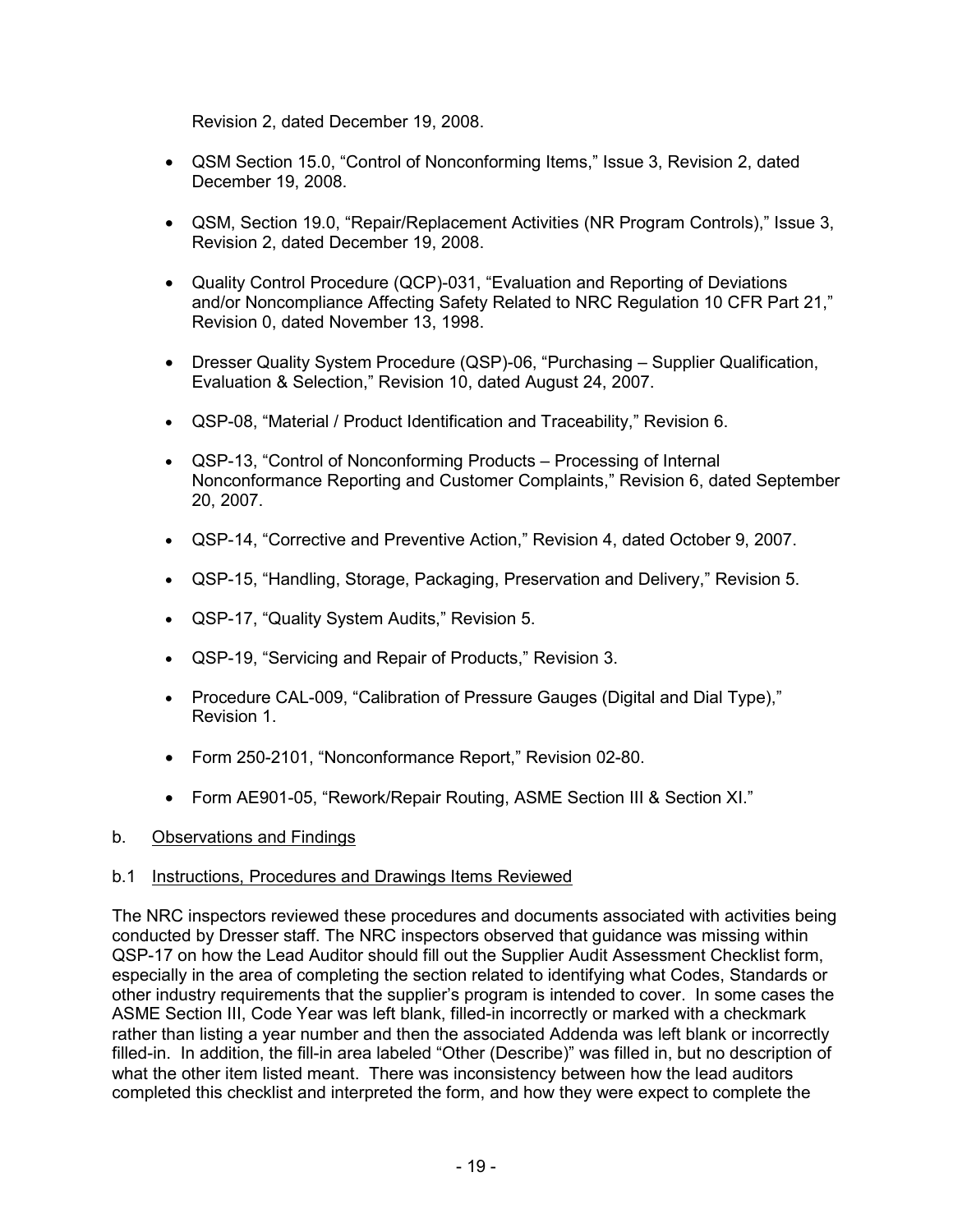### form and fill it in.

The NRC inspectors also found that QSP-17, Section 5.2 was not completed. Specifically, QSP-17, Section 5.2 states, in part, "Dresser staff will provide objective evidence that corrective actions will be recorded in the supplier's file." Contrary to this procedural statement in QSP-17, Section 5.2, the NRC inspectors observed that during the 2007 Supplier Audit of American Foundry Group (AFG) there were three (3) Dresser NCRs: 120581, 121238 and 121305 that were not contained within Dresser's supplier files for AFG. This issue is identified as an example of Dresser failing to verify that appropriate steps have been taken and quality forms were being completed correctly to ensure that criteria within a quality procedure has been satisfactorily accomplished.

Criterion V, of Appendix B, requires that activities affecting quality shall be prescribed by documented instructions, procedures, or drawings of a type appropriate to the circumstances and be accomplished in accordance with these instructions, procedures, or drawings. The NRC inspectors identified that audit activities were not accomplished in accordance with quality related audit instructions and that these instructions were inadequate. This issue is identified as **Nonconformance 99900054/2009-201-08**.

The NRC inspectors also determined that Dresser failed to provide adequate and consistent procedural guidance for interfaces among Dresser's 10 CFR Part 21 reporting process, the corrective and preventive action program, the control of nonconforming items process, and the repair/replacement activities processes.

For example, QSP-14 does not reflect Dresser's current process for corrective action reporting, nor is the process integrated adequately with the 10 CFR Part 21 reporting described in QCP-031, the control of nonconforming items process described in QSP-13, and the repair/replacement activities process described in QSM Section 19.0, as necessary. In another example, QSP-13 does not provide specific instructions, or a reference to another procedure, to handle nonconforming materials, parts and services detected after shipment to the customer. Furthermore, QSM Section 7.5.15 states that rejected materials are identified as described in Section 15.0 of the QSM. Furthermore, QSM Section 7.5.15 states that rejected materials are identified as described in Section 15.0 of the QSM.

Form 250-2101, Revision 02-80, does not include an interface with 10 CFR Part 21 evaluation and reporting, nor does it reflect accurately the disposition choices described in QSP-13 and QSM Section 15.0. Also, Form AE901-05 is used in lieu of Form 250-2101 for returned materials. The two nonconformance reporting processes for in-house (not yet shipped) and shipped materials are not parallel, and clear direction is not provided for entering the nonconformances in the same system. This issue is identified as **Nonconformance 99900054/2009-201-12.**

### c. Conclusions

There was no objective evidence that the requirements defined in QSP-17, Section 5.2 was satisfactorily completed. This issue is identified as an example of Dresser failing to verify that appropriate steps have been taken to ensure that criteria within a quality procedure have been satisfactorily accomplished. The inspectors also found that procedures audit steps were not adequate. This issue is identified as **Nonconformance 99900054/2009-201-08.**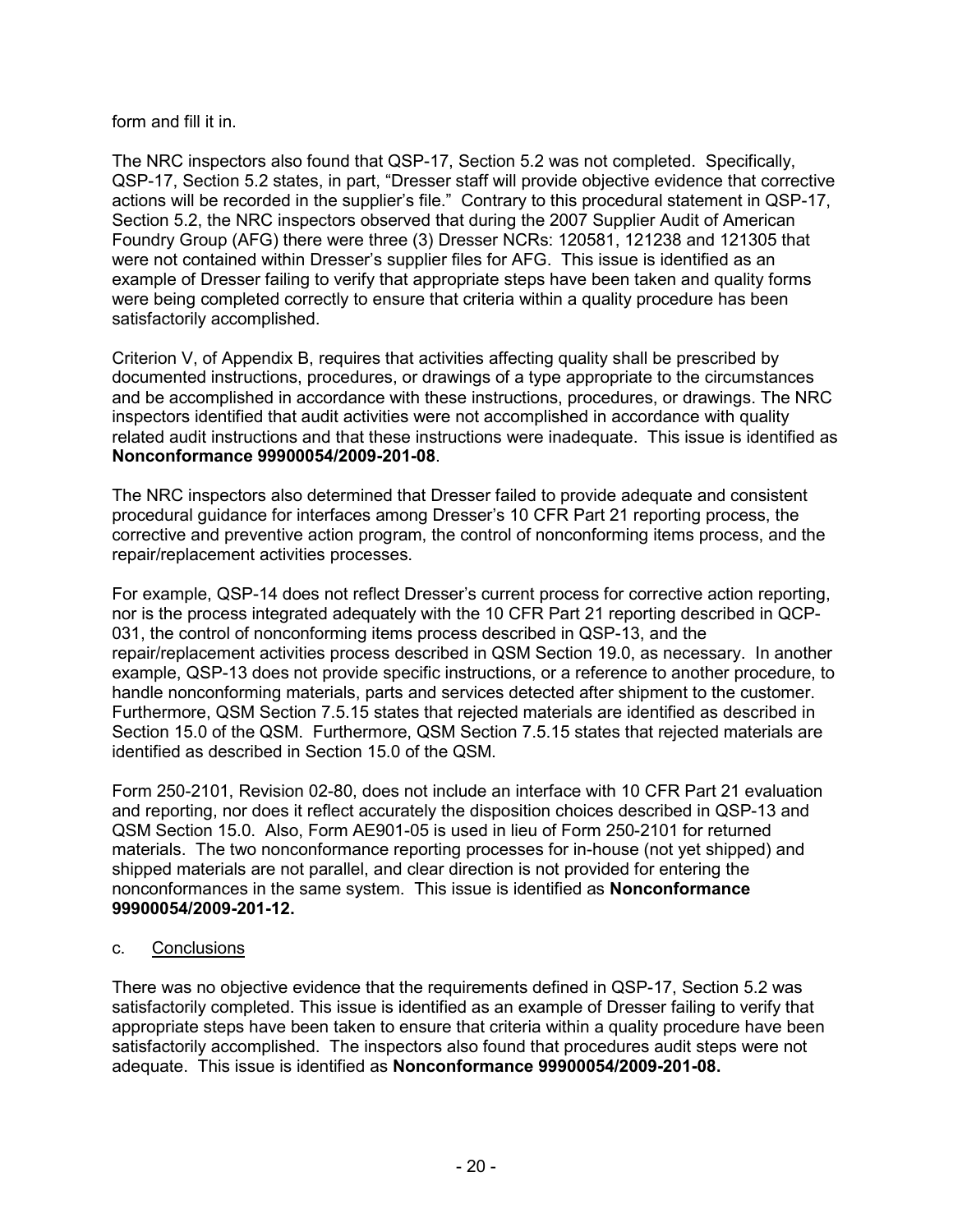The NRC inspectors found that Dresser failed to provide adequate and consistent procedural guidance for interfaces among Dresser's 10 CFR Part 21 reporting process, the corrective and preventive action program, the control of nonconforming items process, and the repair/replacement activities processes. This issue is identified as **Nonconformance 99900054/2009-201-12.** 

Except for the issues identified in **Nonconformance 99900054/2009-201-08** and **Nonconformance 99900054/2009-201-12,** the NRC inspectors concluded that Dresser's instructional, procedural, and drawing requirements are consistent with the regulatory requirements of Criterion V of Appendix B. Based on the limited sample of documentation reviewed, the NRC inspectors also determined that Dresser's QSM and associated instructional, procedural, and drawing documents were effectively implemented.

# 6. Control of Special Processes

## a. Inspection Scope

The NRC inspectors reviewed Dresser's QA policies and implementing procedures that govern the control of special processes to verify compliance with the requirements of Criterion IX, "Control of special Processes," of Appendix B. Specifically, the NRC inspectors reviewed the following policies and procedures established by Dresser.

- Dresser QSM, Section 9, "Process Control System," Revision 2, dated December 12, 2008.
- QSP-09, "Process Control," Revision 5, dated September 25, 2007.
- EG342, "Procedure for Creating New Welding Procedure Specifications (WPS), Procedure Qualification Record (PQR), and Welding Performance Qualifications (WPQ)," Revision 3, dated May 20, 2008.
- Dresser QSM, dated December 18, 2008, Sections 2.5, 2.6, and 2.9 as related to the qualification of Nondestructive Examination Personnel.
- QSP001, "Written Practice for Personnel Qualification and Certification in Nondestructive Examination Processes," Revision 6, dated August 27, 2007.
- QCP-003, "Qualification of NDE Procedures," Revision 3, dated January 22, 2008.
- QCP-002, "Nondestructive Testing Program," Revision 2, dated May 15, 2004.
- HY017, "Hydrostatic Shell Testing of Nuclear Pressure Relief Valves," Revision 12, dated May 23, 2008.
- QUT001, "Ultrasonic Inspection," Revision 26, dated February 4, 2009.
- QPT-001, "Liquid Penetrant Examination," Revision 44, dated March 4, 2009.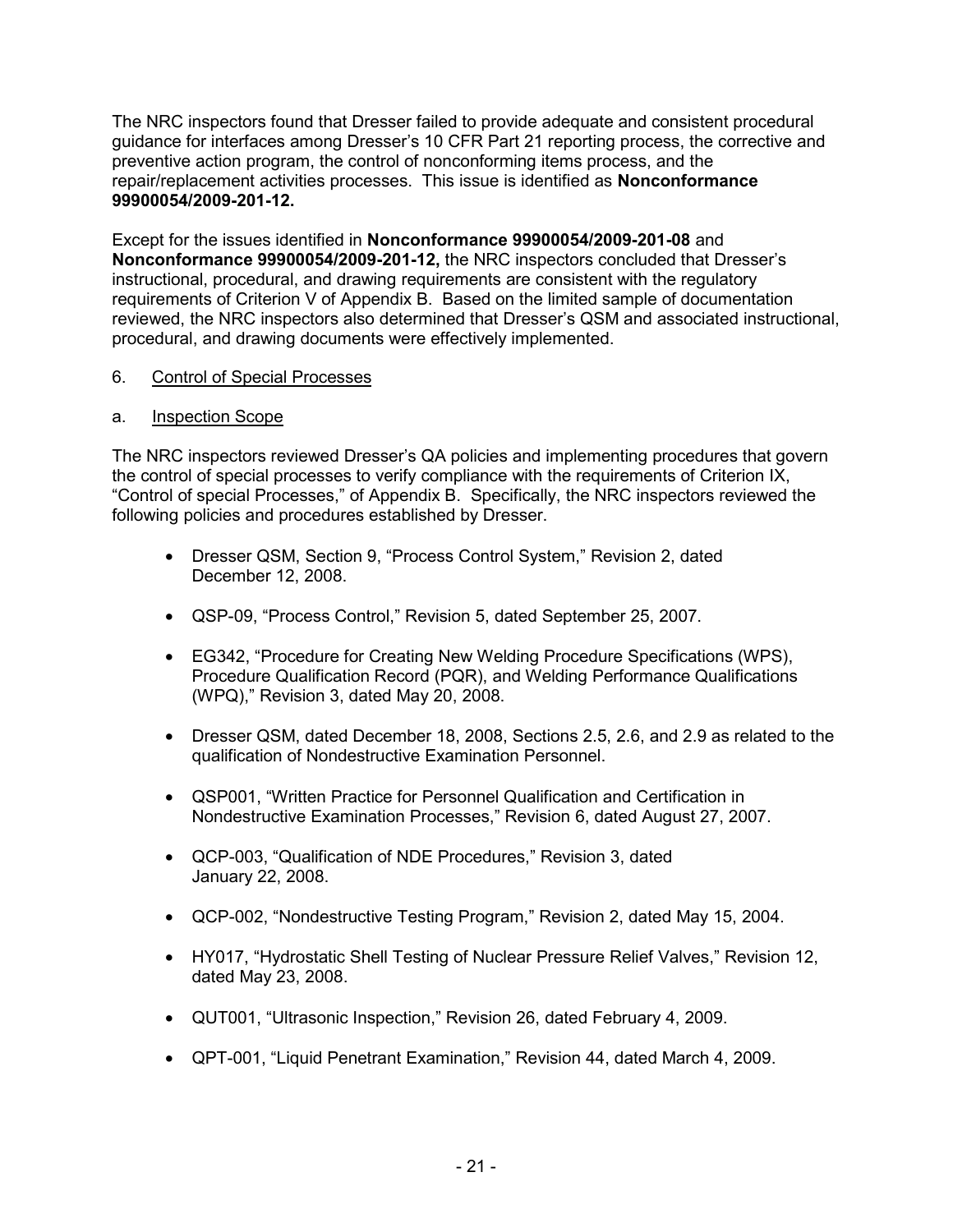QSP-09 identifies welding, heat treatment and nondestructive examination as special processes. The NRC inspectors also reviewed a sample of welding procedure specifications (WPS) and supporting procedure qualification records (PQRs) to verify compliance with Section IX, "Welding and Brazing Qualification," of the ASME Code and effective implementation of the stated requirements.

## b. Observations and Findings

Section 9 of Dresser's QSM describes the system used to control special processes for the fabrication of ASME Section III Code items and repair and replacement activities. It also describes; 1) the control system for manufacturing processes, 2) the control of welding operations, 3) the control of heat treating operations, and 4) the control of nondestructive examination operations.

The NRC inspectors verified that Dresser's manufacturing process used shop travelers as the method for controlling shop production and inspection activities. The shop travelers incorporate witness and hold points for customers, authorized nuclear inspectors (ANIs), and Dresser quality control inspectors, as applicable. The shop travelers identify applicable drawings, material specifications, work instructions, and procedures applicable to the manufacturing operation and inspection activities being performed. The NRC inspectors concluded that the shop traveler serves to assure that the fabrication and inspection activities are accomplished in accordance with specified requirements and conducted in the correct operational sequence.

## **Welding**

EG342 establishes the specific instructions for the qualification of welding procedures and performance qualification of welding processes in accordance with the requirements of ASME Section IX and purchase orders.

During the inspection at Dresser, the NRC inspectors did not directly observe any welding operations. Instead the staff reviewed travelers and procedures for two completed items. Based on this review, the NRC inspectors found the welding on ASME Code materials and fabrication of ASME Code items is performed by qualified welders in accordance with approved welding procedure specifications (WPS). Each welder is qualified in accordance with the requirements of Dresser's QSM and ASME Section III and Section IX.

As a result of the review of documentation related to welding activities performed on production order shop travelers, the NRC inspectors confirmed that the completion of sign off of specific operations on the shop traveler by quality control inspector, welder, customer, and ANI witness and hold points were performed.

### Nondestructive Examination (NDE)

The NRC inspectors verified on a limited sample that NDE of ASME Code materials and at specific fabrication points of ASME Code items were performed consistent with Dresser's QA program requirements and were conducted by personnel who had been qualified and certified. The NRC inspectors also observed personnel perform penetrant testing and hydrostatic testing of ASME Code items. The NRC inspectors verified the use of procedures by qualified and certified personnel.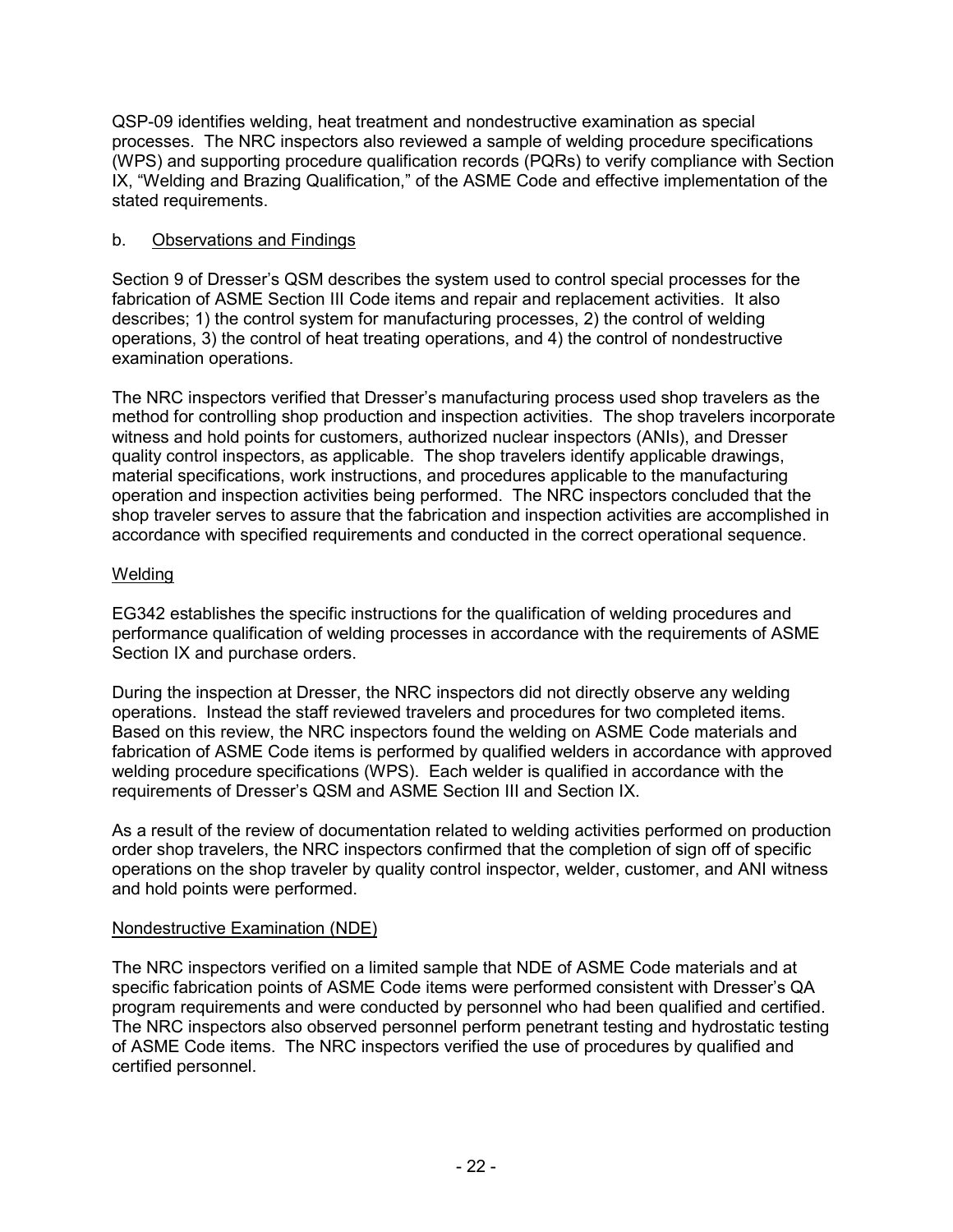# c. Conclusions

The NRC inspectors concluded that Dresser's program requirements for control of special processes are consistent with the regulatory requirements of Criterion IX of Appendix B. Based on the limited sample of records reviewed, the NRC inspectors concluded that the Dresser QSM and associated fabrication and special process procedures were adequately and effectively being implemented by qualified personnel, using qualified equipment and processes. There were no inspection findings identified in this area.

# 7. Welder and NDE Training and Qualification

# a. Inspection Scope

The NRC inspectors reviewed Dresser's QA policies and implementing procedures that govern the control of welder and NDE training to assess compliance with the requirements of Criterion II, "Quality Assurance Program," of Appendix B. Specifically, the NRC inspectors reviewed the following controls that Dresser has in place for the training and qualification of welding and NDE personnel:

- QSM 2.7, "Qualification of Welders and Welding Operators," Revision 2, dated December 19, 2008
- QSM 2.9, "Qualification of Nondestructive Examination Personnel (NDE)," Revision 2, dated December 19, 2008
- QCP001, "Written Practice for Personnel Qualification and Certification in Nondestructive Examination Process," Revision 6, dated August 27, 2007
- QCP-002, "Nondestructive Testing Program," Revision 2, dated May 15, 2004
- QCP-003, "Qualification of NDE Procedures," Revision 3, dated January 22, 2008
- QSP-18, "Training, Indoctrination and Qualification," Revision 2, dated March 16, 2007
- EG-342, "Procedure for Creating New Welding Procedure Specs (WPS) Procedure Qualification Records (PQR) & Welding Performance Qualifications (WPQ)," Revision 3, dated May 20, 2008

### b. Observations and Findings

The NRC inspectors reviewed a sample of welder qualification records in order to determine if welders were qualified in accordance with the requirements of the ASME Code Section IX. The review results showed that welders were properly qualified in accordance with the requirements of the ASME Code Section IX.

The NRC inspectors also reviewed a sample of certification records for NDE personnel. In addition, the NRC inspectors observed the performance of a liquid penetrant test by a level II NDE technician. All reviewed certification records were found to be in compliance with the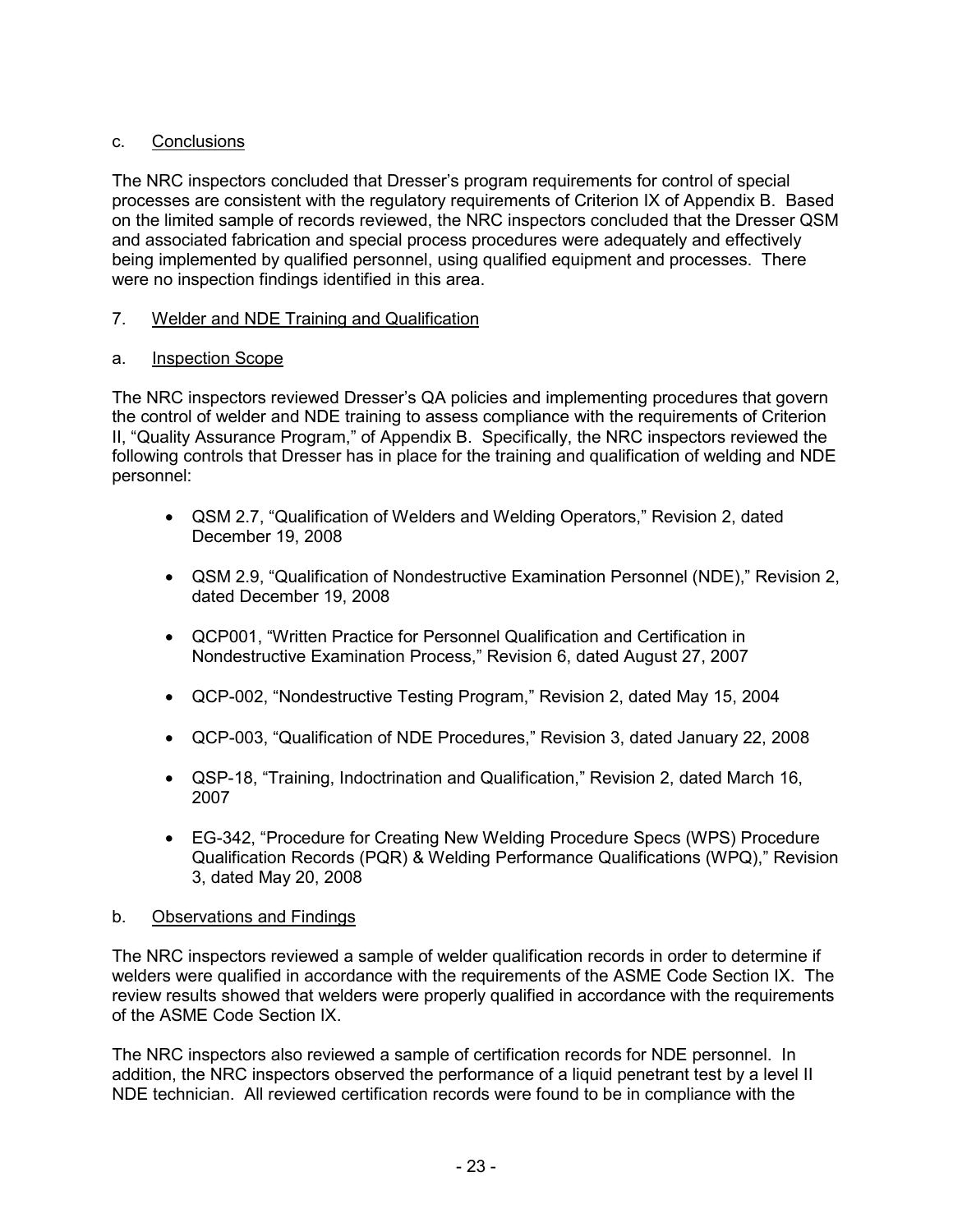requirements of the ASME Section III Code and the American Society for Non-Destructive Testing (ASNT) Practice SNT-TC-1A.

### c. Conclusions

The NRC inspectors concluded that Dresser's training and qualification program elements for welding and NDE personnel are consistent with regulatory requirements. Based on the limited sample reviewed, the NRC inspectors determined that the Dresser QSM and associated training and qualification procedures were adequate and effectively implemented. The NRC inspectors did not identify any issues in this area.

### 8. Inspection and Test Control

### a. Inspection Scope

The NRC inspectors reviewed Dresser's QSM and applicable implementing policies and procedures for the control of test programs that are performed to demonstrate that the applicable item will perform satisfactorily in service to assess compliance with the requirements of ASME Section III, Division 1 – NB; Criterion XI, "Test Control," of Appendix B; and to Basic Requirement 11, "Test Control," of ASME NQA-1-1994. The NRC inspectors reviewed a sample of completed test records of testing activities such as hydrostatic pressure testing and relief valve set point lift testing. This limited sample of completed test records that the NRC inspectors reviewed were compared to the requirements of the applicable Code, the purchase orders and material specifications.

The NRC inspectors also reviewed the Dresser QSM and implementing procedures that govern the inspection and test controls for Dresser safety-related valves to verify compliance with Criterion X and XI of Appendix B.

The following procedures, documents, and records reviewed within the scope of the inspection in this area included:

- Dresser QSM Section 11, "Hydrostatic And Functional Test Control," Issue 3, Revision 2, dated December 19, 2008.
- Dresser QSM Section 12, "Control of Measuring And Testing Equipment," Issue 3, Revision 2, dated December 19, 2008.
- Dresser QSP-02, "Quality System," Revision 4.
- Dresser QSP-08, "Material / Product Identification and Traceability," Revision 6.
- Dresser QSP-15, "Handling, Storage, Packaging, Preservation and Delivery," Revision 5.
- Dresser QSP-19, "Servicing and Repair of Products," Revision 3.
- Dresser Procedure CAL-009, "Calibration of Pressure Gauges (Digital and Dial Type)," Revision 1.
- Dresser QSP-10, Inspection and Test, Revision 6, dated October 10, 2007.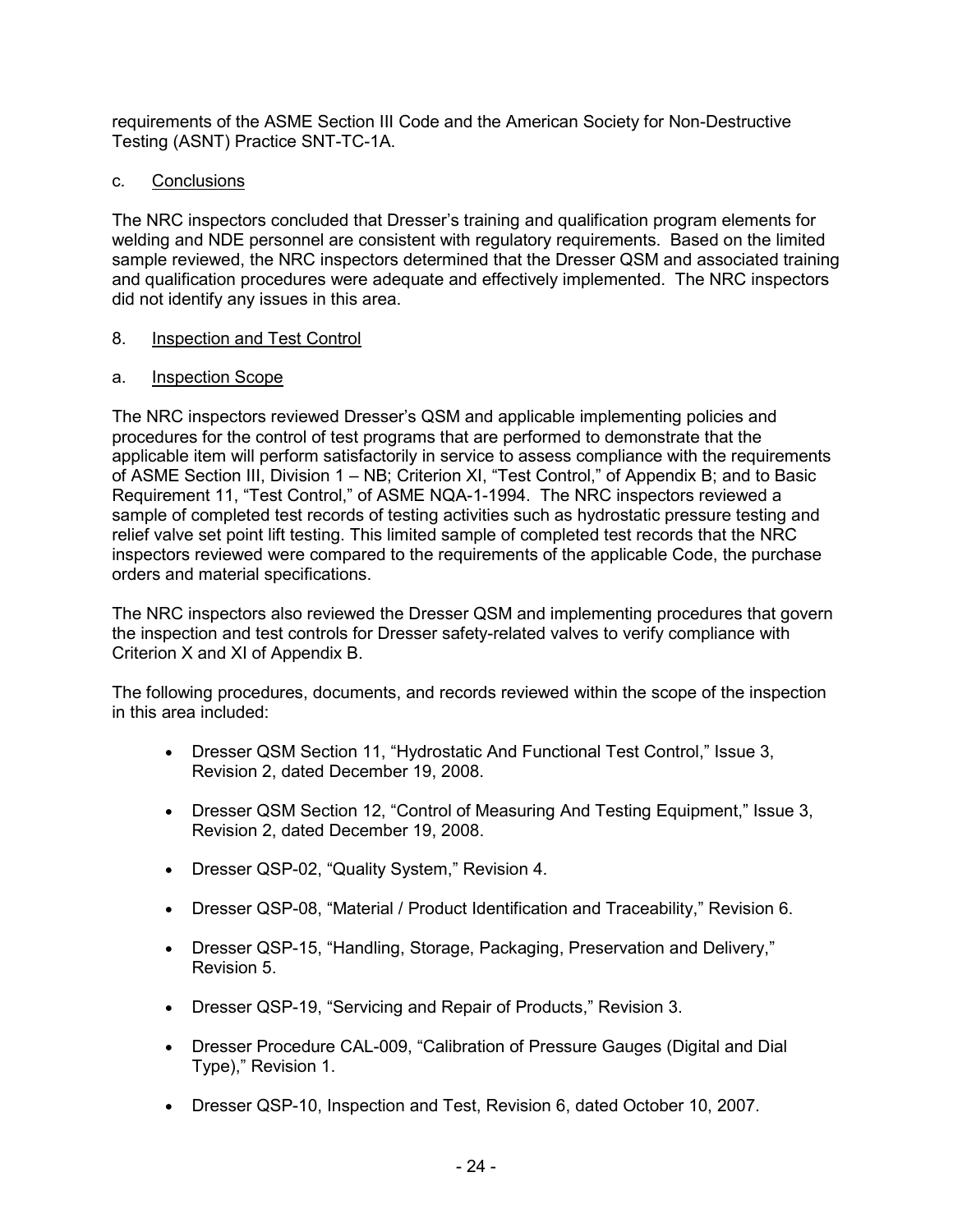- Dresser Engineering Instruction (EG)-450, Revision 6, Hydrostatic Test Pressures for Valve Components, dated January 23, 2009.
- Dresser Quality Procedure Test (QPT)-1, Liquid Penetrant Test, Revision 44, dated March 9, 2009.
- Dresser Liquid Penetrant Test Report, dated March 10, 2009.
- Dresser Hydrostatic Procedure Test (HY) 017, Hydrostatic Shell Testing of Nuclear Pressure Relief Valves, Revision 12, dated March 23, 2009.
- Dresser Hydrostatic Test Report of Valve Base Piece Parts, dated March 10, 2009.
- Dresser Industries Valve Operations Accutest Technical Report dated May 5, 2008

The inspectors discussed use of these procedures with Dresser QA personnel and test technicians. The inspectors also observed test technicians complete liquid penetrant tests and hydrostatic tests of valve parts in the Dresser facility.

- b. Observations and Findings
- b.1 Test Control Items Reviewed

Dresser's QSM Sections 11 and 12, and procedure CAL-009 provide some of the requirements for test control under Dresser's QA program. Based on the review of a sample of PO packages and associated completed test records the NRC inspectors determined that completed tests were not accomplished in accordance with ASME Section III Code requirements. No discrepancies were noted between completed test records and testing activities as it relates to material, and customer design specifications and POs.

During review of some completed Valve Test Record Function Test and Hydrostatic Test Report forms the NRC inspectors noted that the same serial number test pressure gauges were used for hydrostatic tests conducted at test pressures as low as 750 psig and as high as 3750 psig. The NRC inspectors identified that the vendor maintained proper test control over the conduct of testing and calibration activities; however, the NRC inspectors identified the following issue with the test control program for ASME Code Hydrostatic pressure testing and pressure gauge calibration as required in the 2007 Edition of the ASME Section III Code, Division 1 – NB-6400.

The ASME Code defines the range of pressure test gages as a function of test pressure. The Code defines requirements for both analog and digital type pressure gages. When the NRC inspectors reviewed completed Valve Test Record Function Test and Hydrostatic Test Report forms for several customer POs, it was noted that the same test pressure gauges (based on serial number) were being used for hydrostatic tests conducted at test pressures of 750 psig and 3750 psig and at pressures in between. The range of some of these digital pressure test gauges were 0-15,000 psi and even as high as 0-20,000 psi. The ASME Section III Code requires that digital pressure gages have a combined error due to both calibration and readability that does not exceed 1% of the test pressure.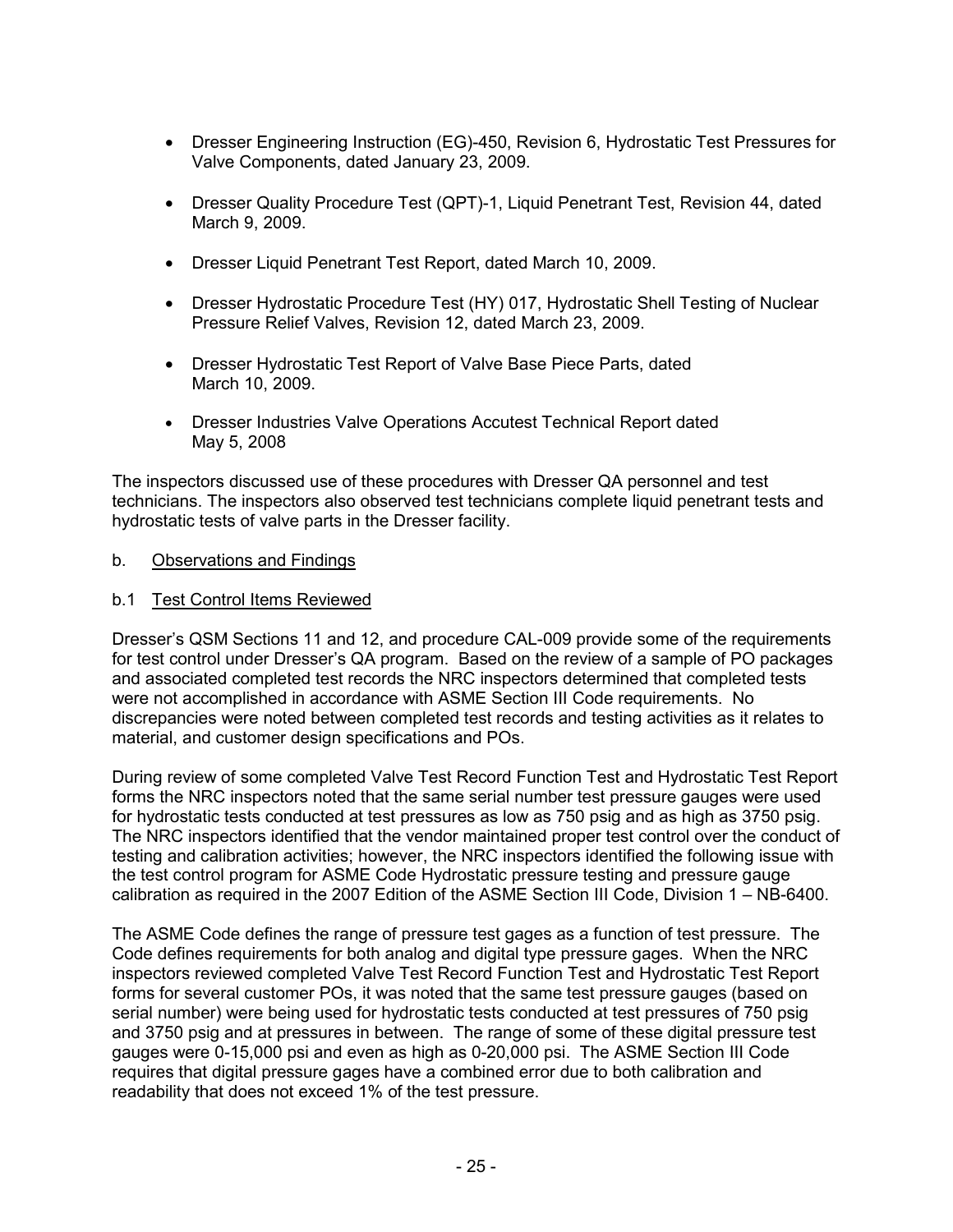Dresser's calibration procedure CAL-009, Section 5.0 states that working test gages (digital & dial type) used for hydrostatic testing will be accurate to +/- 0.1% of range with a Dead Weight Tester or accurate to +/- 0.5% of range with a Test Gauge. For a 0-20,000 psi test gauge the resultant accuracy would be +/- 20 psi when using a Dead Weight Tester and +/- 100 psi when using a Test Gauge. Per the 2007 ASME Code Section III, Division 1 – NB-6400 the maximum combined error allowed would be +/- 7.5 psi for a hydrostatic test being conducted at 750 psi, and +/- 37.5 psi for a hydrostatic test being conducted at 3750 psi.

Therefore, during the hydrostatic test conducted at 750 psi when using a 0-20,000 psi pressure gauge the lowest (best) possible combined error per the ASME Code would be +/- 20 psi, which is in excess of that allowed by the ASME Code. With a hydrostatic test conducted at 3750 psi while using the 0-20,000 psi pressure gauge the highest possible combined error would be  $+/-$ 100 psi, which would be in excess allowed by the ASME Code if a Test Gauge were used for instrument calibration. This issue is identified as an example of Dresser failing to perform testing in accordance with ASME Section III requirements for components that were manufactured in accordance with ASME Section III. This issue is documented as **Nonconformance 99900054/2009-201-09.** 

### b.2 Review and Observation of Liquid Penetrant Test and Hydrostatic Test

In accordance with Dresser QPT-1, the NRC inspectors witnessed a Dresser Liquid Penetrant (LP) test of two valve disk retainer plates, Part No 4233401N, Order Number 86-04111-0, Quality 2. The inspector verified that the test technician follow QPT-1 for testing the plates. The inspector found that the technician met all occupational safety and health requirements for conducting the LP test. The inspector witnessed the test technician identify a visual crack in the thread of one of the plates. In accordance with QPT-1 test criteria, the crack still passed acceptance criteria tests since it did not affect leak tightness of plate threads.

In accordance with Dresser HY-017, the NRC inspectors witnessed a Dresser Hydrostatic Pressure test of valve base piece parts. The test technician properly followed procedure instructions for hydrostatic testing of the base to between 450-475 psig for ten minutes to verify if there were no leaks in the valve base. The test technician tested the base piece part for ten minutes at 470 psig and the inspectors witnessed no leakage from the piece parts. The test technician also made sure that the piece parts did not reach a pressure over 506 psig since this would cause the technician to reject the piece part.

Dresser Procedure HY-017 Section 6.2, High Quality Water, provided water chemistry limits in parts per million (ppm) (chlorine, fluorine, etc) for testing the base piece part. The inspectors requested Dresser staff to provide test data to verify that the parts were tested within water chemistry limits.

Dresser informed the inspectors that they periodically send water sample bottles to Accutest Laboratories, a National Environmental Laboratory Accreditation Conference (NELAC) Lab. Dresser provided the inspectors with a Dresser Industries Valve Operations Accutest Technical Report dated May 5, 2008. For the hydrostatic test, test data reports indicated that water chemistry met the requirement of HY-017, Section 6.2 and NQA-1-1994 Edition, Table 3.4-1, "Water Requirements, High Quality Water – Minimum Requirements at Point of Entry into the Item."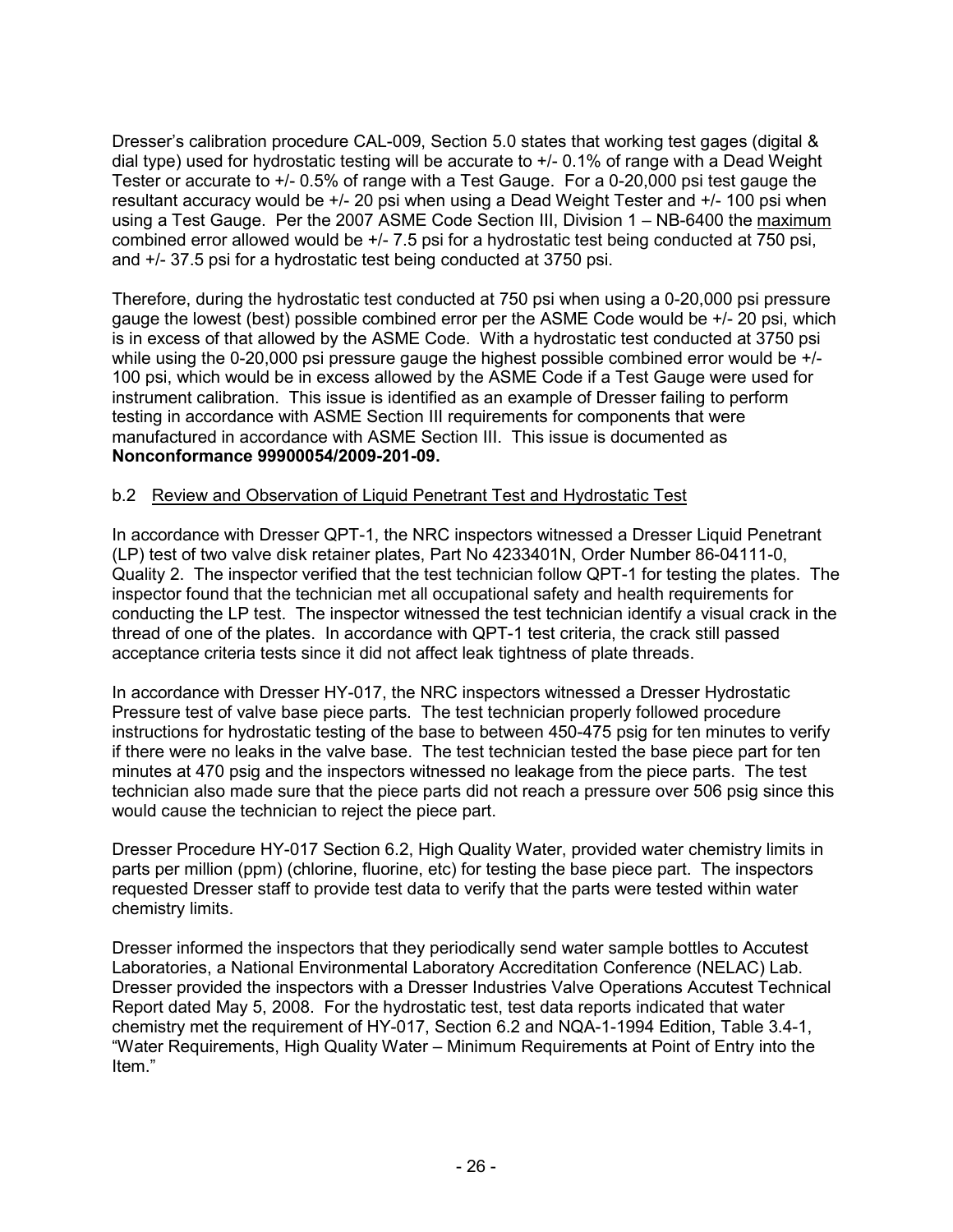# c. Conclusions

Except for the issues identified in **Nonconformance 99900054/2009-201-09**, the NRC inspectors concluded that Dresser's test control program requirements appear to be consistent with the regulatory requirements of Criterion XI of Appendix B.

For observation of a liquid penetrant test and a hydrostatic test, the NRC inspectors found that Dresser inspection and testing activities are being performed in accordance with Dresser Procedures and Appendix B, Criterion IX and X.

Based on the limited sample of test control documents and activities reviewed, the NRC inspectors also determined that Dresser's QSM and associated test control procedures were effectively implemented. When using a 0-20,000 psi range digital pressure gage Dresser, as a minimum, exceeded the ASME Section III Code maximum allowable error for hydrostatic testing at 750 psi and possibly for hydrostatic testing at 3750 psi. This issue is identified as **Nonconformance 99900054/2009-201-09.**

- 9. Handling, Storage and Shipping
- a. Inspection Scope

The NRC inspectors reviewed the applicable implementing policies and procedures of Dresser's QA program for handling, storage, and shipping to assess compliance with the requirements of Criterion XIII, "Handling, Storage and Shipping", of Appendix B; ASME Section III, NCA-3857.4, "Handling, Storage, Shipping, and Preservation"; and to Basic Requirement 13, "Handling, Storage and Shipping", of ASME NQA-1-1994. The NRC inspectors reviewed sections of the Dresser QSM and associated QSPs to verify that Dresser maintains a program that effectively controls the handling, storage and shipping of materials to prevent damage or deterioration. The NRC inspectors reviewed the following Dresser QA procedures used to implement policies and procedures that govern Dresser's handling, storage and shipping of materials, items and components:

- QSM Section 13, "Handling, Storage and Shipping", Issue 3, Revision 2, dated December 19, 2008.
- QSP-02, "Quality System", Revision 4.
- Dresser Quality System Procedure (QSP)-06, "Purchasing Supplier Qualification, Evaluation & Selection," Revision 10, dated August 24, 2007.
- QSP-08, "Material / Product Identification and Traceability," Revision 6.
- QSP-15, "Handling, Storage, Packaging, Preservation and Delivery," Revision 5.

The NRC inspectors also evaluated the following sample of Customer Purchase Orders (PO) for safety-related relief valves. This evaluation was performed in order to verify compliance with any special handling, storage or shipping requirements:

• Duke Power PO # 00085177, Revision 2; per Enertech PO # 619052-1.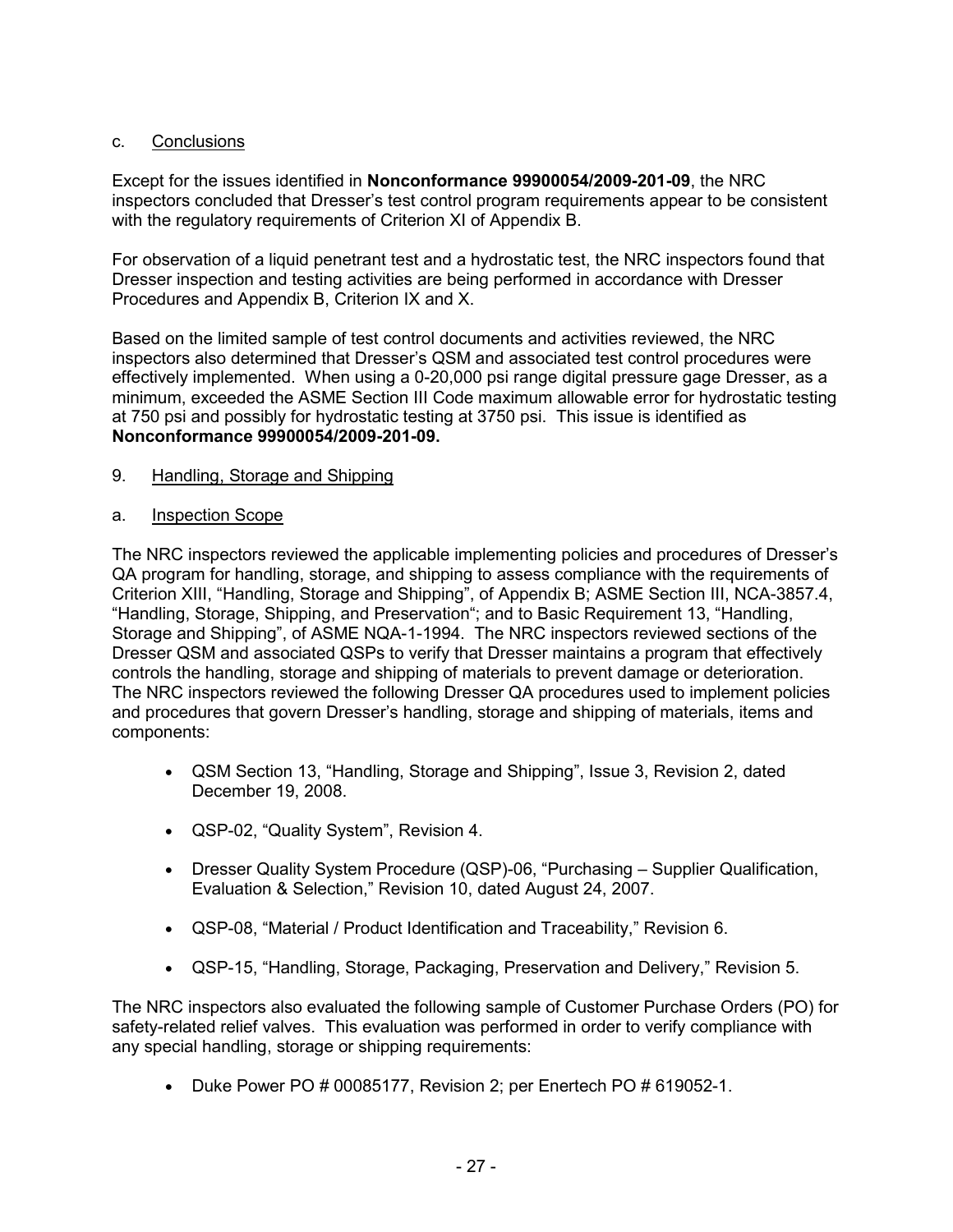- AEP PO  $\#$  01527136, dated February 28, 2008; per Enertech PO  $\#$  620825, dated March 3, 2008.
- Amergen Energy PO  $# 80$  023729; per Enertech PO  $# 619725$ .
- Exelon PO  $\#$  00415847, Revision 3, dated January 26, 2007; per Enertech PO  $\#$ 618629, dated February 7, 2007.
- AEP PO  $\#$  01528181, dated April 11, 2008; per Enertech PO  $\#$  621057, dated April 15, 2008.
- TVA PO  $\#$  00001682, dated May 1, 2006; per Enertech PO  $\#$  616986, dated April 21, 2006.
- Dominion PO # 45383781, dated September 16, 2005; per Enertech PO # 615553, dated September 8, 2005.

## b. Observations and Findings

## b.1 Handling, Storage and Shipping Items Reviewed

Criterion XIII of Appendix B, requires that measures shall be established to control the handling, storage, shipping, cleaning and preservation of material and equipment in order to prevent damage or deterioration. ASME Section III Code, NCA-3857.4, "Handling, Storage, Shipping, and Preservation", states that instructions shall be established for handling, storage, shipping, and preservation of material and source material to prevent damage or deterioration. ASME NQA-1-1994, Subpart 2.1 and 2.2 provide requirements for management of cleaning/cleanness, packaging, shipping, receiving, storage and handling of nuclear plant items and components.

ASME NQA-1-1994, Subpart 2.1 states the following: 1) that the possibility of contaminants (introduced during fabrication, storage, installation, repairs or service) contributing to or causing such malfunction or failure shall be considered; 2) for Class A criteria a very high level of cleanness as evidenced by the freedom from all types of surface contamination; and 3) other materials and compounds to be used on surfaces of items made from austenitic stainless steel or corrosion-resistant alloy shall be evaluated for potential harmful contaminants.

ASME NQA-1-1994, Subpart 2.2 contains the requirements for packaging of items for protection against corrosion, contamination, physical damage, or any effect that would lower the quality or cause the items to deteriorate during the time they are shipped, handled and stored. ASME NQA-1, Subpart 2.2.states the following: 1) Level A items which are not immediately packaged shall be protected from contamination; 2) Level C items require protection from exposure to contaminants; 3) Level D items subject to detrimental contamination or corrosion, either internal or external, shall be suitably protected; 4) tapes or adhesives that could have damaging effects on the item or system shall not be used. For austenitic stainless steel and nickel alloys surfaces paperbacked masking tape shall not be used; 5) Barrier and wrap materials shall not readily support combustion; 6) carbon steel rigging equipment shall not come in direct contact with stainless steel; 7) austenitic stainless steel and nickel-base alloy materials shall be handled in such a manner that they are not in contact with lead, zinc, copper, mercury, or other low melting point elements, alloys, or halogenated material; and 8) levels and methods of storage are defined to minimize the possibility of damage or lowering the quality due to corrosion,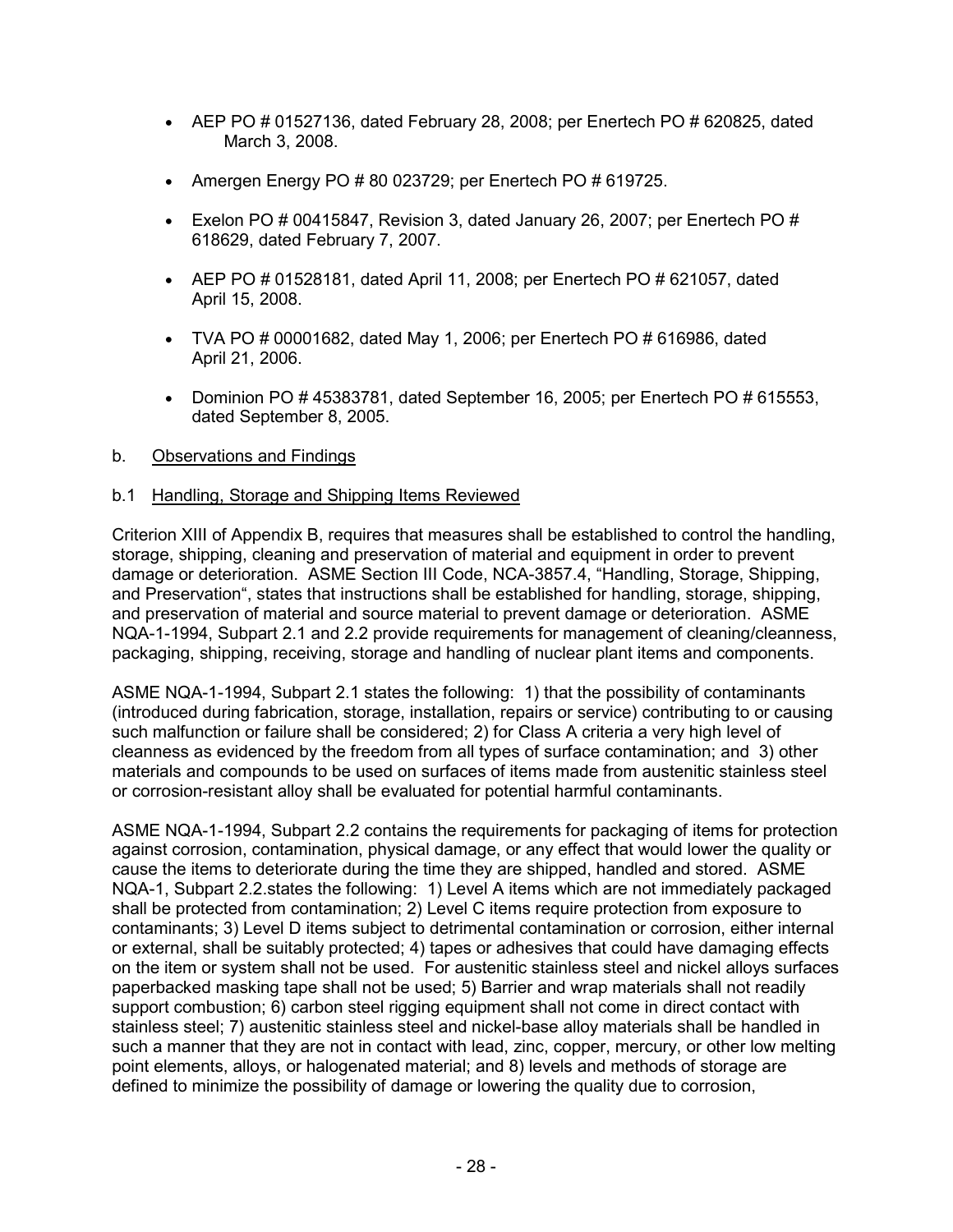contamination, deterioration, or physical damage from the time an item is stored upon receipt until the time the item is removed from storage.

The NRC inspectors inspected the storage area for nuclear grade stainless steel and nickel alloy steel material components and observed numerous examples of where austenitic stainless steel and nickel-base alloy corrosion resistant materials (i.e. – bar stock) were in direct contact with low alloy carbon steel racks and tables while this material was being maintained in storage. The NRC inspectors also noted that masking tape was being widely used on austenitic stainless steel and nickel-base alloy materials while these materials were being stored. This issue is identified as **Nonconformance 99900054/2009-201-10a.** 

When Dresser became aware of the NRC's concern with the issue of nuclear safety-related quality stainless steel and other corrosion resistant materials being in direct contact with carbon steel storage racks, tables, and other carbon and/or low alloy steel material items it decided to separate the corrosion resistant materials from carbon and/or low alloy steel materials. Dresser put cardboard material between the stored stainless steel material and carbon steel storage racks/tables to act as a barrier between the corrosion resistant from carbon and/or low alloy steel materials. This is in contrary to the requirement of ASME NQA-1-1994 that states barrier and wrap materials shall not readily support combustion. The issue of using combustible material as a barrier is identified as **Nonconformance 99900054/2009-201-10b.** 

### c. Conclusions

Essentially, all austenitic stainless steel and/or nickel alloy steel bar stock stored at Dresser was in contact with non-stainless steel metal and had unqualified (masking) tape in direct contact with austenitic stainless and nickel alloy steel. Further, combustible material was placed in the storage area to isolate this material. These conditions are contrary to Criteria XIII of Appendix B and ASME NQA-1, Subparts 2.1 and 2.2 and are identified as **Nonconformance 99900054/2009-201-10a** and **Nonconformance 99900054/2009-201-10b.**

### 10. Nonconforming Materials, Parts or Components

### a. Inspection Scope

The NRC inspectors reviewed Dresser's QA policies and implementing procedures that govern the control of nonconformances to verify compliance with the requirements of Criterion XV, "Nonconforming Materials, Parts, or Components," of Appendix B. Specifically, the NRC inspectors reviewed the following policies and procedures established by Dresser:

- Dresser QSM, Section 7.0, "Control of Purchased Materials, Items, and Services," Issue 3, Revision 2, dated December 19, 2008.
- Dresser QSM, Section 15.0, "Control of Nonconforming Items," Issue 3, Revision 2, dated December 19, 2008.
- Dresser QSM, Section 19.0, "Repair/Replacement Activities (NR Program Controls)," Issue 3, Revision 2, dated December 19, 2008.
- QSP-13, "Control of Nonconforming Products Processing of Internal Nonconformance Reporting and Customer Complaints," Revision 6, dated September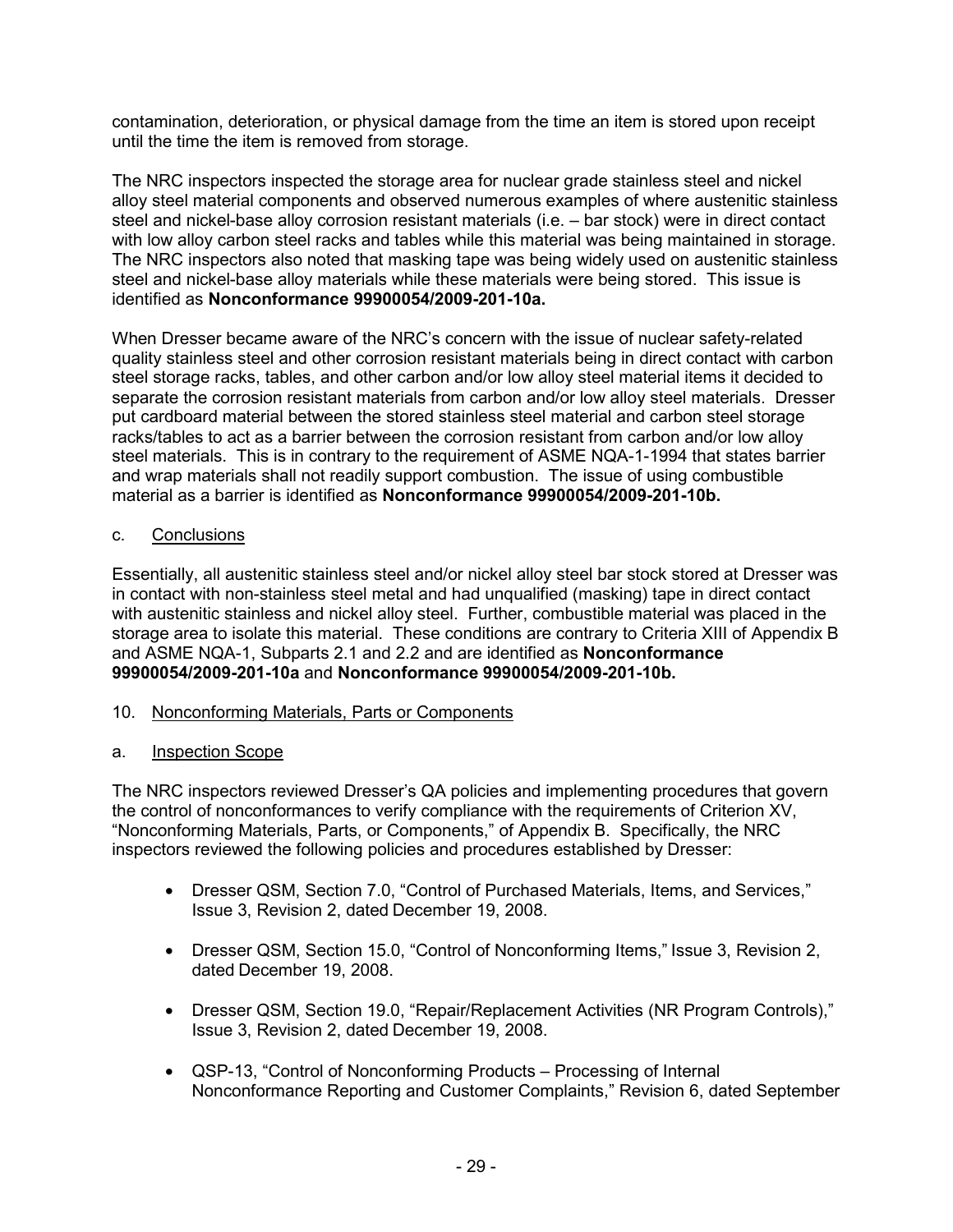20, 2007.

- QCP-031, "Evaluation and Reporting of Deviations and/or Noncompliance Affecting Safety Related to NRC Regulation 10 CFR Part 21," Revision 0, dated November 13, 1998.
- Form 250-2101, "Nonconformance Report," Revision 02-80.
- Form AE204F, "Repair Plan," Revision 0.
- Form AE901-02, "Deviation Disposition Request," Revision 2.
- Form AE901-05, "Rework/Repair Routing, ASME Section III & Section XI," Revision 4.
- Nonconformance Report 121238 (valve base) closed 4/30/2007: rework.
- Nonconformance Report 121305 (valve guide) closed 4/22/07: returned to supplier

### b. Observations and Findings

The NRC inspectors noted that QSP-13 includes provisions to address nonconforming materials, parts and services identified prior to shipment to Dresser's customers, but it does not address those detected after shipment to the customer. QSM Section 7.5.15 states that rejected materials are identified as described in Section 15.0 of the QSM. However, QSP-13, as stated above, does not address rejected materials from the customer. Section 19.0 of the QSM addresses nonconformance reporting for repair/replacement activities for shipped materials that may be, or are, returned from the customer. Reporting of nonconformances in shipped items may be documented on various forms such as Form AE901-02, Form AE901-05, and Form AE204F. Of these forms, Form AE204F (used solely for Dresser's 3700 Series Safety Valves) is the only form that includes a reference to 10 CFR Part 21 applicability, whereas Form AE901-02 and Form AE901-05 do not include a reference.

The NRC inspectors observed that the nonconformance reporting process for materials not yet shipped to the customer and the nonconformance reporting process for those materials already shipped to the customer are not parallel, nor is clear direction provided for entering the nonconformances into the same system. Form 250-2101, used for materials not yet shipped, does not reflect accurately the disposition choices described in QSP-13 and QSM Section 15.0. Form AE901-05 is used in lieu of Form 250-2101 for returned materials and includes a block for a nonconformance report number. Neither form nor process includes an interface with 10 CFR Part 21 evaluation and reporting.

The NRC inspectors noted that Dresser's processes governing implementation of Criterion XV of Appendix B and integration with 10 CFR Part 21 processes do not provide consistent and integrated requirements to implement an effective nonconformance reporting process. This issue is identified as **Nonconformance 99900054/2009-201-12**, as examples of inadequate procedure integration and interface.

The NRC inspectors examined two nonconformance reports with completed dispositions. The NRC inspector determined that the issues were documented adequately, the dispositions were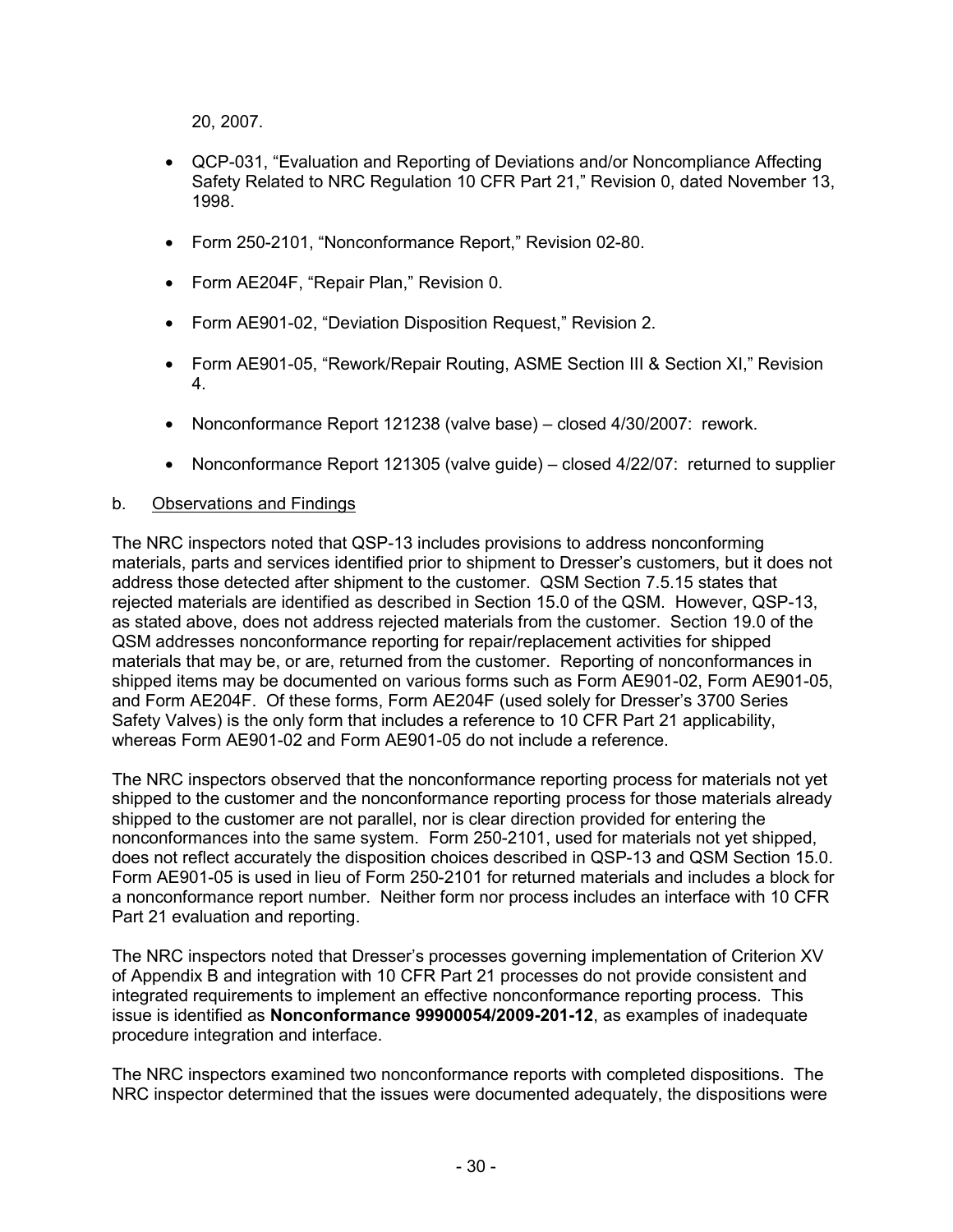reasonable for the issues identified, and the evaluations appropriately indicated that reporting under 10 CFR Part 21 was not required.

## c. Conclusions

The NRC inspectors concluded that Dresser's program requirements for nonconformance reporting are not consistent with the regulatory requirements of Criterion XV of Appendix B, nor is the nonconformance reporting process integrated adequately with 10 CFR Part 21 requirements. The NRC inspectors determined that Dresser's processes to document nonconforming materials are not consistent between those materials still in-house and those already shipped to the customer.This issue is identified as **Nonconformance 99900054/2009- 201-12.**

## 11. Corrective Actions

## a. Inspection Scope

The NRC inspectors reviewed Dresser's QA policies and implementing procedures that govern the control of corrective actions to verify compliance with the requirements of Criterion XVI, "Corrective Action," of Appendix B. Specifically, the NRC inspectors reviewed the following policies and procedures established by Dresser:

- QSM, Section 16.0, Corrective Action," Issue 3, Revision 2, dated December 19, 2008.
- QSP-14, "Corrective and Preventive Action," Revision 4, dated October 9, 2007.
- Corrective Action Request (CAR) 2006-014, Dresser did not receive all required information from customer.
- CAR 2006-060, series 1900 bonnets supplied with chaplets in the castings from supplier 1.
- CAR 2006-061, series 1900 bonnets supplied with chaplets in the castings from supplier 2.
- CAR 2009-007, findings identified during external audit.
- Concern/Issue #08-103, series 1900 bonnets supplied with chaplets in the castings from multiple suppliers.
- Effective Problem Solving No. EPS 09-007, "NUPIC Joint Utility Audit #20132", dated January 7, 2009.

# b. Observations and Findings

The NRC inspectors examined CARs 2006-014, 2006-060, 2006-061 and 2009-007. CAR 2006-014 was assigned and issued in 2006. Corrective actions were completed, reviewed by QA and the Authorized Nuclear Inspector in 2007, and verified for closure. CAR 2006-014 was determined to be an isolated case based on investigative actions, and training was determined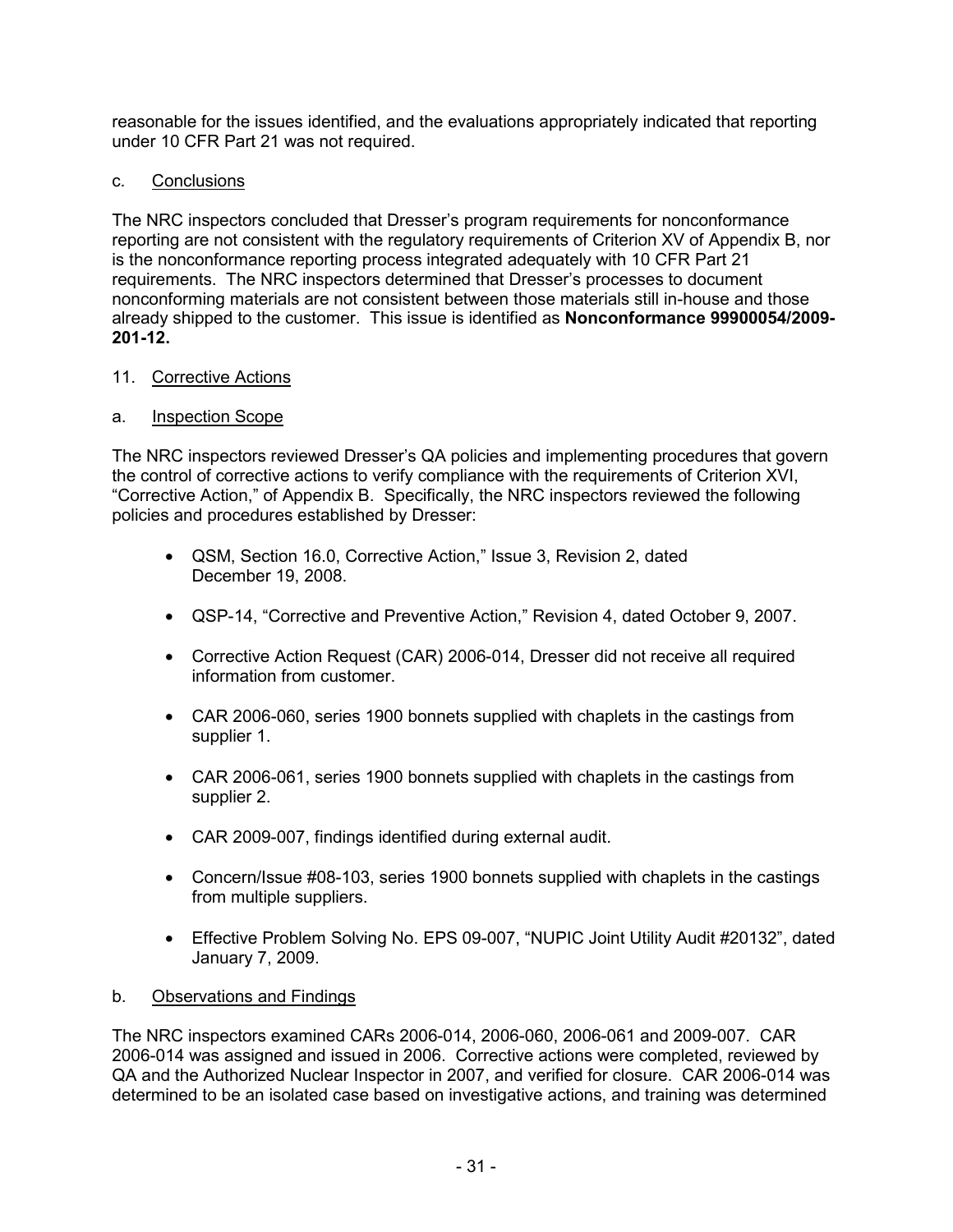to be the action to prevent occurrence.

CARs 2007-060 (supplier 1) and 2007-061 (supplier 2), addressing series 1900 bonnets that were supplied with chaplets in the castings, were assigned on December 12, 2007, and on July 14, 2008. Both CARs were closed. The two issues had been initiated on May 15, 2008 in CEBOS (a business process management software that is replacing the currently used SQUID [Supplier Quality Information Database] software) as concern/issue #08-103. These issues are being evaluated by Dresser using the Effective Problem Solving (EPS) process of the Automotive Industry Action Group, CQI-10, "Effective Problem Solving Guideline." The EPS system is being used by Dresser to document all issues, not just those that may lead to issuance of a CAR. CAR 2009-007 (also assigned as EPS 09-007) was initiated, but is being resolved under the EPS process, not the documented CAR process.

Dresser has been using the EPS system in a testing phase and recognizes that the EPS process is not addressed in the QSM or in any Dresser procedure. An interface with the requirements of 10 CFR Part 21 reporting is not specified, nor is the process integrated with the control of nonconforming items process and the repair/replacement activities process, as necessary. The failure to link this process to the Dresser Part 21 program is another example of **Nonconformance 99900054/2009-201-12.**

Section 16.2 of the QSM requires the Manager QA to review annually pertinent data to determine if recurring problems exist. This determination is included in the annual quality system evaluation (similar to the trending process). The NRC inspectors examined the annual evaluation of the quality system, as documented in the management reviews of July 16, 2008 ("Status of Preventative and Corrective Actions") and February 4, 2009 ("Quality Management Review Weekly Summary of Open Issues") for the annual quality system evaluation. Dresser compiles a Total Weekly Open Issues by Department summary, which is discussed at the weekly quality staff meetings. Graphs display the number of complaints categorized by area (e.g., shipping). These issues are also discussed at the monthly Goal Deployment Process meetings. On the basis of the NRC inspector's review of these processes, the inspector concluded that Dresser is effectively implementing it process for identifying recurring problems.

# c. Conclusions

The NRC inspectors concluded that Dresser's program requirements, as written, for corrective actions are generally consistent with the regulatory requirements of Criterion XVI of Appendix B. However, Dresser is using the EPS system to document the corrective action process that is not documented within the QSM or in quality procedures. Additionally, the corrective action process is not integrated with other related process, such as 10 CFR Part 21 reporting, control of nonconforming items process, and repair/replacement activities processes, as necessary. The NRC inspectors determined that this issue is another example of **Nonconformance 99900054/2009-201-12**.

- 12. Audits
- a. Inspection Scope

The NRC inspectors reviewed Dresser's QSM and implementing policies and procedures that govern the control of periodic audits to assess compliance with Criterion XVIII, "Audits," of Appendix B; and to Basic Requirement 18, "Audits," of ASME NQA-1-1994. The NRC inspectors reviewed a limited sample of Dresser's Supplier Audits.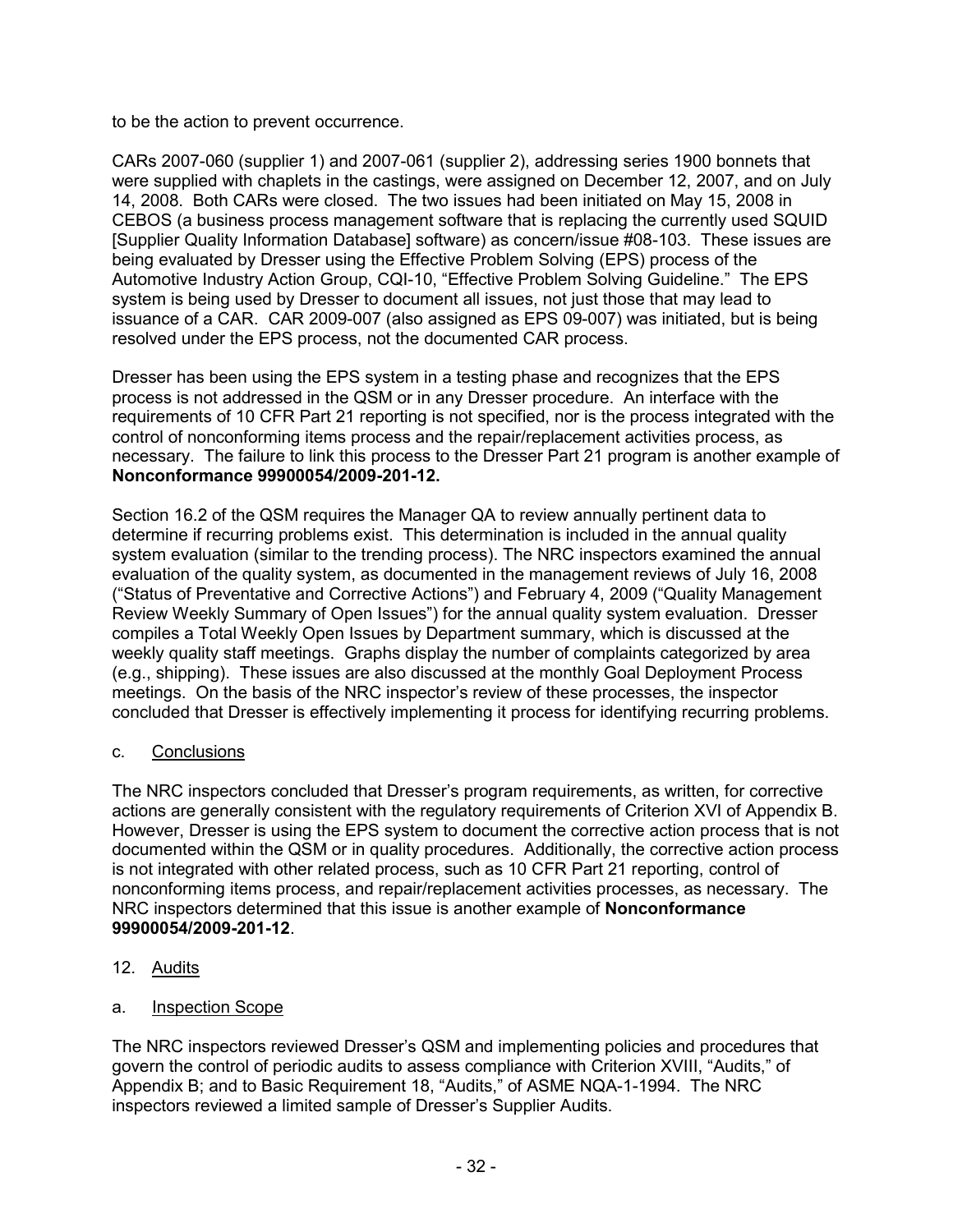Criterion XVIII, "Audits," of Appendix B requires, in part, that periodic audits shall be carried out to verify compliance with all aspects of the QA program and to determine the effectiveness of the program. The audits shall be performed in accordance with written procedures or check lists by appropriately trained personnel not having direct responsibilities in the areas being audited. Audit results shall be documented and reviewed by Dresser's management having responsibility in the area audited.

ASME NQA-1-1994 Edition states that: 1) audits shall be performed in accordance with written procedures or checklists; 2) elements that have been selected for audit shall be evaluated against specified requirements; 3) objective evidence shall be examined to the depth necessary to determine if these elements are being implemented effectively; and 4) audit results shall be documented by auditing personnel and shall be reviewed by management having responsibility for the area audited.

# b. Observation and Findings

The NRC inspectors reviewed procedures and documents associated with audits that were conducted by Dresser staff of their respective suppliers on Dresser's ANSL and completed Supplier Audit Assessment Checklists. There were multiple examples of completed Supplier Audit Assessment Checklist forms, where the checklists were improperly filled out and inconsistently completed, especially in the section of the form related to identifying required Codes, Standards or other industry requirements and their particular edition. The NRC inspectors observed that guidance did not exist in Dresser procedure QSP-17 on how the Lead Auditor should complete the Supplier Audit Assessment Checklist form. In some cases the ASME Section III Code Year was left blank, filled-in incorrectly or marked with a checkmark rather than listing the appropriate code year/edition and then the associated ASME Code Addenda area was left blank or incorrectly filled-in. The area labeled "Other (Describe)" was filled in, but no description of what the other item listed meant.

The lead auditors who completed this checklist interpreted the form differently and as to how they were expected to fill in the form. Contrary to Appendix B requirements were not being properly implemented to maintain accurate audit documents and for consistent management review of such audit documents. Contrary to ASME NQA-1, Dresser's written procedures (QSP-17) did not provide guidance on how to properly complete the Supplier Audit Assessment Checklists. This issue is identified as **Nonconformance 99900054/2009-201-11.** 

# c. Conclusions

The NRC inspectors reviewed procedures and documents associated with audits conducted by Dresser QA staff of their respective suppliers on their ANSL and the associated completed Supplier Audit Assessment Checklists. There were multiple examples of where Dresser's completed Supplier Audit Assessment Checklist forms were improperly filled out and inconsistently completed. The NRC inspectors observed that guidance was missing within Dresser procedure QSP-17 on how the Lead Auditor should complete the Supplier Audit Assessment Checklist form. This is contrary to Appendix B requirements for maintaining accurate audit documents and for lack of consistent management review of such audit documents. Contrary to ASME NQA-1 the written procedures (QSP-17) were not sufficient to provide guidance on how to properly complete the Supplier Audit Assessment Checklists.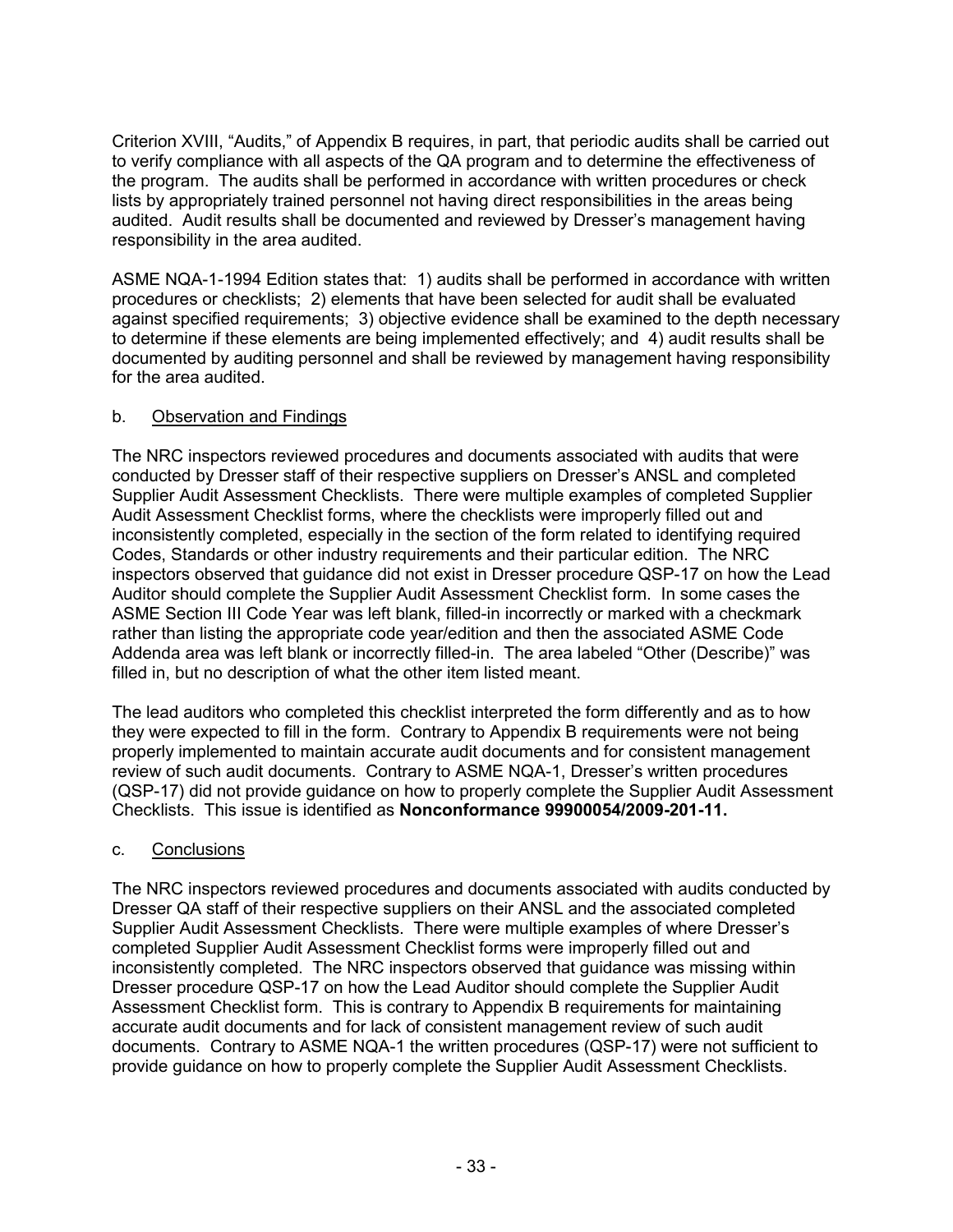## 13**.** Entrance and Exit Meetings

On March 9, 2009, the NRC inspectors discussed the scope of the inspection with Richard Budzinski, Director of Operational Excellence & Quality Systems of Dresser; and Dresser management and engineering staff. On March 13, 2009, the NRC inspectors presented the inspection results and observations during an exit meeting with Richard Budzinski and other Dresser management and engineering staff.A list of entrance and exit meeting attendees is included as an attachment to this report.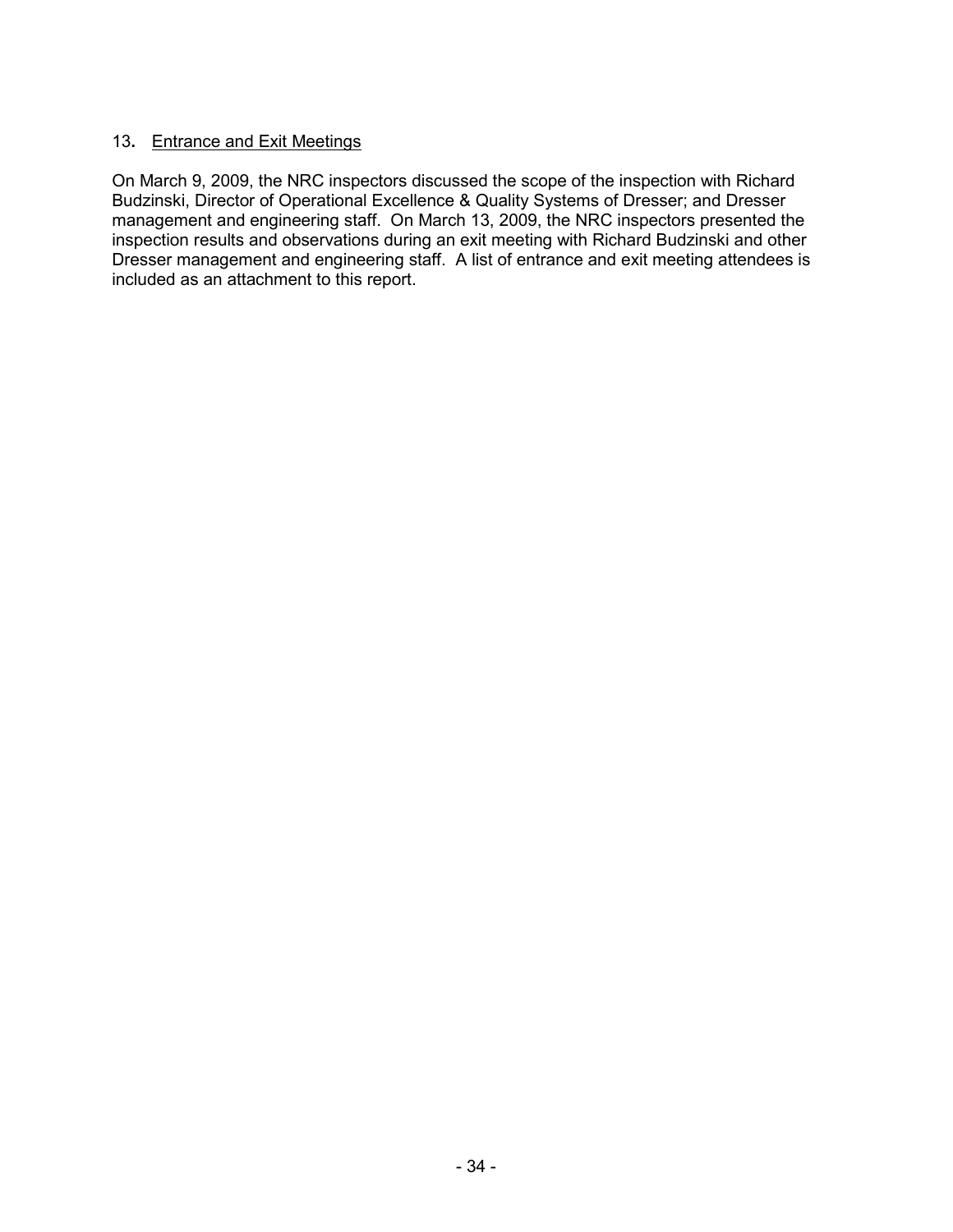# **ATTACHMENT**

# 1. PERSONS CONTACTED

| <b>NAME</b>                                                              |                                                                      | <b>TITLE</b>                                                                                                      | <b>ENTRANCE</b> | <b>EXIT</b> | <b>INTERVIEWED</b> |
|--------------------------------------------------------------------------|----------------------------------------------------------------------|-------------------------------------------------------------------------------------------------------------------|-----------------|-------------|--------------------|
| Allen, John<br>Alwell, Kerry                                             | <b>Dresser</b><br><b>Dresser</b>                                     | <b>Purchasing Mgr</b><br>Project<br>Administrator                                                                 | V               |             | ٦<br>V             |
| Bartleman, John<br>Budzinski, Rich                                       | <b>USNRC</b><br><b>Dresser</b>                                       | Inspector<br>Director,<br>Operational<br>Excellence &<br><b>Quality Systems</b>                                   | ٦               |             | V                  |
| Clayton, Mark<br>Collins, Marlene                                        | <b>Dresser</b><br><b>Dresser</b>                                     | Purchaser<br><b>OPEX &amp; Quality</b><br>Systems, Lead Field<br>Specialist                                       |                 |             |                    |
| Danzy, Roger                                                             | <b>Dresser</b>                                                       | VP, Technology &<br>Development                                                                                   | V               |             |                    |
| Deville, Trint<br>Dikson, Jeramy                                         | <b>Dresser</b><br><b>Dresser</b>                                     | Industrial Engr.<br>Mgr, Sustaining<br>Engr.                                                                      | V               |             | V                  |
| Dingeldein, Ernie<br>Douzart, Martin<br>Eddeninger, Ted<br>Freet, Rodney | <b>Dresser</b><br><b>Dresser</b><br><b>Dresser</b><br><b>Dresser</b> | <b>Director of Projects</b><br>Receiving Inspector<br><b>Material Handler</b><br><b>QA Document</b><br>Specialist |                 |             |                    |
| Hammer, Charles<br>"Gary"                                                | <b>USNRC</b>                                                         | <b>Technical Expert</b>                                                                                           |                 |             |                    |
| Hanson, Kevin<br>Heck, Erik                                              | <b>Dresser</b><br><b>Dresser</b>                                     | QC Supervisor<br>Mgr., Quality<br>Assurance                                                                       | V               |             | V                  |
| Hudson, Andy                                                             | <b>Dresser</b>                                                       | Chief Engr. Nuclear<br>Design                                                                                     | V               | ٧           |                    |
| Huffman, Rolland<br>Keim, Andrea                                         | <b>Dresser</b><br><b>USNRC</b>                                       | Sr. Application Engr.<br>Inspector-In-<br>Training                                                                | V               | V           | V                  |
| Klein, Jason<br>Lair, Brenda                                             | <b>Dresser</b><br>Dresser                                            | Chief Engr., Apps.<br><b>OPEX &amp; Quality</b><br>Systems, Quality<br>Engineer                                   | V               | V           |                    |
| Lueder, Thomas<br>McNabb, Tom<br>Moreau, Everette                        | <b>Dresser</b><br><b>Dresser</b><br><b>Dresser</b>                   | Dir. Manufacturing<br>Mgr. Quality Control<br><b>QA Document</b><br>Specialist                                    | ٧               |             | V<br>$\sqrt{}$     |
| Nakoski, John                                                            | <b>USNRC</b>                                                         | Branch Chief,<br>CQVB2                                                                                            | V               |             |                    |
| Neal, Michael<br>Pasquale, Daniel                                        | <b>Dresser</b><br><b>USNRC</b>                                       | <b>Quality Engineer</b><br><b>Inspection Team</b><br>Leader-In-Training                                           | V               |             | V                  |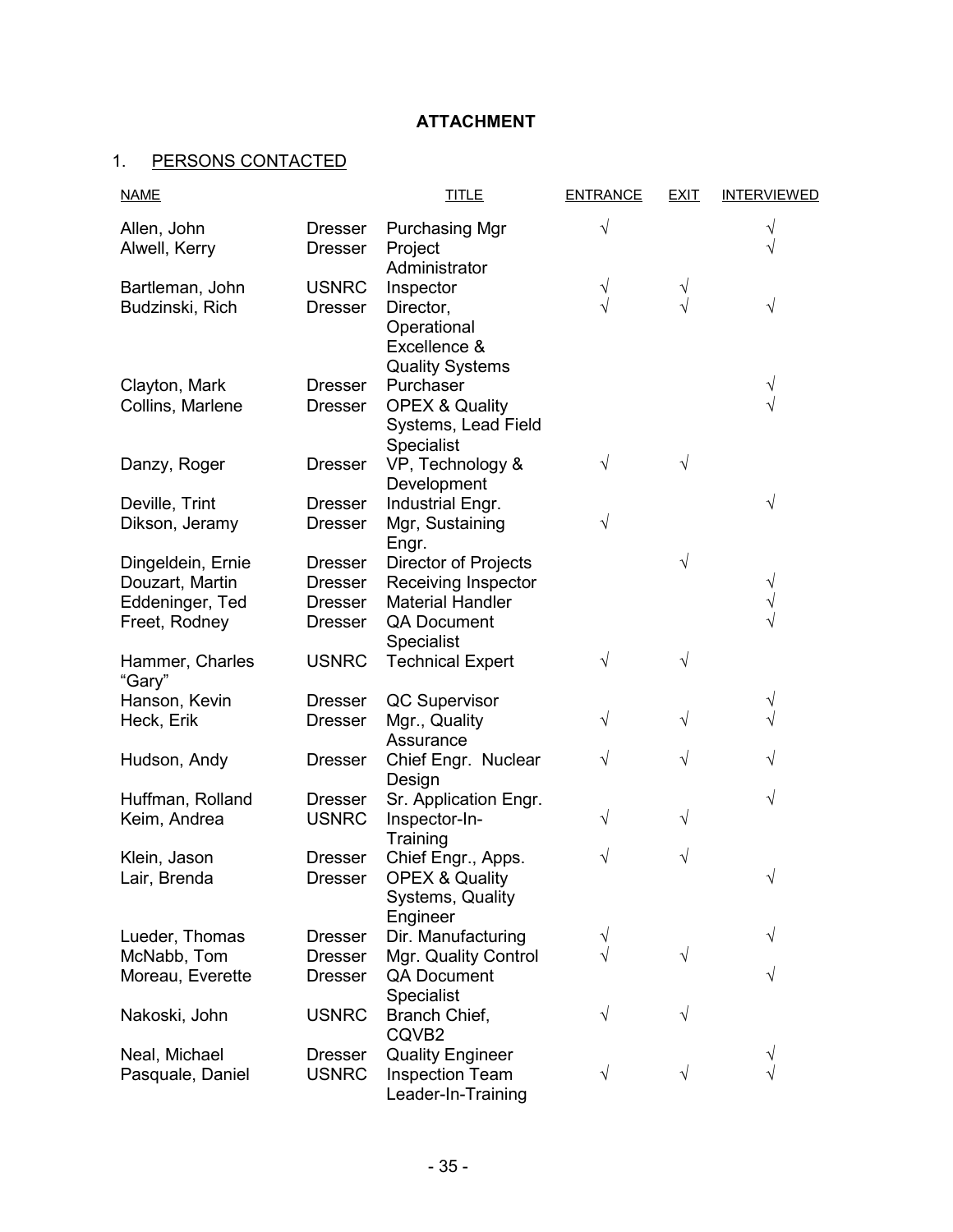| Peterson, Bill  | <b>Dresser</b> | Director of                 | $\mathbf \Lambda$ |   |            |
|-----------------|----------------|-----------------------------|-------------------|---|------------|
| Sinks, Donna    | <b>USNRC</b>   | Operations<br>Inspector-In- | ٦                 |   |            |
|                 |                | Training                    |                   |   |            |
| Smart, Larry    | <b>Dresser</b> | Mgr. Appl. Engr.            | $\mathbf{A}$      |   |            |
| Smith, Hilton   | <b>Dresser</b> | QA Inspector                |                   |   | $\sqrt{ }$ |
| Talbot, Francis | <b>USNRC</b>   | Inspector                   | ٦                 | ٦ |            |
| Teer, Bill      | <b>Dresser</b> | Quality Engr.               | $\Delta$          |   | $\sqrt{}$  |
| Watz, John P.   | <b>Dresser</b> | <b>Quality System</b>       | ٦                 | V | $\sqrt{ }$ |
|                 |                | Support                     |                   |   |            |

#### 2. INSPECTION PROCEDURES USED

Inspection Procedure 43002, "Routine Inspections of Nuclear Vendors."

Inspection Procedure 43004, "Inspection of Commercial-Grade Dedication Programs."

Inspection Procedure 36100, "Inspection of 10 CFR Part 21 and 50.55(e) Programs for Reporting Defects and Nonconformance."

# 3. LIST OF ITEMS OPEN, CLOSED AND DISCUSSED

| <b>Item Number</b>    | <u>Status</u> | <u>Type</u>    | <b>Description</b>                                                                                        |
|-----------------------|---------------|----------------|-----------------------------------------------------------------------------------------------------------|
| 99900054/2009-201-01  | Opened        | Violation      | Inadequate procedure related to<br>reporting requirements of 10 CFR<br>21.21                              |
| 99900054/2009-201-02  | Opened        | Violation      | Inadequate controls for requiring<br>10 CFR Part 21 on purchase<br>orders                                 |
| 99900054/2009-201-03  | Opened        | Violation      | Inadequate procedure for control<br>of 10 CFR Part 21 records                                             |
| 99900054/2009-201-04  | Opened        | Violation      | Failure to notify the NRC in the<br>required timeframe of 10 CFR<br>21.21                                 |
| 99900054/2009-201-05  | Opened        | Nonconformance | Inadequate commercial grade dedication<br>program requirements                                            |
| 99900054/2009-201-06  | Opened        | Nonconformance | Dynamic load not included in<br>documentation for a relief valve as<br>required by the ASME Code          |
| 99900054/2009-201-07  | Opened        | Nonconformance | Inadequate controls for requiring<br>Appendix B on purchase orders                                        |
| 99900054/2009-201-08  | Opened        | Nonconformance | Inadequate records associated<br>with auditing of a supplier                                              |
| 99900054/2009-201-09  | Opened        | Nonconformance | Inadequate controls for the<br>conduct of hydrostatic testing with<br>test equipment appropriate for test |
| 99900054/2009-201-10a | Opened        | Nonconformance | Inadequate protection of austentic<br>stainless steel while in storage or<br>while handling               |